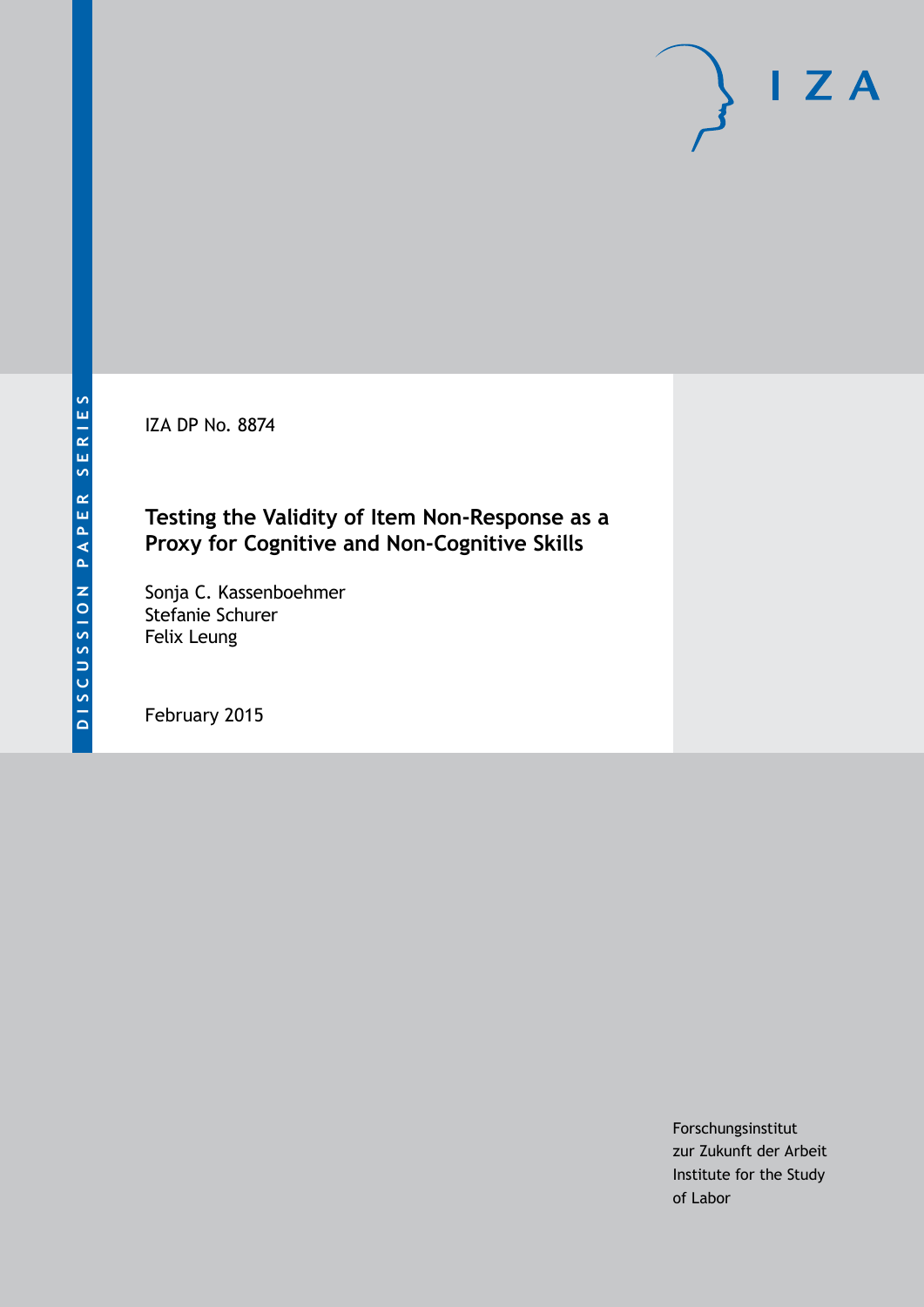# **Testing the Validity of Item Non-Response as a Proxy for Cognitive and Non-Cognitive Skills**

## **Sonja C. Kassenboehmer**

*Monash University and IZA*

## **Stefanie Schurer**

*University of Sydney and IZA*

## **Felix Leung**

*University of Sydney*

Discussion Paper No. 8874 February 2015

IZA

P.O. Box 7240 53072 Bonn Germany

Phone: +49-228-3894-0 Fax: +49-228-3894-180 E-mail: [iza@iza.org](mailto:iza@iza.org)

Any opinions expressed here are those of the author(s) and not those of IZA. Research published in this series may include views on policy, but the institute itself takes no institutional policy positions. The IZA research network is committed to the IZA Guiding Principles of Research Integrity.

<span id="page-1-0"></span>The Institute for the Study of Labor (IZA) in Bonn is a local and virtual international research center and a place of communication between science, politics and business. IZA is an independent nonprofit organization supported by Deutsche Post Foundation. The center is associated with the University of Bonn and offers a stimulating research environment through its international network, workshops and conferences, data service, project support, research visits and doctoral program. IZA engages in (i) original and internationally competitive research in all fields of labor economics, (ii) development of policy concepts, and (iii) dissemination of research results and concepts to the interested public.

IZA Discussion Papers often represent preliminary work and are circulated to encourage discussion. Citation of such a paper should account for its provisional character. A revised version may be available directly from the author.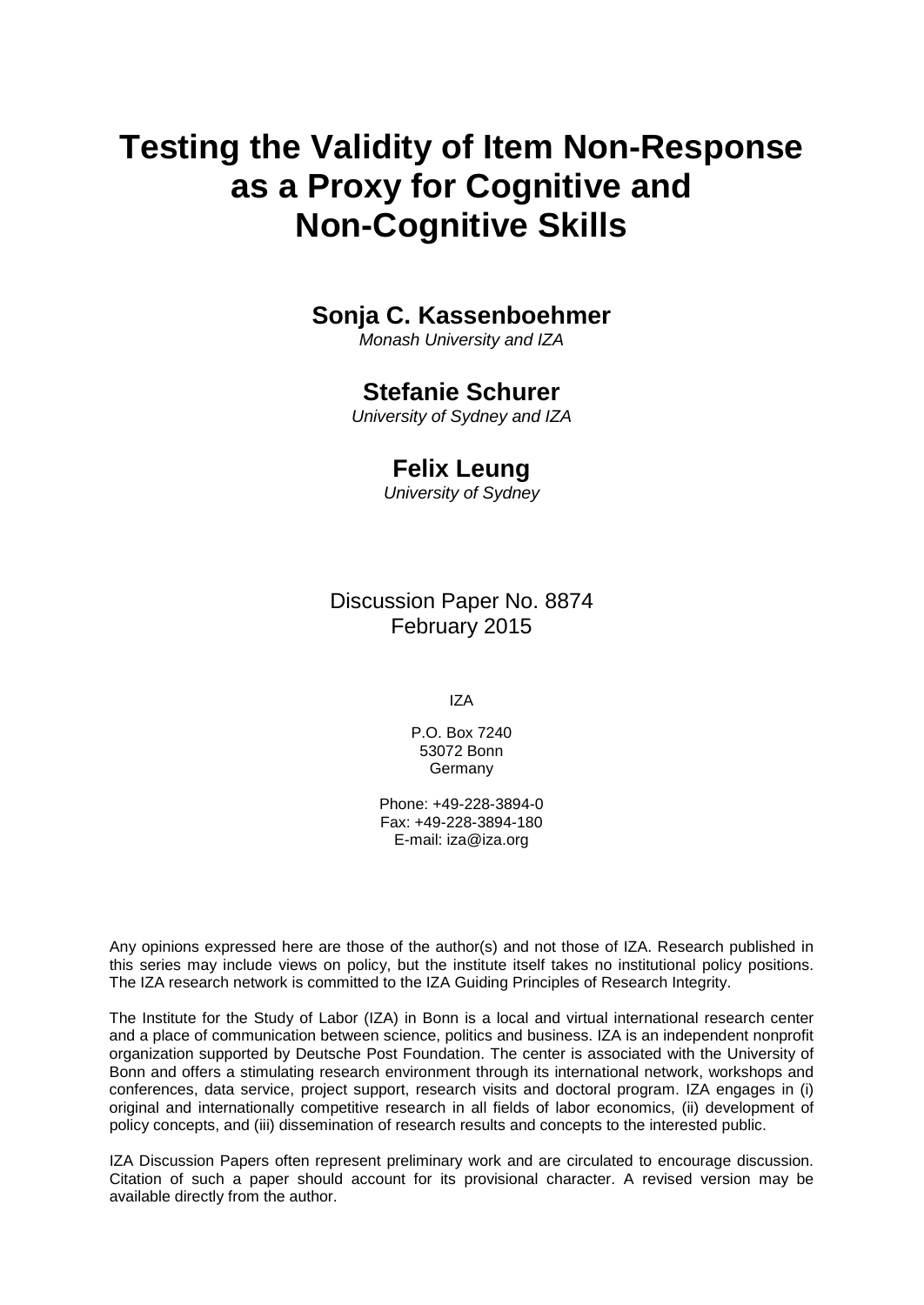IZA Discussion Paper No. 8874 February 2015

## **ABSTRACT**

## **Testing the Validity of Item Non-Response as a Proxy for Cognitive and Non-Cognitive Skills[\\*](#page-1-0)**

Cognitive and non-cognitive skills are important determinants of labor market outcomes, but are often unobserved. We propose a proxy for these skills derived from item non-response information and a procedure to test its validity. Exploiting a unique data-collection feature of an Australian survey, we find that fraction answered on a self-completion questionnaire fulfils all necessary requirements to be a valid proxy for cognitive skills and outperforms alternative proxies derived from paradata. Fraction answered captures a third of the effect of cognitive ability on wages and education. We provide a simple solution to reduce omitted-variable biases by up to 11%.

JEL Classification: J24, C18, C83, I20, J30

Keywords: paradata, item non-response, proxy-variable approach, cognitive ability, non-cognitive skills, wages, education

Corresponding author:

Stefanie Schurer School of Economics The University of Sydney **Sydney** Australia E-mail: [stefanie.schurer@sydney.edu.au](mailto:stefanie.schurer@sydney.edu.au)

The authors acknowledge financial support from an Australian Research Council Early Career Discovery Program Grant (DE140100463) and the Australian Research Council Centre of Excellence for Children and Families over the Life Course (project number CE140100027). This paper uses unit record data from the Household, Income and Labour Dynamics in Australia (HILDA) Survey, which is a project initiated and funded by the Australian Government Department of Families, Housing, Community Services and Indigenous Affairs (FaHCSIA) and is managed by the Melbourne Institute of Applied Economic and Social Research. The findings and views reported in this paper, however, are those of the authors and should not be attributed to either FaHCSIA or the Melbourne Institute. All authors would like to thank participants of the University of Sydney Microeconometrics and Public Policy Seminar and David Johnston, Frauke Kreuter, Peter Siminski, Agne Suziedelyte, Joachim Winter and Jeffrey Wooldridge for helpful comments.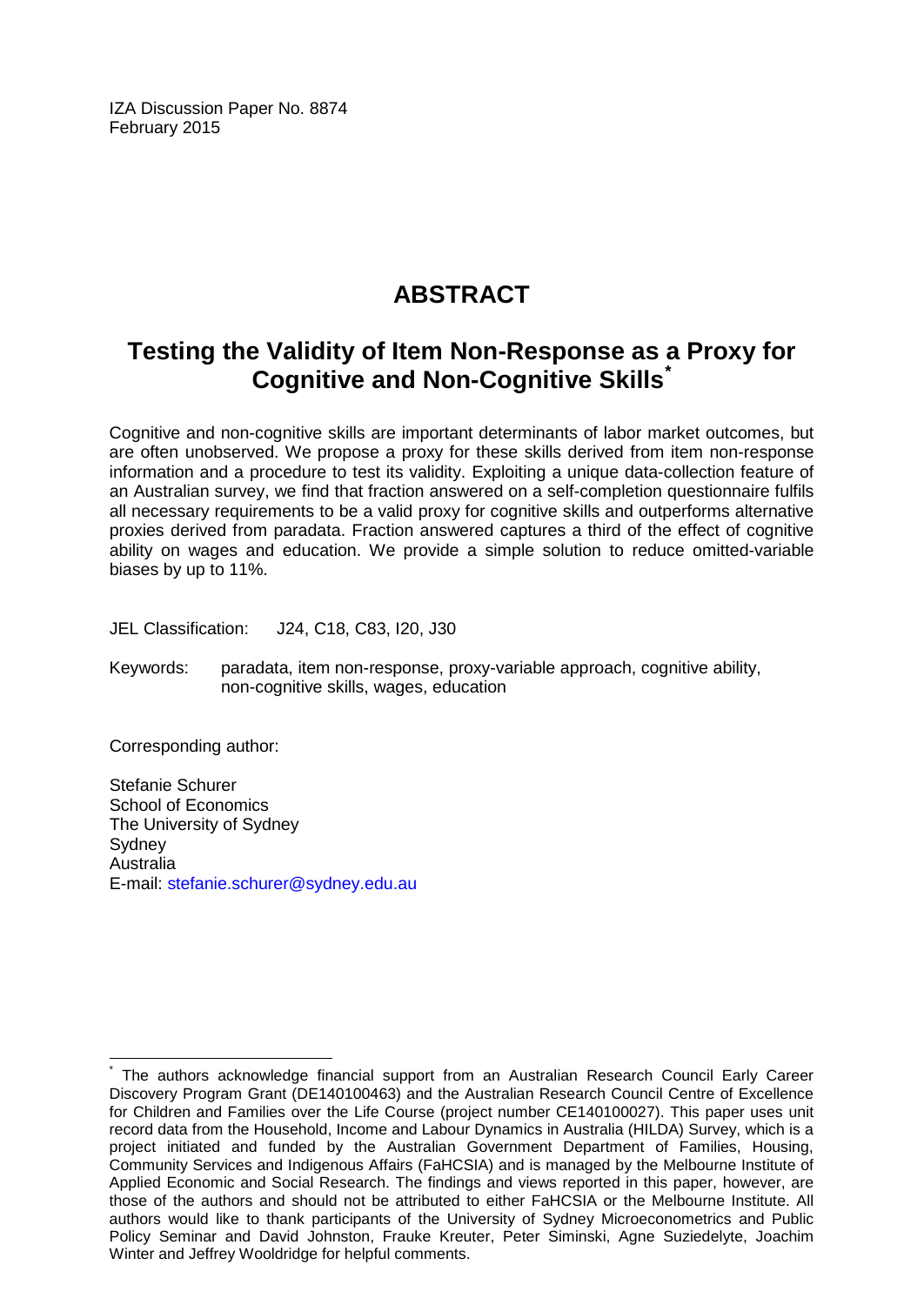#### **1 Introduction**

One of the main goals in economic research is to identify causal relationships between policyrelevant factors and economic outcome variables. Often it is impossible to estimate causal effects because important confounding variables are not observed to the researcher – some of the most frequently mentioned in the applied microeconometric literature are cognitive ability and motivation (e.g. Wooldridge, 2010, p. 282). The reason why measures for cognitive skills are often missing from standard household surveys is that they are time intensive and invasive. Many of the most prominent nationally-representative household surveys, such as the Australian Household, Income and Labour Dynamics Survey (HILDA) or the German Socio-Economic Panel Survey (SOEP), have shied away from introducing cognitive ability tests up until late in their lifespan.

Measures of personality traits, sometimes referred to as non-cognitive skills (Almlund et al., 2011), are less invasive and time intensive to collect. Yet, the broadest instrument to measure non-cognitive skills in adulthood, the Big-Five personality traits, are collected rarely or too late in the lifespan of the study. For instance, two of the most comprehensive cohort studies, the National Longitudinal Study of Adolescent to Adult Health (AddHealth) and the National Child Development Study (NCDS), collected the Big-Five only in their most recent follow up, when subjects were already 30 and 50 years of age, respectively. This late collection makes it difficult for researchers to use the Big-Five measures as inputs into educational-attainment (e.g. Lundberg, 2013) or wage-regression models (e.g. Fletcher, 2013).

We propose to exploit paradata to derive a proxy for unobserved cognitive and non-cognitive skills that can help to reduce omitted-variable biases. Paradata refers to information "captured during the process of producing a survey statistic" (Kreuter, 2013, p. 3). Examples of paradata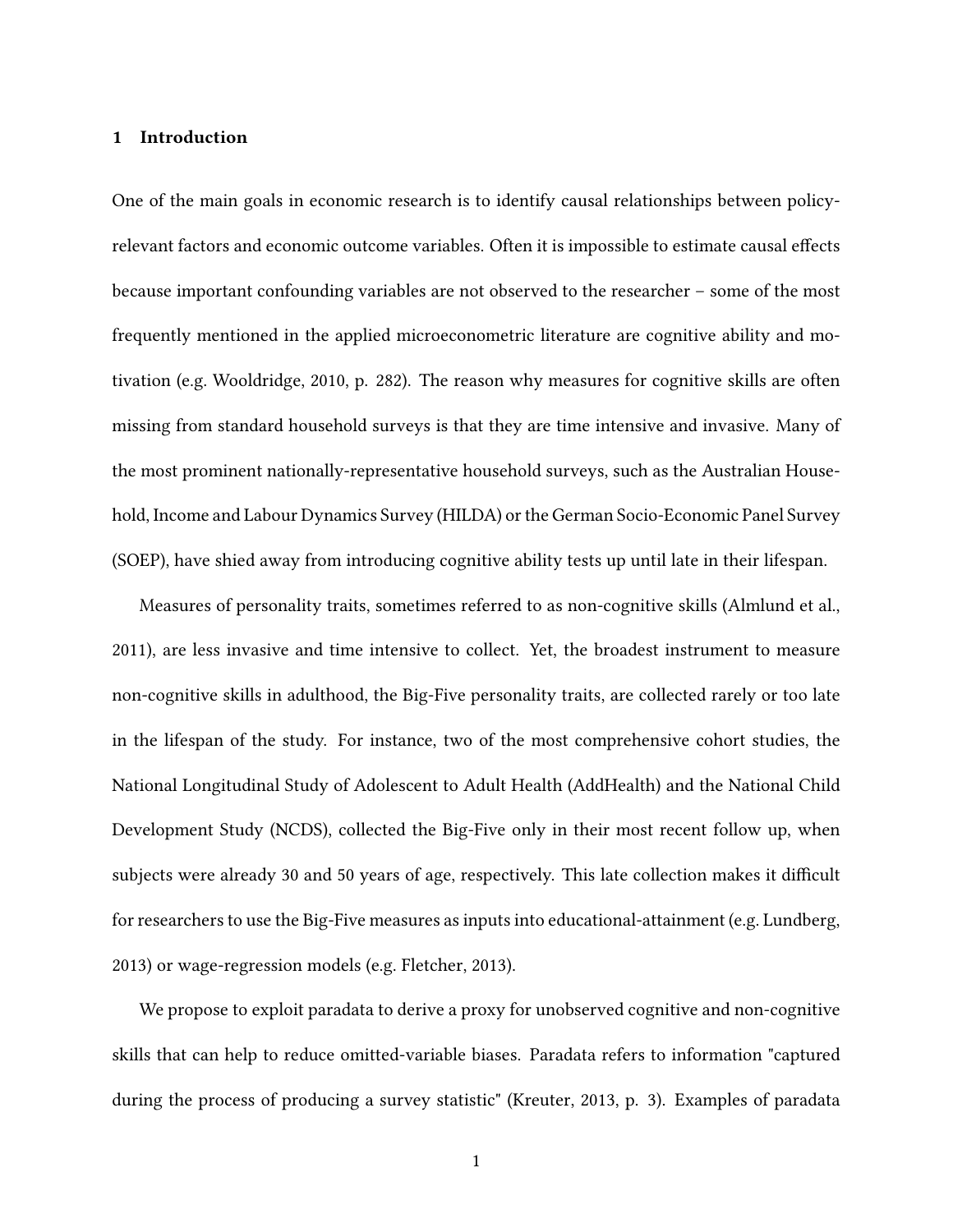are individual response times and response patterns, interviewer evaluations of the household, the number of contact attempts, and audio or video recordings of interviewer-respondent interactions. Until now, paradata have been used by survey methodologists to evaluate survey quality or costs (Kreuter, 2013), but more recently economists have used paradata to assess, or fix, potential estimation biases in applied economic research (Heffetz and Rabin, 2013; Kleinjans and van Soest, 2014; Behaghel et al., 2015).

In this study we posit that fraction of survey questions answered (referred to as Fraction Answered from hereon) is a valuable source of paradata to learn about a respondent's cognitive and non-cognitive skills. For many years survey methodologists have suggested that item nonresponse is likely to depend on the respondent's (1) knowledge about the topic, (2) judgment of the adequacy of what he or she knows relative to what the question seems to require, and (3) willingness or ability to provide complete reports (Beatty and Herrmann, 2002).<sup>1</sup> The first two reasons for item non-response are of a cognitive nature, while the third reason is motivational and thus dependent on the respondent's personality. A respondent's general cognitive and verbal ability plays a crucial role in understanding the question and in the decision to respond. The willingness to provide complete reports also depends on a respondent's trust in the interviewer or administering organization, perseverance to complete all questions, and care not to miss a question by accident. If cognitive factors dominate the response behavior, then Fraction Answered should strongly correlate with measures of coding speed, verbal knowledge, or memory. If motivational factors dominate response behavior, then it should strongly correlate with measures of conscientiousness, openness to experience, and agreeableness.

<sup>&</sup>lt;sup>1</sup>Item non-response is different from unit non-response, which is affected by the social environment, the household, and the survey design, including the definition of the sampling frame, the questionnaire design, choice of mode, hiring, selection, and training of interviewers, the length of the data collection period, protocols for contacting sample units, callback rules, etc. (Groves and Couper, 1998).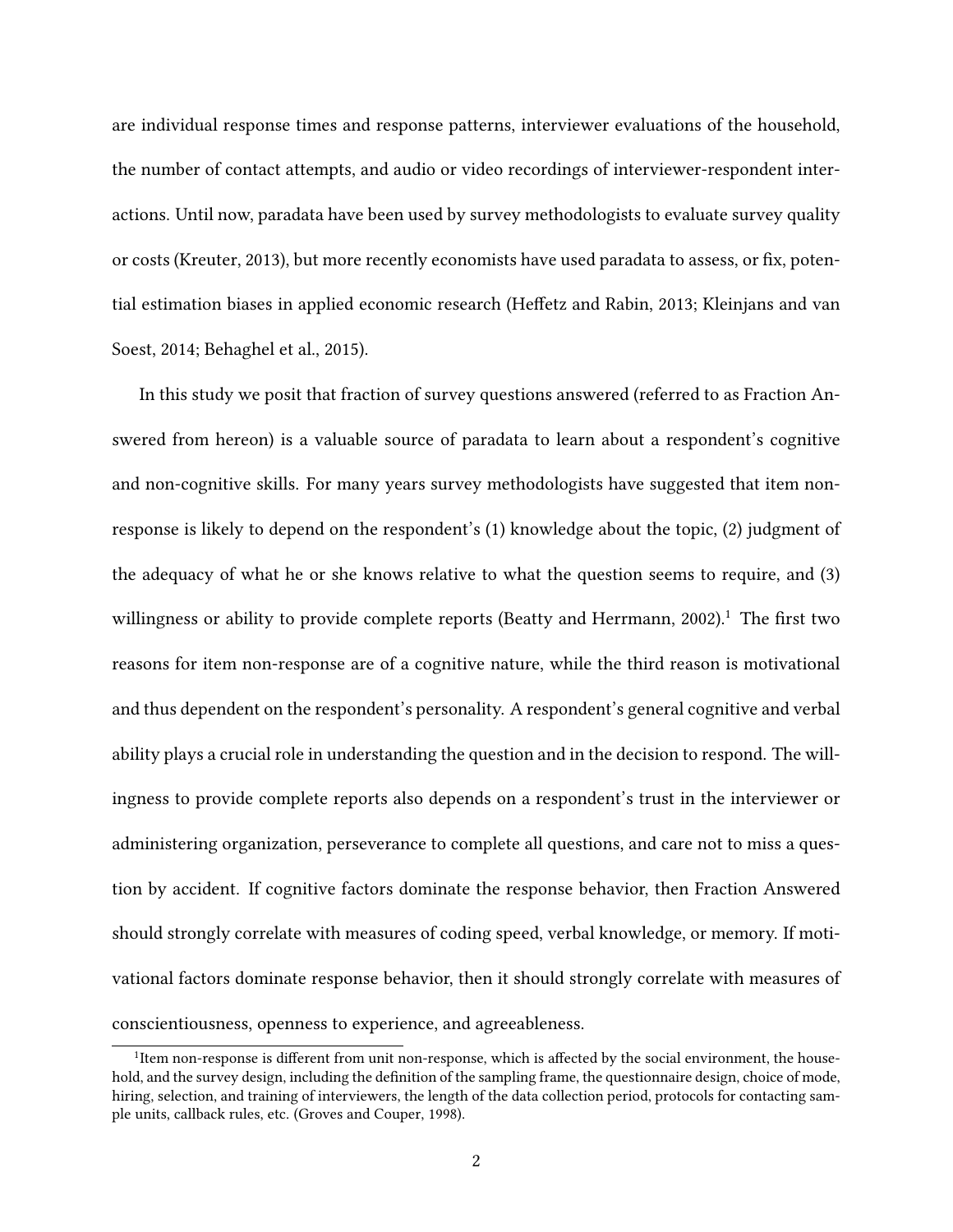The aim of this paper is to assess whether Fraction Answered is a valid proxy for either cognitive or non-cognitive skills in the context of standard wage and educational-attainment equations. We propose a three-step testing procedure based on standard statistical methods that assesses the strength, irrelevance, and independence properties of the proxy variable. Special attention will be paid to the question whether the estimation biases introduced through an imperfect proxy exceed the ones introduced through omitting relevant variables (see Wickens, 1972; McCallum, 1972; Aigner, 1974, for theoretical discussions).

For the analysis, we exploit a unique data-collection feature from the Household, Income and Labour Dynamics of Australia (HILDA) survey. The main data collection process is facilitated with professional interviewers who visit the household and interview all household members. A self-completion questionnaire (SCQ) is left with each interviewee to be filled out without help from the interviewer. We construct a measure of item non-response from this SCQ, while all of the outcome and control variables used in the analysis are derived from sections of the survey that do not feed into the item-non-response proxy. Another advantage of the data set is that the SCQ is long enough - for example, it contains up to 258 questions in wave 12 - to obtain meaningful variation in the measure of individual-specific item non-response. The data also provide other paradata that allow us to construct alternative proxy variables and evaluate the strength of Fraction Answered against these alternatives.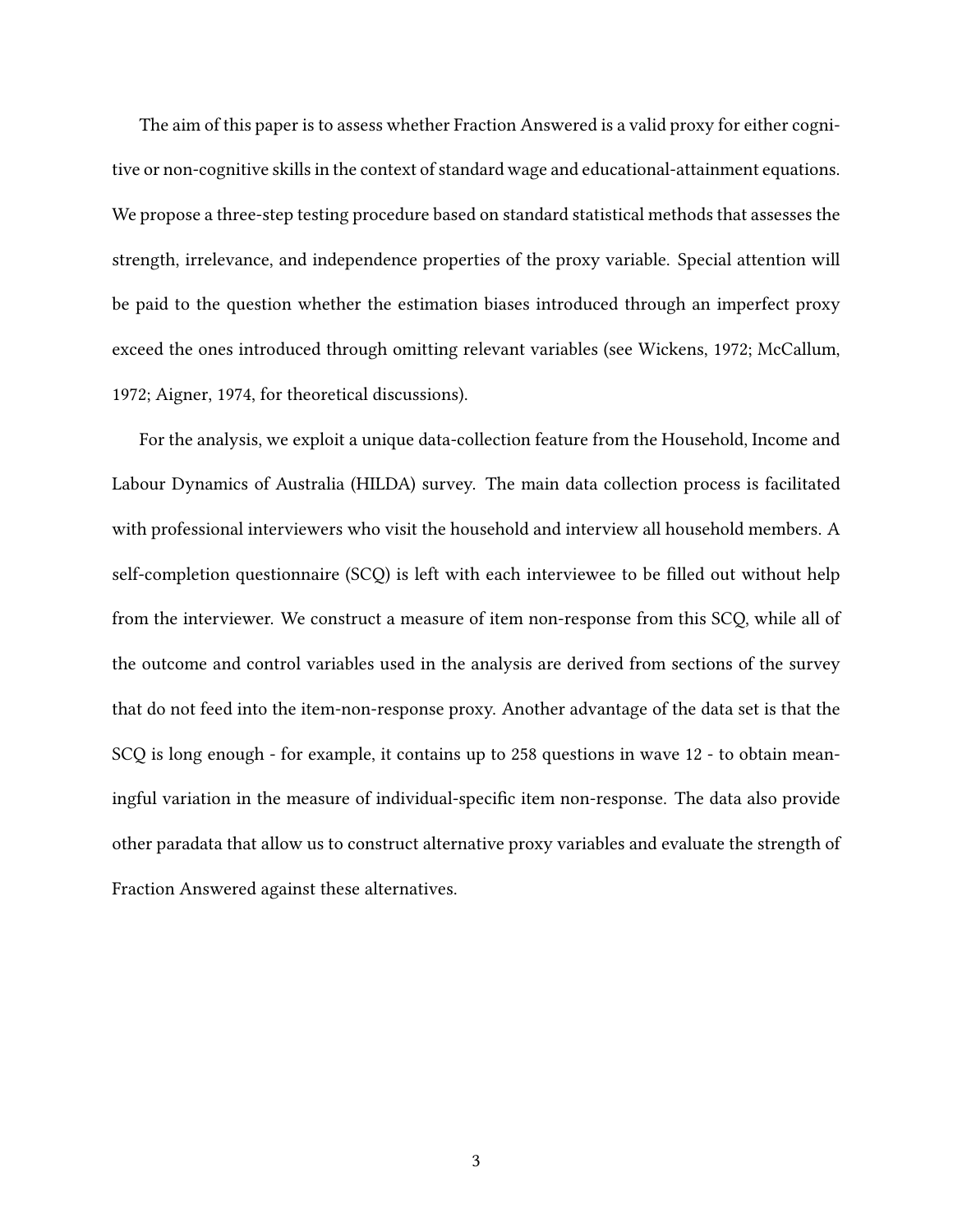#### **2 The econometric problem**

#### **2.1 Assumptions**

In this section we demonstrate the conditions under which even an imperfect proxy causes less bias in the estimated parameters of interest than the omission of the unobserved variable from the model. The mechanics of the proxy-variable approach are similar to the statistical consequences of measurement error (e.g. Bollinger, 2003): the larger the error between the omitted variable and its proxy, the more noise we introduce into the system by using the proxy. Early work on the trade-off between a noisy proxy and omitting a relevant variable recommended that the former is unequivocally preferable to the latter (e.g. Wickens, 1972; McCallum, 1972), especially so in comparison to alternative, available solutions (Aigner, 1974).

We illustrate these trade-offs with an application to the Mincer wage equation adapted from Wooldridge (2003), however the same derivations hold when using educational attainment or any other outcome variable. Let log earnings  $(Y_i)$  be a function, for simplicity only, of formal training (years of education,  $EDU_i$ ), non-cognitive skills ( $NCS_i$ ), and cognitive skills ( $CS_i$ ):

$$
Y_i = \beta_0 + \beta_1 EDU_i + \beta_2 NCS_i + \beta_3 CS_i + u_i.
$$
 (1)

Let's also assume for simplicity that we do not observe cognitive skills (the same derivations hold for assuming that non-cognitive skills are unobserved), so we estimate instead: $2$ 

 $2$ Our application is different from e.g. Neal and Johnson (1996) in which human capital is considered to be inherently unobservable. Their study used measures from the Armed Forces Qualification Test (AFQT) and the Armed Services Vocational Aptitude Battery (ASVAB) as proxies for acquired human capital. Note, in our application acquired human capital, i.e. level of schooling, is directly and correctly observable, but cognitive ability, a subcomponent of human capital that is not necessarily shaped through the formal education process, is not observed and requires a proxy.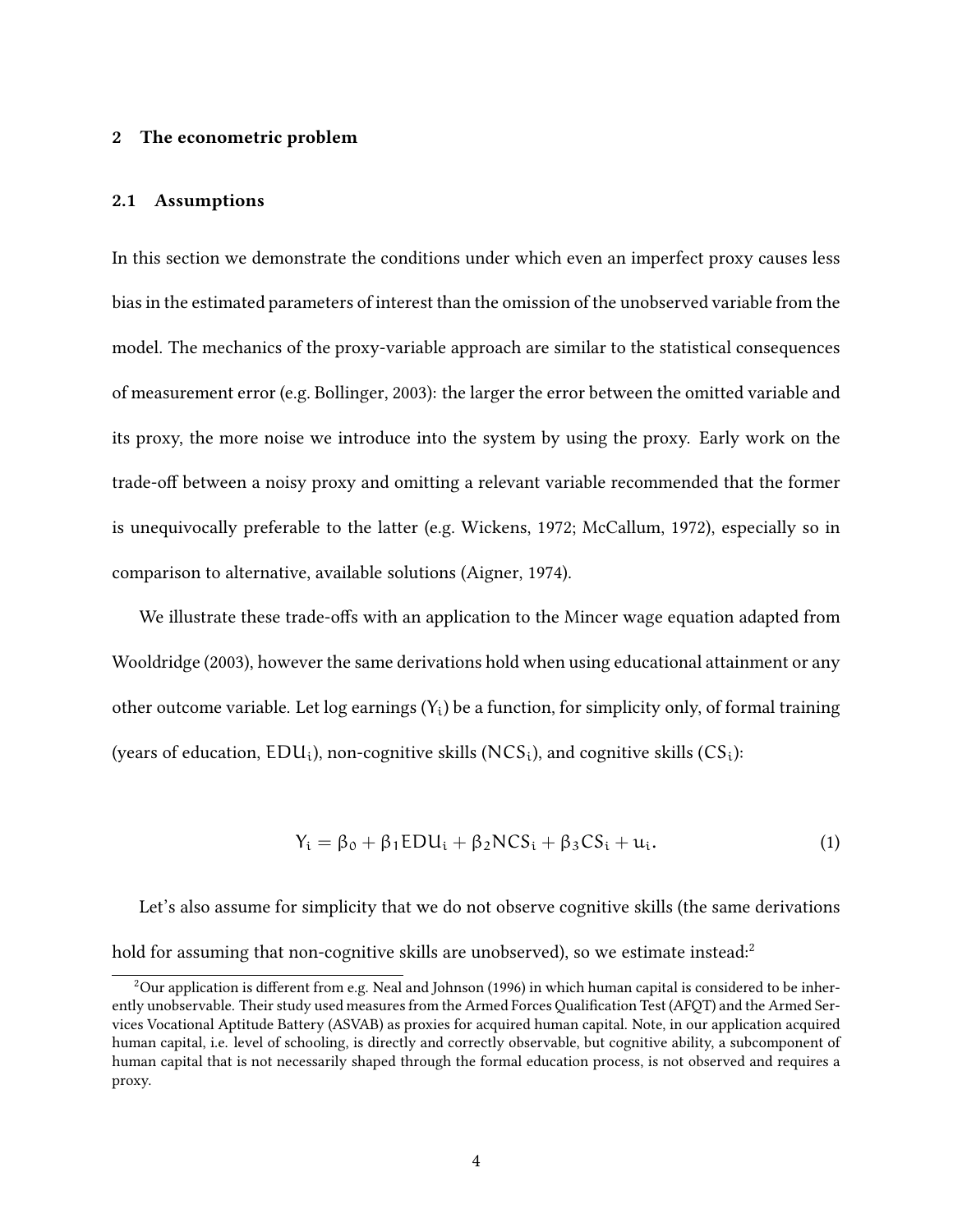$$
Y_i = \beta'_0 + \beta'_1 \text{EDU}_i + \beta'_2 \text{NCS}_i + u'_i. \tag{2}
$$

Cognitive skills are likely to positively correlate with measures of non-cognitive skills (mainly openness to experience, see Fletcher and Schurer (2014)) and university education (See Wai, 2013, for an overview). Under the assumption of positive correlations between omitted and included variables and positive values of  $\beta_1$  and  $\beta_2$ , it is straightforward to show that there is an upward bias in  $\hat{\beta}'_1$  and  $\hat{\beta}'_2$ .

Let's assume we have the variable Fraction Answered  $FA_i$  available to be used as a proxy for  $CS<sub>i</sub>$  to estimate log earnings as:

$$
Y_{i} = \beta_{0}'' + \beta_{1}''EDU_{i} + \beta_{2}''NCS_{i} + \beta_{3}''FA_{i} + u_{i}''.
$$
 (3)

The question is whether the estimates of  $β_1$ " and  $β_2$ " are closer to  $β_1$  and  $β_2$  than  $β_1$ ' and  $\beta_2'$ , or whether we will make things worse by including  $FA_i$ . Three assumptions must hold for the proxy-variable approach to improve upon the omitted-variable bias.

#### **Assumption 1: Strength**

The proxy must correlate strongly with the unobserved variable  $CS_i$ :

$$
CS_i = \delta_0 + \delta_1 EDU_i + \delta_2 NCS_i + \delta_3 FA_i + \nu_i. \tag{4}
$$

FA<sub>i</sub> correlates with CS<sub>i</sub> if  $|\delta_3| > 0$ . This condition is equivalent to the strength argument in the context of instrumental variables.

#### **Assumption 2: Irrelevance**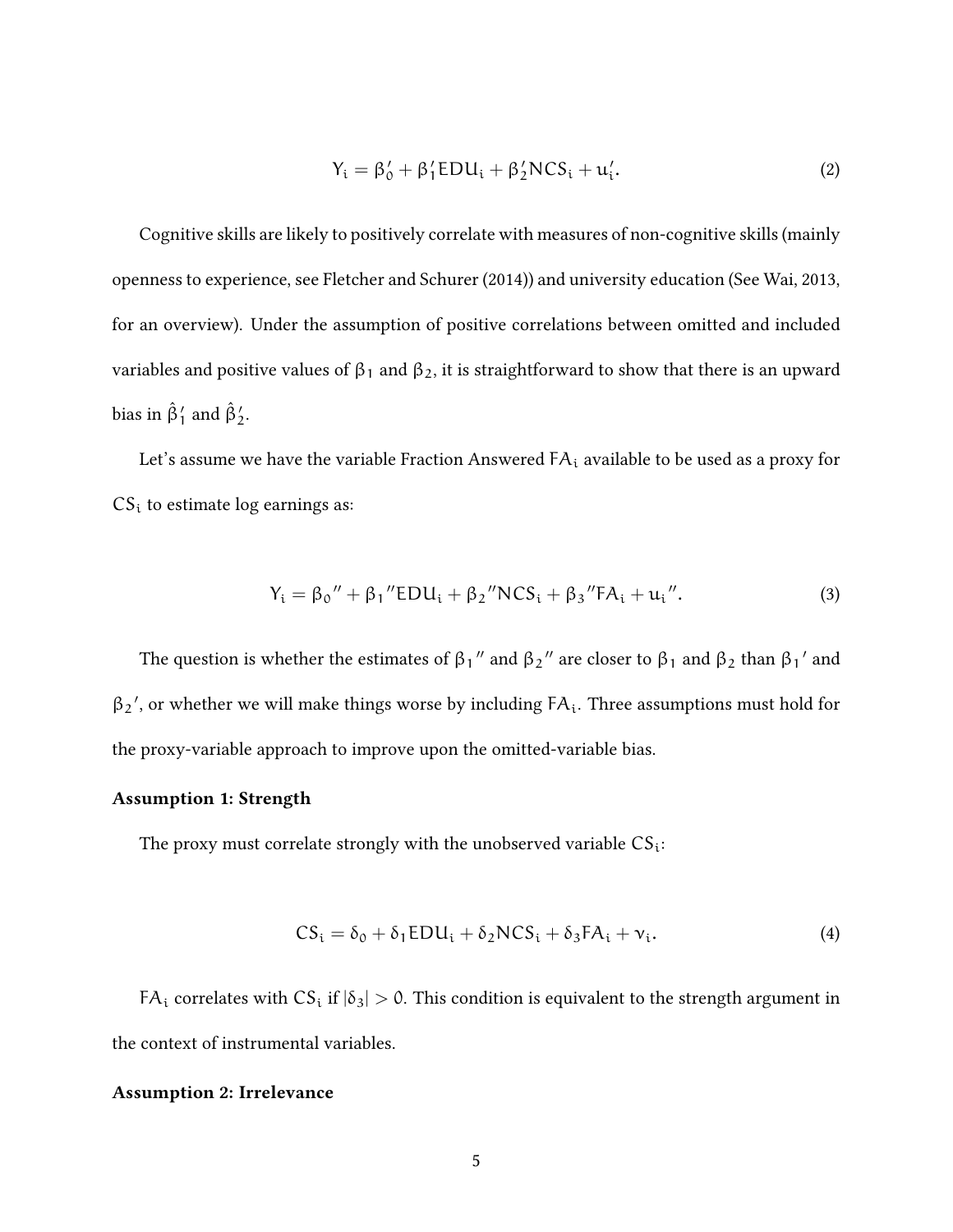The proxy variable  $FA_i$  is irrelevant in the main outcome equation Eq. (1) if the unobserved variable  $CS_i$  is controlled for:

$$
E(ui|EDU, NCS, CS) = E(ui) = 0,
$$
\n(5)

and

$$
E(u_i|FA) = 0.
$$
 (6)

Eq. (6) is equivalent to the validity requirement of an instrumental variable.

#### **Assumption 3: Independence**

The error term  $(v_i)$  in the proxy equation Eq. (4) is independent of education, non-cognitive skills, and Fraction Answered, or in other words, the average cognitive skill does not vary with education or non-cognitive skills once Fraction Answered is controlled for (*strong independence*).

$$
E(CS_i|EDU, NCS, FA) = E(CS_i|FA) = \delta_0 + \delta_3 FA_i.
$$
 (7)

If  $\delta_1$  and  $\delta_2$  do not converge towards zero in Eq. (4), then the plug-in approach to the omittedvariable problem will incur a bias. This will almost certainly occur, because the omitted-variable problem requires fixing only if  $\delta_1 \neq 0$  and  $\delta_2 \neq 0$ . The main question is under what condition is the incurred bias through an imperfect proxy no worse or smaller than the omitted-variable bias. It can be shown that the imperfect-proxy biases in the estimated coefficients on education and non-cognitive skills from Eq. (3) are (See Wooldridge, 2003, p. 299):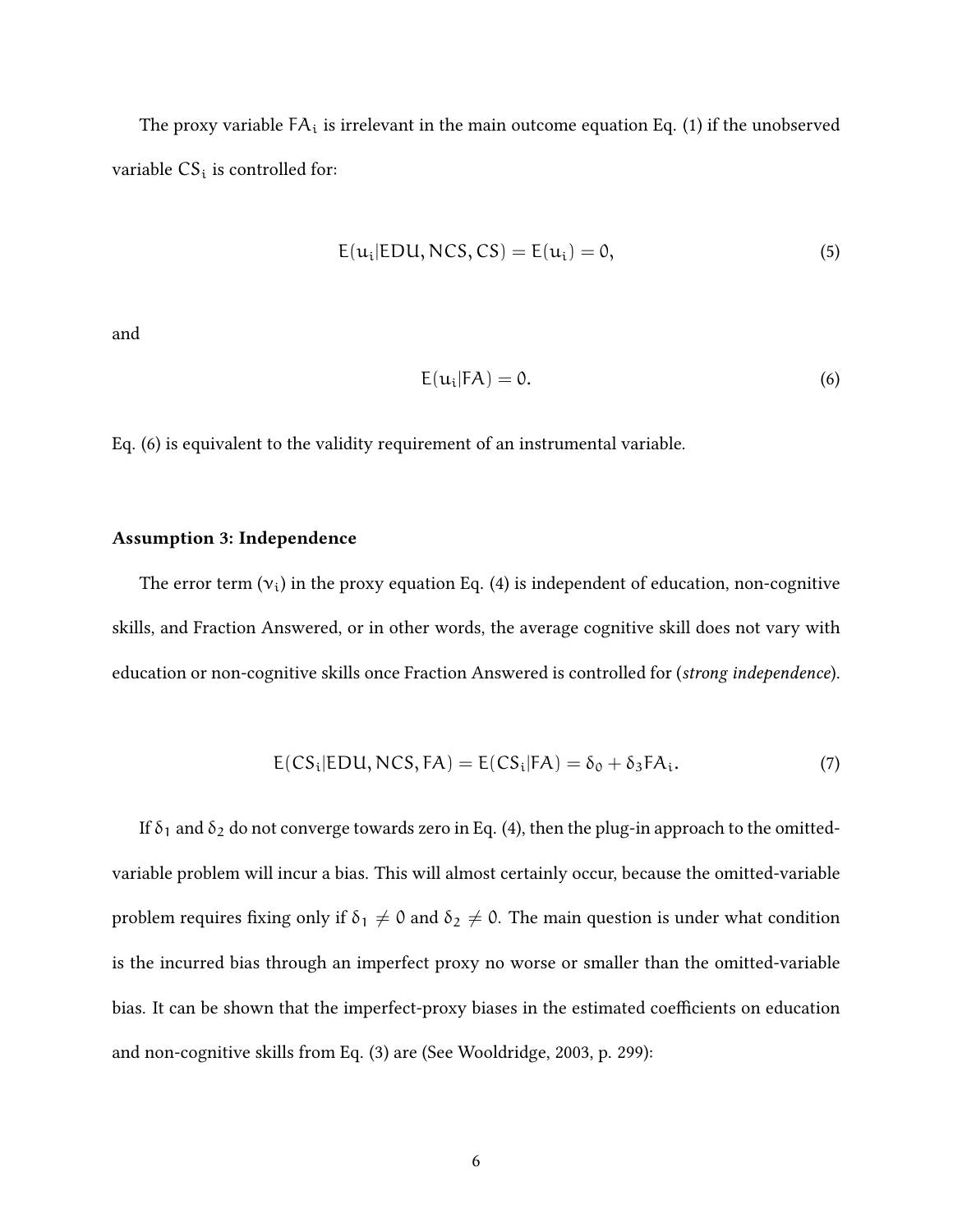$$
plim(\hat{\beta}_1'') - \beta_1 = \beta_3 \delta_1, \tag{8}
$$

$$
plim(\hat{\beta}_2'') - \beta_2 = \beta_3 \delta_2, \tag{9}
$$

where  $\delta_1$  and  $\delta_2$  are obtained from Eq. (4), which we refer to from hereon as *long regression*. The coefficient  $β_3$  measures the true effect of cognitive skills on earnings ( $β_3 > 0$ ).

It can also be shown that the omitted-variable biases from Eq. (2) in each case are<sup>3</sup>:

$$
\text{plim}(\hat{\beta}_1') - \beta_1 = \beta_3 \gamma_1,\tag{10}
$$

$$
plim(\hat{\beta}_2') - \beta_2 = \beta_3 \gamma_2, \qquad (11)
$$

where  $\gamma_1$  and  $\gamma_2$  are obtained from what we refer to as the *short regression*:

$$
CS_i = \gamma_0 + \gamma_1 EDU_i + \gamma_2 NCS_i + \nu_i. \tag{12}
$$

The imperfect-proxy bias is smaller than the omitted-variable bias in the coefficients of education and non-cognitive skills if:

$$
|\text{plim}(\hat{\beta}_1') - \beta_1| > |\text{plim}(\hat{\beta}_1'') - \beta_1| \leftrightarrow |\gamma_1| > |\delta_1|,
$$
\n(13)

$$
|\text{plim}(\hat{\beta}_2') - \beta_2| > |\text{plim}(\hat{\beta}_2'') - \beta_2| \leftrightarrow |\gamma_2| > |\delta_2|.
$$
 (14)

We refer to this last condition as the *weak independence* requirement, i.e. cognitive skills vary

<sup>&</sup>lt;sup>3</sup>A simple proof can be found in Appendix 15.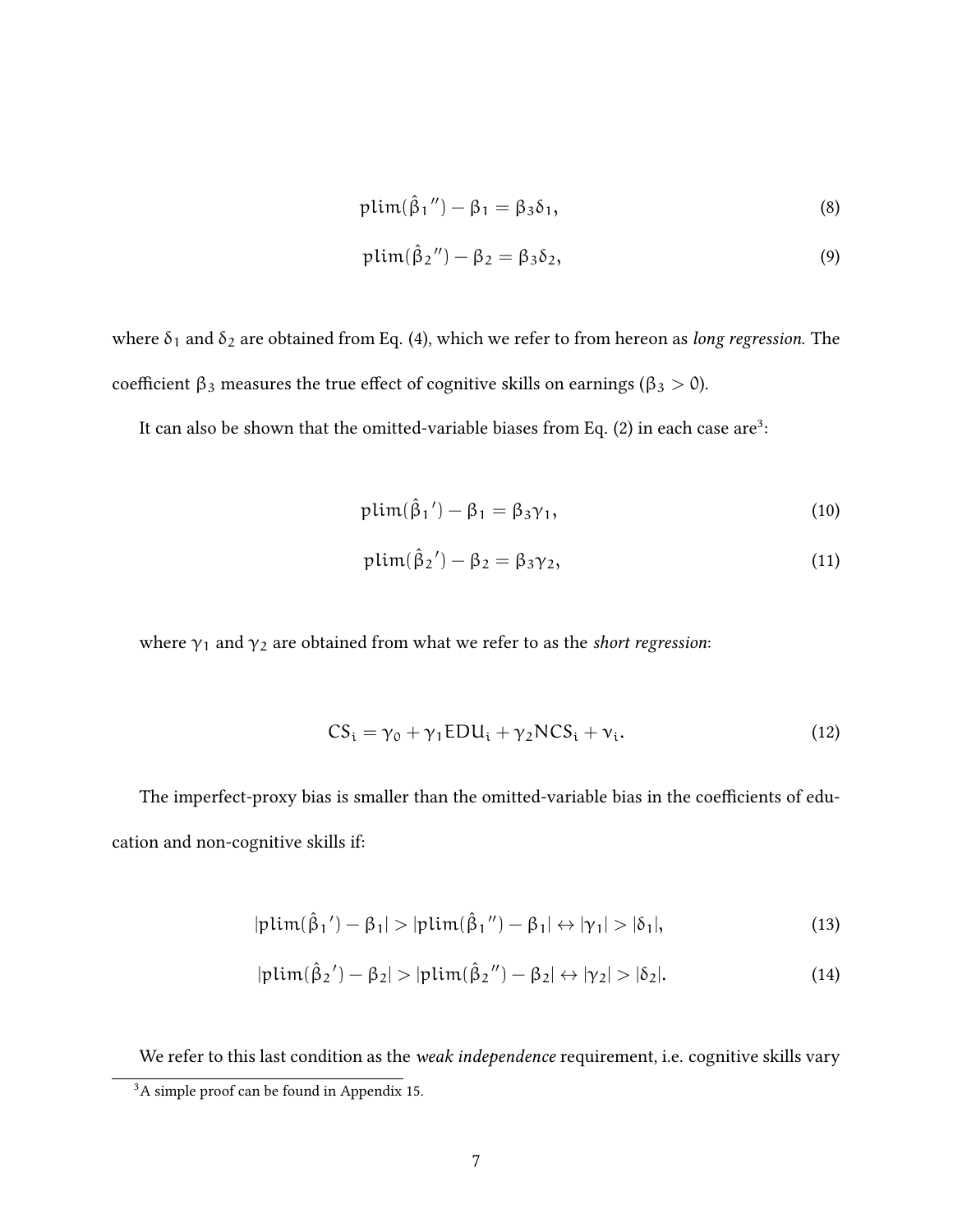less with education and non-cognitive skills once Fraction Answered is controlled for.

#### **2.2 Test procedure**

We will test the validity of the proxy Fraction Answered for two different data applications (hourly wages, educational attainment) and two different omitted variables (cognitive skills, noncognitive skills). We can do so because we have reasonably accurate measures of both cognitive skills and non-cognitive skills available that are derived from a different data collection process than the data collection process used to construct the proxy variable (See Section 3).

The following three-step testing procedure contains a test for each of the three assumptions (strength, irrelevance, and weak independence) outlined above. We illustrate below the test procedure for hourly wages under the assumption that cognitive skills are unobserved, while education, cognitive skills, and Fraction Answered are observed. The same derivations hold if noncognitive skills are unobserved, while cognitive skills are observed, or if the outcome variable is educational attainment.

#### **Step 1: Strength**

To test assumption (1), we estimate a variant of Eq. (4) that includes Fraction Answered as main control variable, and adds subsequently blocks of control variables  $(X_i')$  such as sex, age, educational qualification, ethnicity, and non-cognitive skills.

$$
CS_i = \alpha_0 + \alpha_1 FA_i + X_i'\theta + \zeta_i, \qquad (15)
$$

We test the null hypothesis H<sub>0</sub> :  $\alpha_1 = 0$  against the two-sided alternative H<sub>a</sub> :  $\alpha_1 \neq 0$ .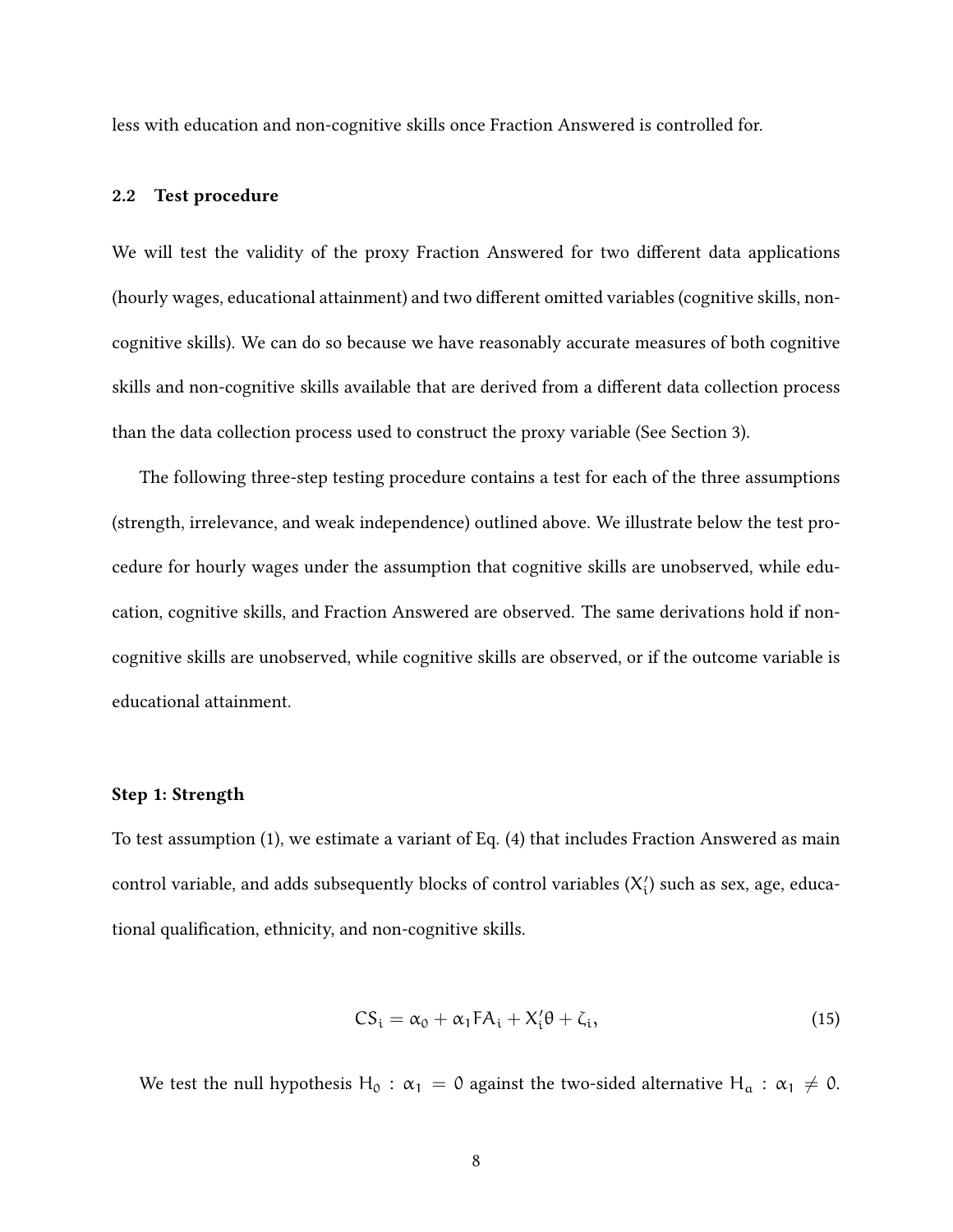For Fraction Answered to be a strong proxy for cognitive skills, the null hypothesis needs to be unambiguously rejected even when adding the full set of control variables. There is no standard rule-of-thumb in the proxy-variable literature to judge whether the proxy variable is weak. We therefore report the correlation coefficient on Fraction Answered, its contribution to the explained variation in the respective skill measure, and the F-statistic that refers to the above outlined null hypothesis.

#### **Step 2: Irrelevance**

To test assumption (2), we re-estimate Eq. (3) by including our observed measure of cognitive skills:

$$
Y_i = \beta_0''' + \beta_1'''EDU_i + \beta_2'''NCS_i + \beta_3'''FA_i + \beta_4'''CS_i + u_i'''.
$$
 (16)

For Fraction Answered to be a valid proxy variable, the estimated coefficient on Fraction Answered in Eq. (16) should converge towards zero. We test the null hypothesis H<sub>0</sub> : β3 $'''=0$ against the two-sided alternative  $H_a$  :  $β_3'''$   $\neq$  0. For the proxy variable to pass this requirement, the null hypothesis must not be rejected.<sup>4</sup>

#### **Step 3: Weak independence**

<sup>&</sup>lt;sup>4</sup>It is possible, that  $FA_i$  is correlated with  $u_i$ <sup>*'''*</sup>, hence has an independent effect on  $Y_i$  and the coefficient may be biased. We argue that this is unlikely to be a problem in our case as we find that β<sup>3</sup> *′′′* is zero. Anything that would bias β3''' towards zero would have to be negatively related to Y<sub>i</sub> and positively related to FA<sub>i</sub>. There are not many things one can think of that may fulfill these specific requirements as in general anything positively related to Fraction Answered would also be positively related to wages. The only possibility are opportunity costs which would reduce the number of questions answered but would be positively related to wages. However, we can show that all variables associated with opportunity costs (such as ability) are consistently positively associated with Fraction Answered. Hence, we conclude that it is unlikely that there is an independent effect of Fraction Answered on wages that biases the coefficients.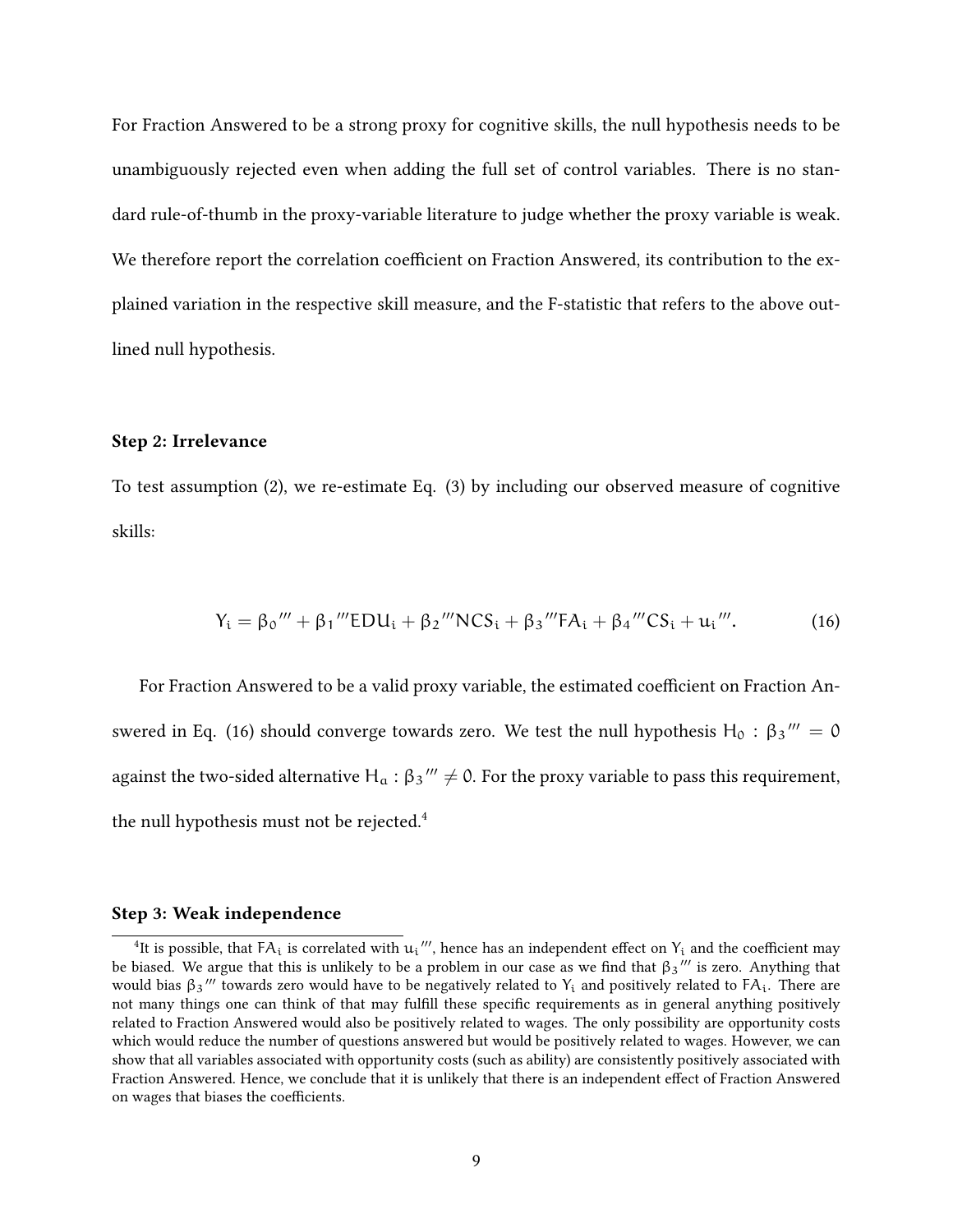To test assumption (3), we estimate both *short* (Eq. (12)) and *long regressions* (Eq. (4)), and then test whether the difference in the absolute value of coefficients between the short and long regression is greater than zero. For each pair of coefficient comparisons we have  ${\rm H_0}$  :  $|\gamma_{\rm j}|-|\delta_{\rm j}|=$  0 (j  $=1$  for education and  ${\rm j}=2$  for non-cognitive skills) against the one-sided alternative  ${\rm H}_{\rm a}:|{\rm \gamma}_{\rm j}|-|{\rm \delta}_{\rm j}|>0.$ If we reject the null hypothesis, then the imperfect-proxy bias will be smaller than the omittedvariable bias.

#### **3 Data**

#### **3.1 Household, Income and Labour Dynamics in Australia Survey**

We use data from the Household, Income and Labour Dynamics in Australia (HILDA) Survey which is a nationally representative household panel study conducted yearly since 2001. All adult household members (aged 15 years and above) answer the continuing or new-person questionnaire which is conducted by an interviewer. In addition, each member is asked to fill out a self-completion questionnaire (SCQ) without the help of the interviewer. The completed SCQ is then either collected on the same day or at a later date by the interviewer, or returned by mail. Annually, approximately 13,000 individuals are interviewed since 2001. A top-up sample increased the respondent number to around 17,500 since 2011.

HILDA's unique data-collection feature of complementary self-completion and interviewerassisted surveys and its longitudinal nature allow us to separate the sources from which we construct measures of cognitive and non-cognitive skills and item non-response. Therefore, the proxy variable is not affected by non-response on the cognitive or non-cognitive skills. We use data from wave 12 (2012) when measures of cognitive skills (memory, coding speed, and language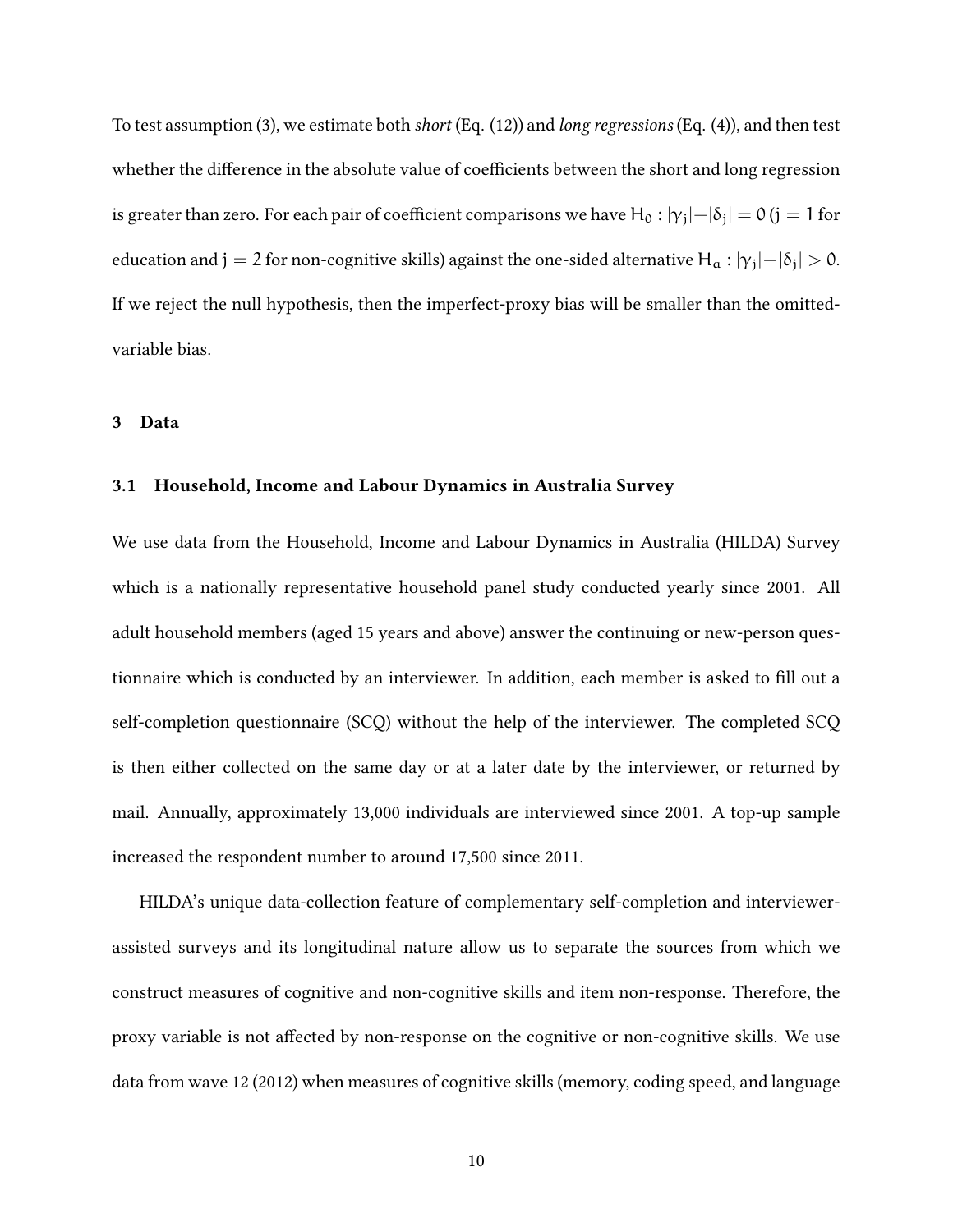ability) were collected as part of the interviewer-assisted survey. As in 2012 no measures of noncognitive skills were collected, we attach to wave 12 information on the Big-Five personality traits (extraversion, agreeableness, conscientiousness, emotional stability, openness to experience) and locus of control that was collected in SCQs in previous waves (waves 3, 4, 5, 7, and 9). Our proxy Fraction Answered is calculated from the 2012 SCQ.<sup>5</sup>

About 90% (15,380) of the respondents returned the 2012 SCQ. Conditioning on non-missing observations in the cognitive and non-cognitive skills, we obtain a sample of 10,977 individuals. This sample further drops to 7,954 individuals when conditioning on non-missing observations in all control variables, and to 4,103 individuals when conditioning on non-missing observations in hourly wages.

#### **3.2 Fraction Answered**

To construct the number of non-response in the self-completion questionnaire (SCQ), we make use of the missing value conventions in the HILDA dataset, and count "Don't know" and "Refused"/"not answered" as non-response.<sup>6</sup> Only questions that appear in the questionnaire are used; derived variables are therefore excluded when constructing the non-response count. Whenever a question generates more than one variable in the dataset, the number of non-responses needs to be adjusted to avoid double counting.<sup>7</sup>

We discard all individuals who did not return the SCQ. The non-response fraction is calcu-

<sup>5</sup>We considered calculating a non-response proxy also from the interviewer-assisted continuing/new-person questionnaire, but there was too little variation in non-response to make it a useful proxy variable.

<sup>&</sup>lt;sup>6</sup>In a robustness check we excluded the response "Don't Know" from non-response. Our conclusions remain unaffected.

<sup>&</sup>lt;sup>7</sup>For example, the question on height allows a response in different units, so that two variables are provided in HILDA for the question. There are a range of questions on life events, and for each the respondent was asked whether it happened in the last 12 months, and if so to indicate whether it happened 0 to 3, 4 to 6, 7 to 9, or 10 to 12 months ago (resulting in six separate variables for each event although there are essentially only two questions on each event - "Did it happen?" and if so "How many months ago?").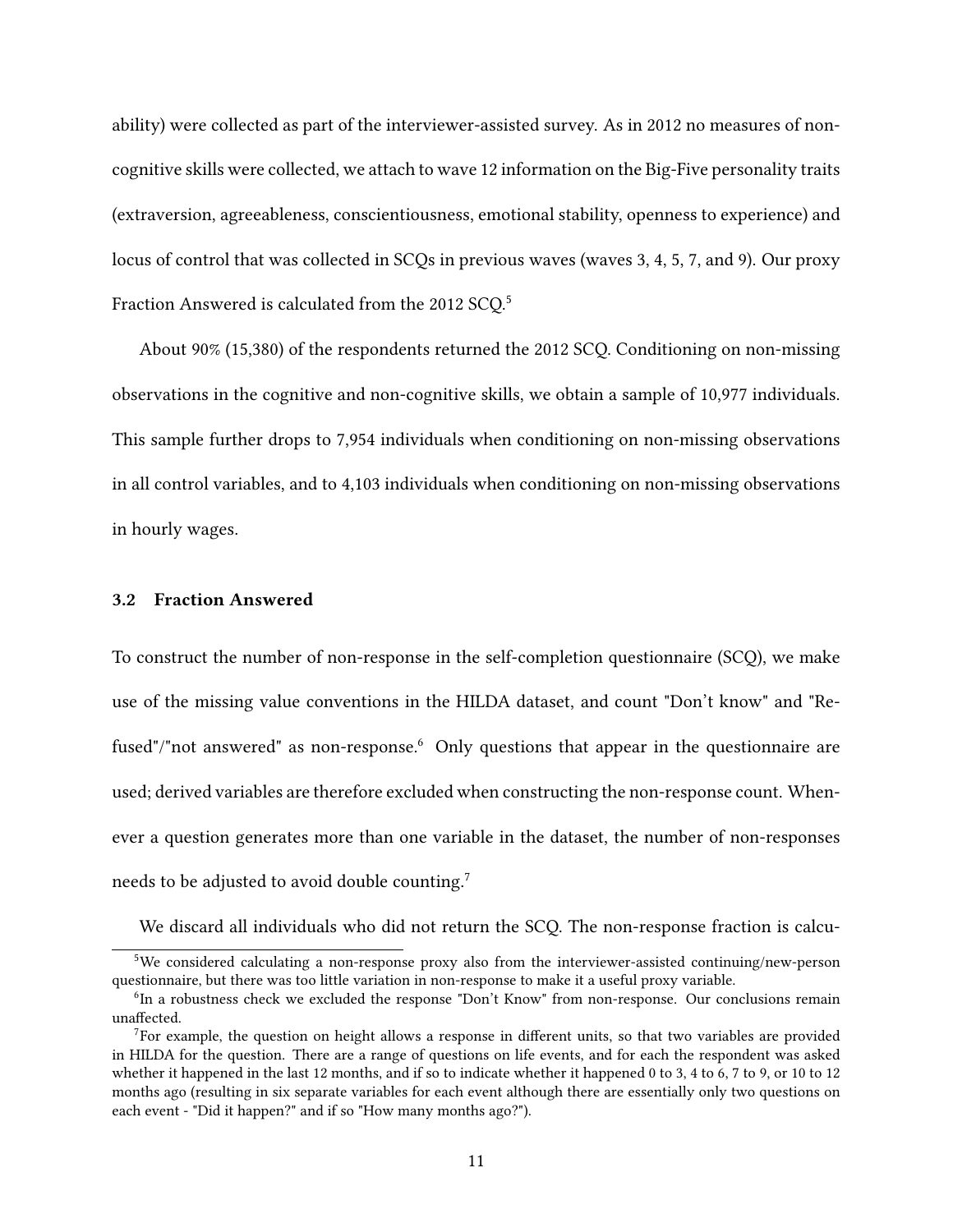lated for each individual as the ratio of the number of unanswered questions to the total number of questions that the respondent was asked. The denominator varies across individuals as some people are asked more questions than others depending on whether certain questions apply to the individual's personal situation. Figure 1(a) shows that the total range in applicable questions varies from 181 to 258 questions, and there is heaping of required responses around every additional eleven required questions. The most frequent number of required questions are 207 (8%), 235 (12%), and 256 (10%). Figure 1(b) shows that the total number of unanswered items in wave 12 varies between 0 (31%) and 200. About 90% of the sample failed to respond to up to 10 items. About 1% of the sample refused to answer 50 or more questions. A 1 standard-deviation (SD) increase in item non-response is associated with 10.5 additional questions not responded to in the SCQ.

#### **[Insert Figures 1(a) and 1(b) here]**

Figure 2 describes the distribution of the non-response rate separately for male and female respondents for non-response rates of 10% or less. The distribution is highly right-skewed, and differs across the sexes (p-value of Kolmogorov-Smirnov test of equal distribution is 0.005), although we cannot find dominance of one distribution over the other.

#### **[Insert Figure 2 here]**

#### **3.3 Cognitive skills**

An individual's cognitive skills are measured by three tests conducted in Wave 12 (2012): (1) the 'Backward digits span' test (BDS), (2) a 25-item version of the 'National American Reading Test'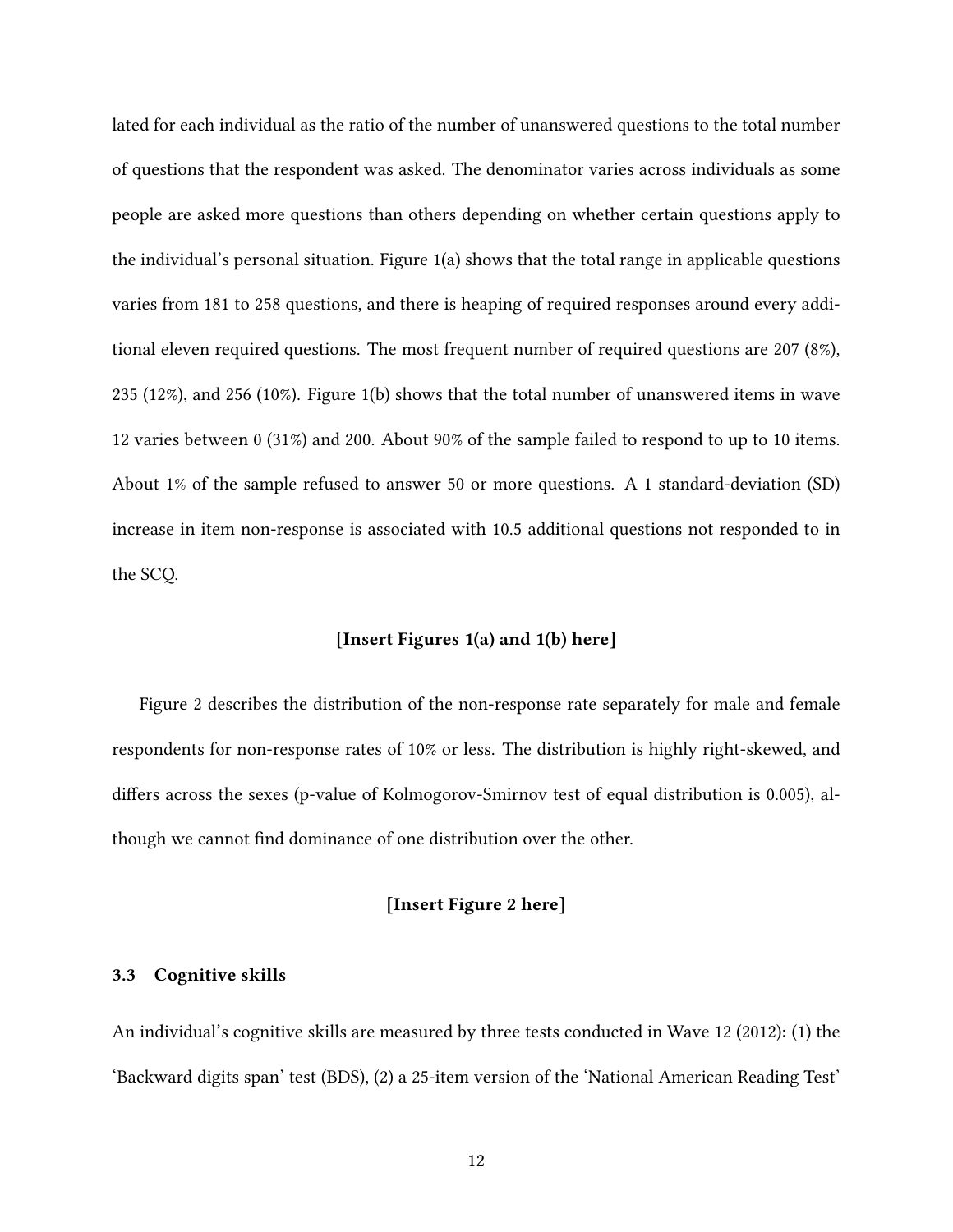(NART) and (3) the 'Symbol-digit modalities' test (SDM). Participation rates were high (> 93% in each test). Details on the tests and how they were conducted are provided in Wooden (2013).

The BDS measures working memory span and is a traditional sub-component of intelligence tests. The interviewer reads out a string of digits which the respondent has to repeat in reverse order. NART is a short version of the National Adult Reading Test that measures pre-morbid intelligence. Respondents are shown 25 irregularly spelled words which they have to read out loud and pronounce correctly. SDM was originally developed to detect cerebral dysfunction but is now a recognized test for divided attention, visual scanning and motor speed. Respondents have to match symbols to numbers according to a printed key that is given to them.

We also construct a combined measure of cognitive skills by conducting a factor analysis on all three measures and predicting the first factor. All cognitive ability measures are standardized to mean 0 and standard deviation 1.

#### **3.4 Non-cognitive skills**

To construct measures of non-cognitive skills, we use data on the Big-Five personality traits and locus of control. In waves 5 and 9, HILDA collected an inventory of the Big-Five personality traits based on Saucier (1994). It consists of 30 of Saucier's original 40 items, and six additional items were added to the survey. Ultimately, 28 of these 36 items are used to construct five aggregate scores of personality. The five dimensions–extraversion, agreeableness, conscientiousness, emotional stability, and openness to experience–represent personality at the broadest level of abstraction. Each trait is scored from 1 to 7, with a high score indicating that the personality trait describes the individual very well. The distribution of each trait is left-skewed, which means that a larger proportion of the sample agrees with the statements about their personality underlying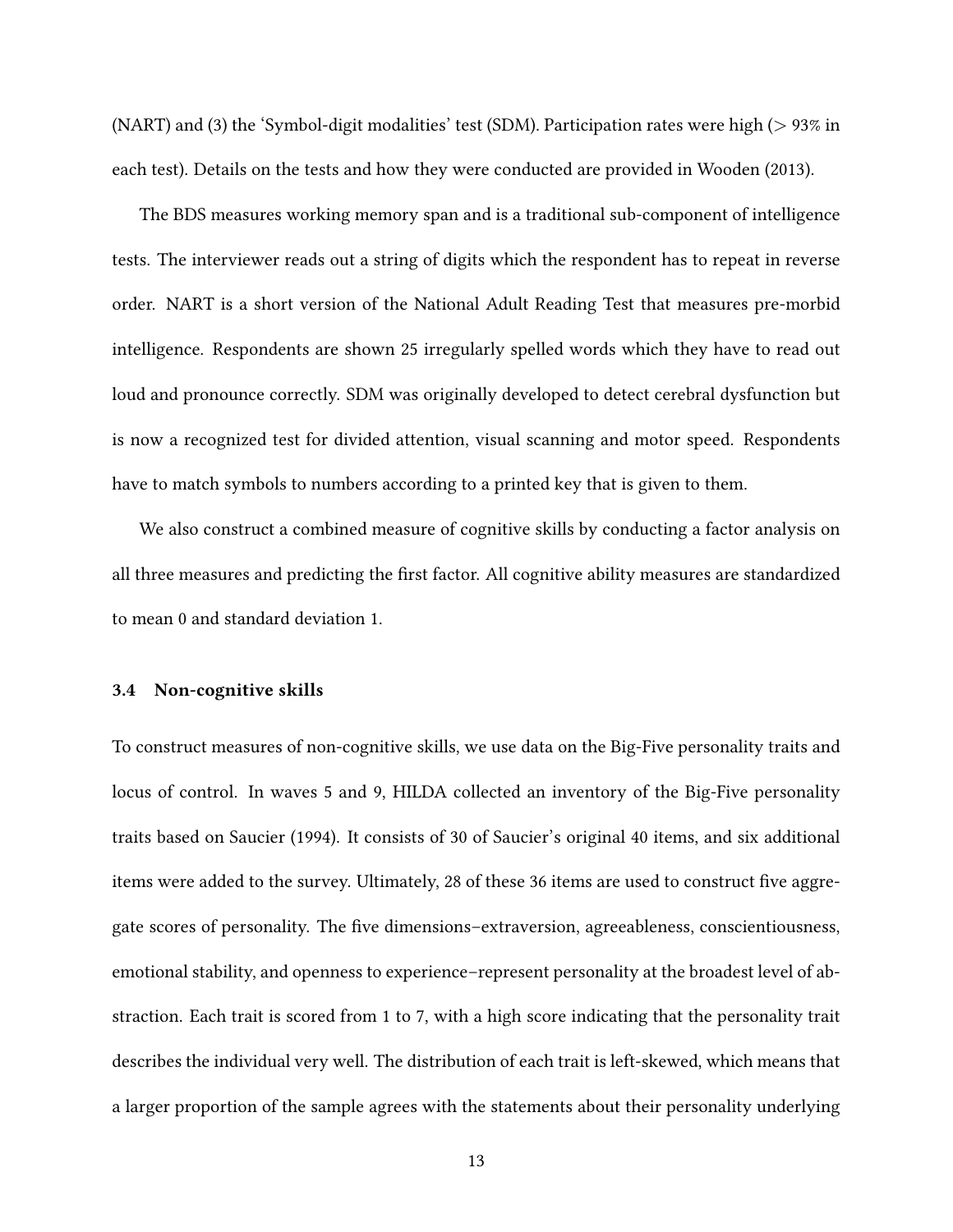each trait (See Cobb-Clark and Schurer, 2012, for a detailed description).

A measure of locus of control is derived from seven available items from the Psychological Coping Resources component of the Mastery Module developed by Pearlin and Schooler (1978), which were collected in waves 3, 4, and 7. Mastery refers to beliefs about the extent to which life's outcomes are under one's own control. Specifically, respondents were asked the extent to which they agree with each of the seven statements described in Table 7 in the Online Appendix. Possible responses range from 1 (strongly disagree) to 7 (strongly agree). We construct a continuous measure of internal locus of control using factor analysis (See Cobb-Clark and Schurer, 2013; Cobb-Clark et al., 2014, for a description).

To minimize measurement error in the measures of non-cognitive skills, we follow Cobb-Clark et al. (2014) by averaging the scores for each of the Big-Five personality traits from 2005 and 2009, and the scores for locus of control from 2003, 2004, and 2007. All personality variables are standardized to mean 0 and standard deviation 1.

#### **3.5 Other variables**

When assessing the association between cognitive or non-cognitive skills and Fraction Answered, we also control for the respondent's gender, age, education and ethnicity as we would like to see the associations net of these effects. We follow Leigh and Ryan (2008) and Li and Powdthavee (2014) to construct a continuous years of education measure from categorical variables that indicate the highest completed level of education.<sup>8</sup>

<sup>8</sup>Someone who completed a Masters or Doctoral degree is assigned 17 years of education; Graduate diploma or certificate is assigned 16 years; Bachelor or honours is assigned 15 years; Advanced diploma or diploma or just finishing year 12 is assigned 12 years; Finishing a Certificate III/IV is also assigned 12 years; Finishing Year 11 is assigned 11 years; Minimum schooling is assigned 9 years; and dropping out of school before Year 9 is assigned 8 years.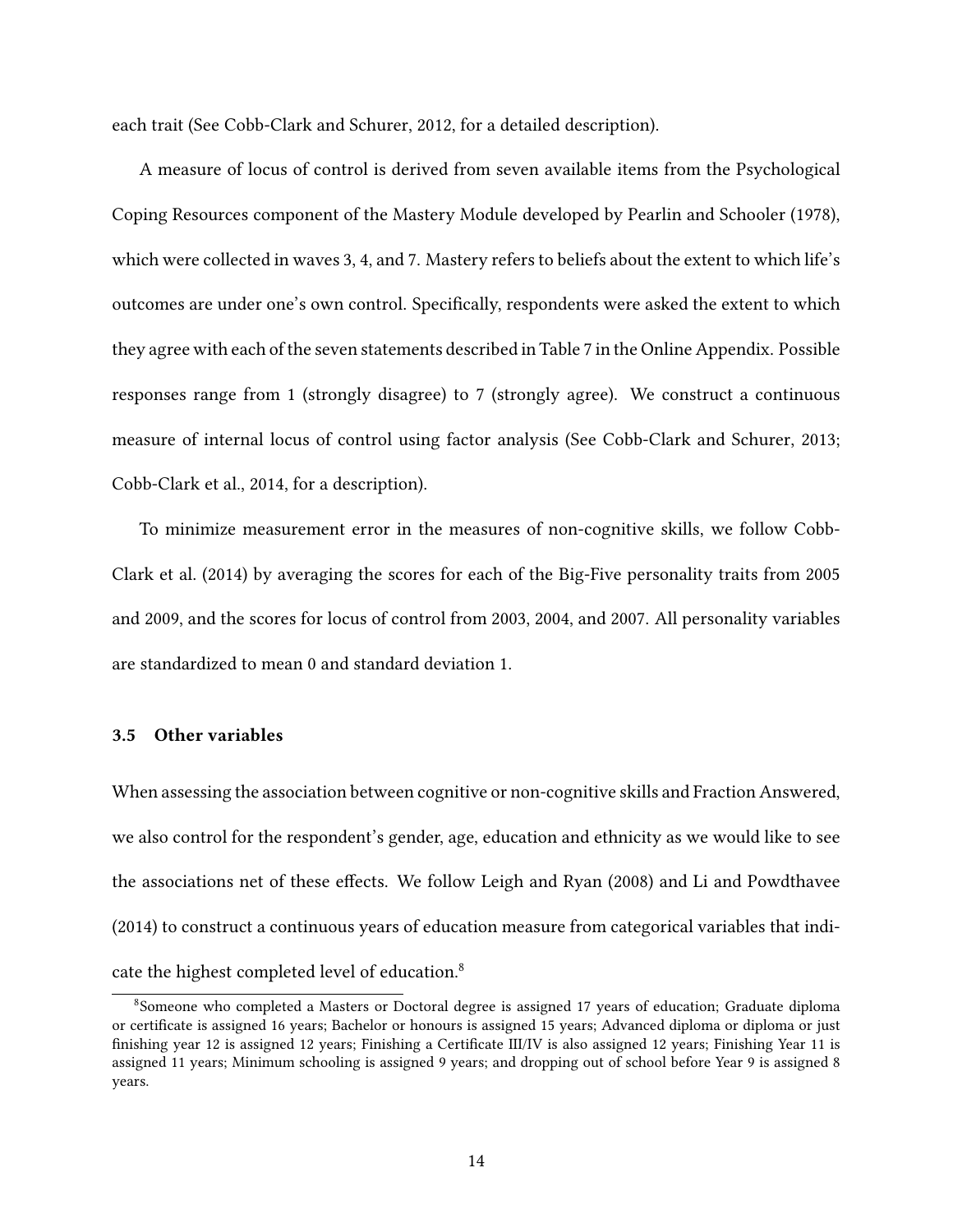We also investigate the association between the interviewer's assessment of the interviewee's understanding of the questions, another variable derived from the survey's paradata, and Fraction Answered to understand pathways through which item non-response and cognitive/noncognitive skills are related. The interviewer judges the level of understanding on a five-point scale where 1 represents "very poor" and 5 "excellent". To make the strength of the associations comparable, we standardize this variable also to mean 0 and standard deviation 1.

There is more paradata information available in our data source which could be exploited as alternative proxies for cognitive or non-cognitive skills. These are, for instance, whether the individual failed to return a SCQ in 2012 (around 10% of the sample, or 5% of our sample that includes individuals who previously returned a SCQ), the minutes an individual spent on completing the person-specific or the household-specific questionnaires, or the number of days that elapsed between the receipt and the completion of the SCQ. In an extension to the main analysis we evaluate the suitability of these measures as proxy variables relative to Fraction Answered.

In the wage equations, we additionally account for the type of employment with a binary indicator of whether the respondent is a casual worker. As a measure for wages we use information on the respondent's log hourly wages that are constructed from gross annual salaries and wages and annual hours worked. All variables used in the subsequent analysis are described (before standardization) in Table 7 in the Online Appendix.

#### **4 Estimation results**

In the subsequent sections we test whether Fraction Answered in a self-completion questionnaire is a valid proxy for either cognitive or non-cognitive skills. We test the validity of this proxy variable in the context of wage and educational-attainment regression models. To test the validity,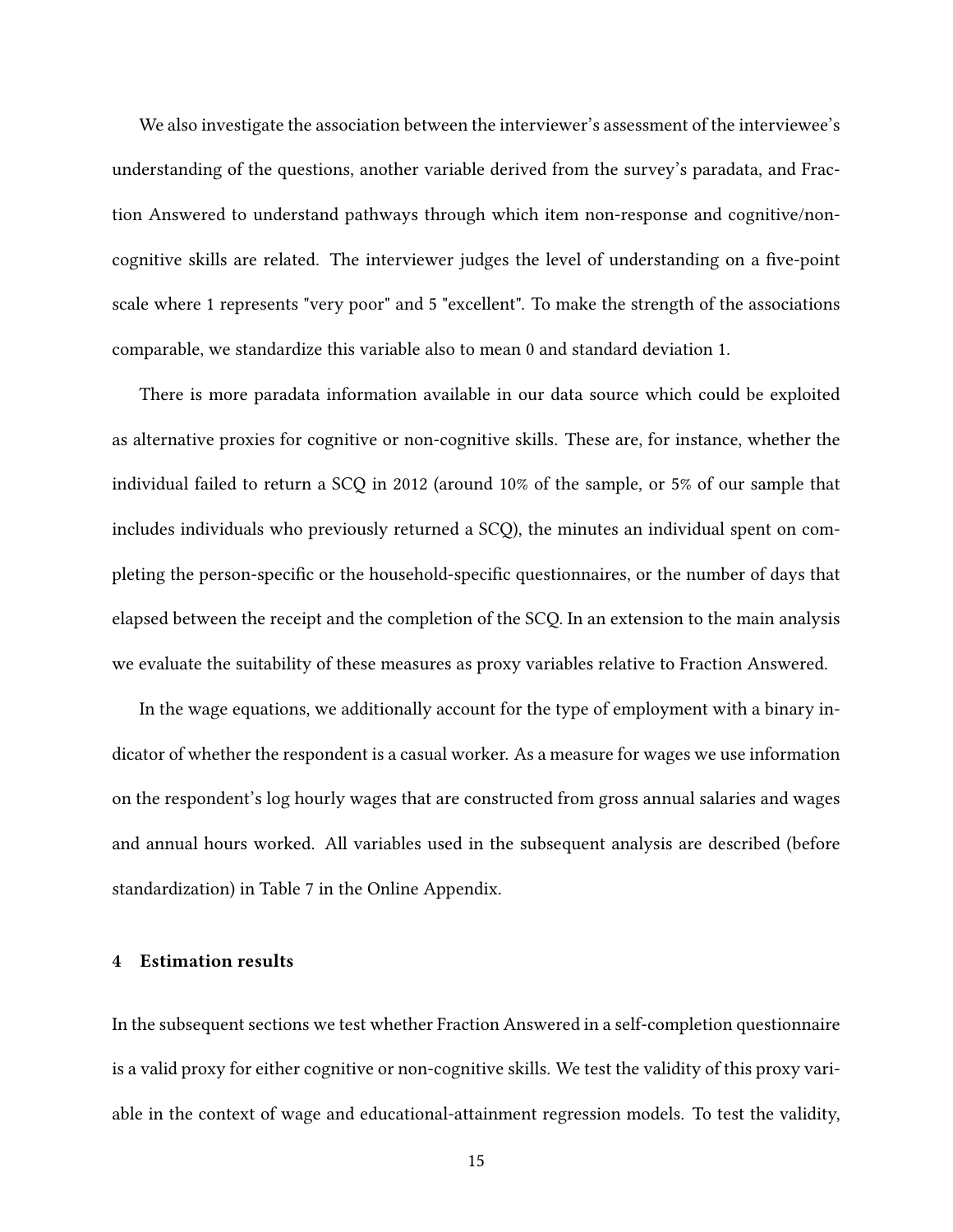we follow the three-step test procedure outlined in Section 2.2. First, we test whether the correlation between Fraction Answered and individual measures of cognitive/non-cognitive skills is statistically and economically meaningful, even when controlling for a large set of confounding factors. This first step will help us to identify the particular skills with which Fraction Answered correlates the strongest (assumption (1)).

Then we move on to estimate standard wage and educational-attainment regression models that include either Fraction Answered, or both cognitive/non-cognitive skills. From these regression models we can directly test assumptions (2). The proxy variable must be redundant in the wage or educational-attainment regression when both the proxy, Fraction Answered, and the unobserved variable, either cognitive or non-cognitive skills, are included (assumption (2)). By regressing the 'unobserved' variable (e.g. cognitive skills) on both the proxy variable and the control variables used in the wage or educational-attainment regressions, we are able to test assumption (3). If the control variables of the wage or education-outcome equations are partially correlated in this long regression with the omitted variable, then the proxy-variable approach will yield biased and inconsistent estimates. However, if the partial correlation between omitted variable and the control variables becomes smaller in magnitude in the long relative to the short regression, the bias introduced by the imperfect proxy is smaller than the bias of omitting the proxied variable (Wooldridge, 2010, p.67-72).

#### **4.1 Correlation between Fraction Answered and skills**

In this section we test whether Fraction Answered is a strong proxy (assumption (1)) for cognitive or non-cognitive skills. Model (1) in Table 1 reports the bivariate correlation coefficients between Fraction Answered and each measure of cognitive and non-cognitive skills, and the contribution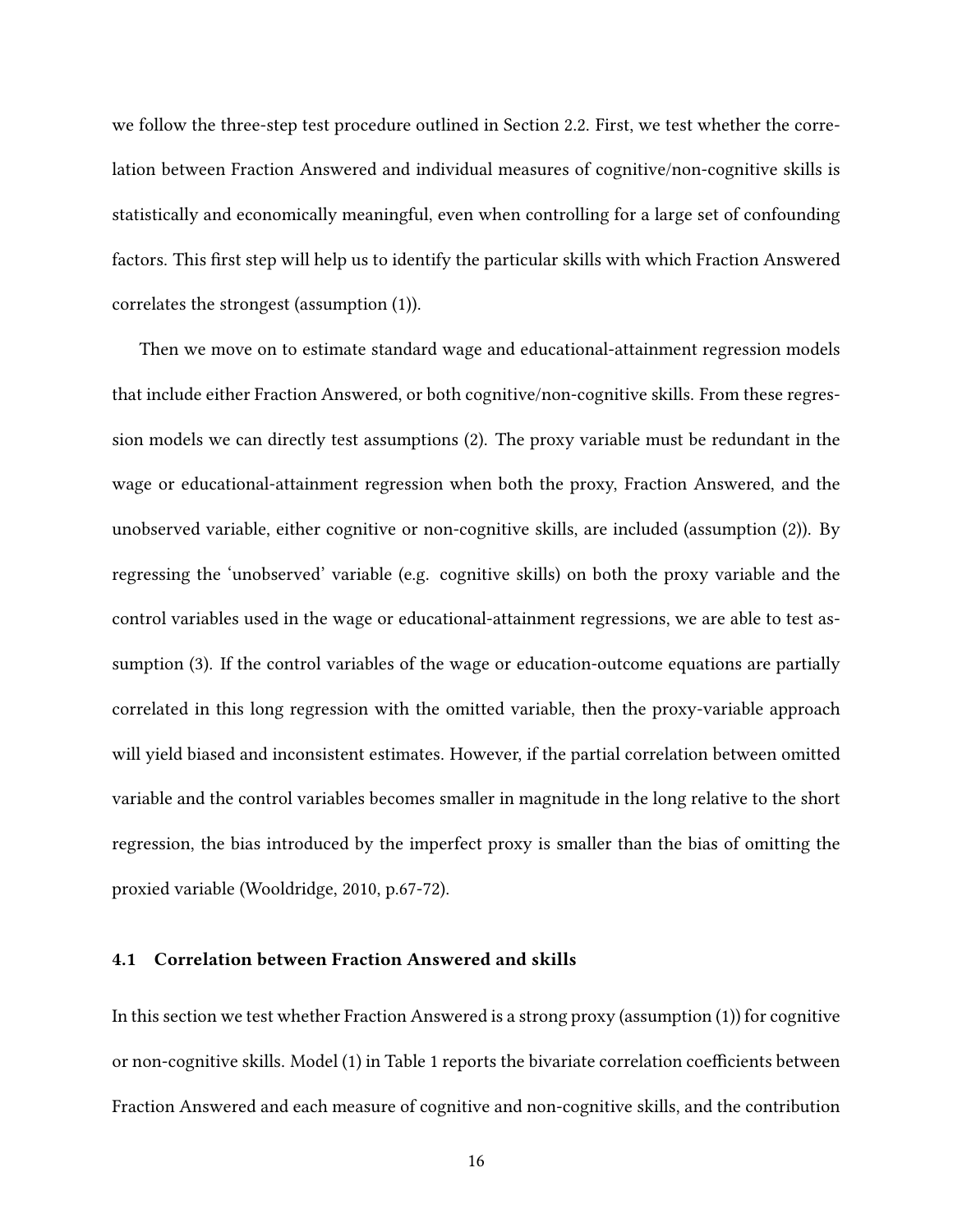of Fraction Answered to the explained variation in each specific skill. In models (2)-(4) we report the multivariate correlation coefficients between the same variables but we subsequently add control variables such as sex, age, education, and ethnicity. In model (5) we add cognitive skills as control variables into the non-cognitive skill equations and non-cognitive skills into the cognitive skill equations. The results in each row in Table 1 stem from separate regression models that differ only by their outcome variables. All outcome variables and Fraction Answered are standardized to mean 0 and standard deviation 1.

#### **[Insert Table 1 here]**

The correlation coefficients are the strongest between measures of cognitive skills and Fraction Answered, with a maximum association obtained for the Symbol-Digits-Modalities test (SDM). Fraction Answered explains 4.5% of the variation in the SDM score. A 1 SD increase in Fraction Answered, which corresponds to an additional 10.5 questions answered on the SCQ, is associated with a 0.212 SD increase in the SDM score. Fraction Answered is also associated with higher scores on the National Adult Reading (NART) (0.129 SD) and the Backward-Digit-Span (BDS) test scores (0.114 SD), and it explains 1.7% and 1.3% of the variation in NART and BDS, respectively. All correlations are highly statistically significant, with F-statistics in the order of magnitude of 113 (BDS), 394 (SDM), and 145 (NART).

When controlling for sex, age, education, ethnicity and non-cognitive skills, the associations are reduced by 30-45%, but they are still sizable and statistically significant (F-statistics are for BDS: 57, SDM: 203, NART: 100). Fraction Answered passes unambiguously the minimum requirement to be a valid proxy for cognitive ability.<sup>9</sup>

<sup>9</sup>The tests are passed equally strongly when using the first predicted value of all three cognitive ability measures. The correlation coefficient with Fraction Answered is 0.200 SD, Fraction Answered explains 4.1% of its variation, and the F-statistics in model (1) and (5) are 364 and 191, respectively.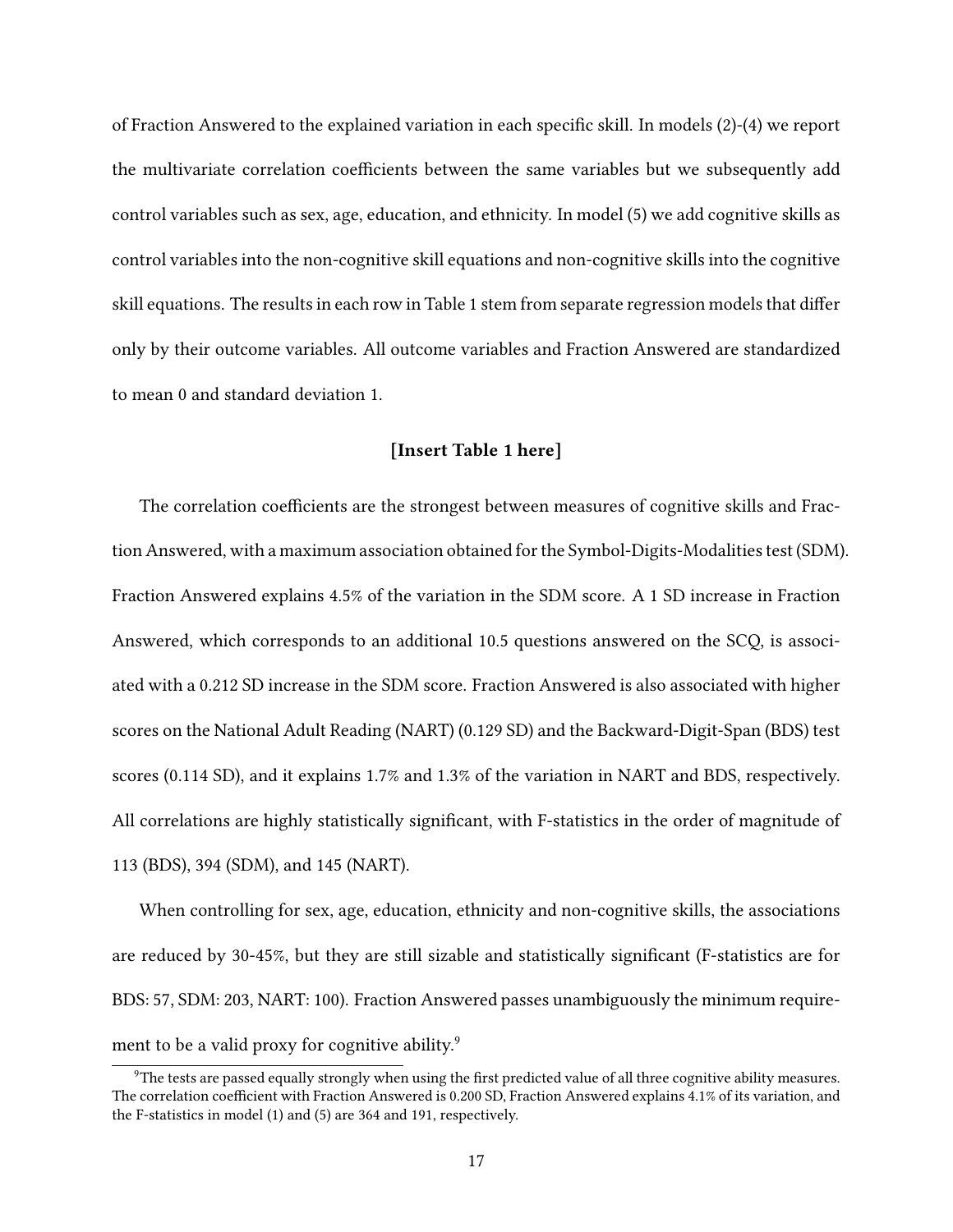Fraction Answered also correlates, although less strongly, with some of the non-cognitive skills. In order of magnitudes, the strongest correlation coefficients are obtained for openness to experience (0.09 SD), locus of control (0.07 SD), agreeableness (0.05 SD), and conscientiousness (0.03 SD). In some cases, the correlation coefficient becomes stronger when controlling for the full set of control variables (model (5)) as in the case of conscientiousness (0.04 SD) and agreeableness (0.06 SD). For openness to experience and locus of control, the correlation coefficient is reduced by two-thirds when controlling for cognitive skills. These correlation coefficients are all significant at the 1 percent level, but their F-statistics vary substantially. It is only for agreeableness, openness to experience, and locus of control that the F-statistic is large, between 20 and 70 in both models (1) and (5).<sup>10</sup> Fraction Answered is not related to extraversion and emotional stability. In contrast to cognitive skills, Fraction Answered explains less than 1% of the variation in each of the considered non-cognitive skills.

To ascertain that the association between Fraction Answered and cognitive skills is not due to other unobserved factors (e.g. opportunity costs), but due to a better understanding of the questions, we also report the correlations between Fraction Answered and other paradata available in our dataset (see lower panel). We find a strong correlation between the interviewer's assessment of the respondent's understanding of the questions. A 1 SD increase in the Fraction Answered is associated with a 0.134 SD increase in the interviewer's rating of the subject's understanding of the questions, which drops to 0.068 SD when controlling for both cognitive and non-cognitive skills. The F-statistics in model (1) and (5) are large (155, 101), and Fraction Answered explains almost 2% of the variation in the interviewer's rating. Fraction Answered is also

<sup>&</sup>lt;sup>10</sup>The F-statistics in model (1) and (5) are for agreeableness: 22 and 41; for openness to experience: 669 and 20; for locus of control: 55 and 21; and for conscientiousness: 6 and 21, respectively.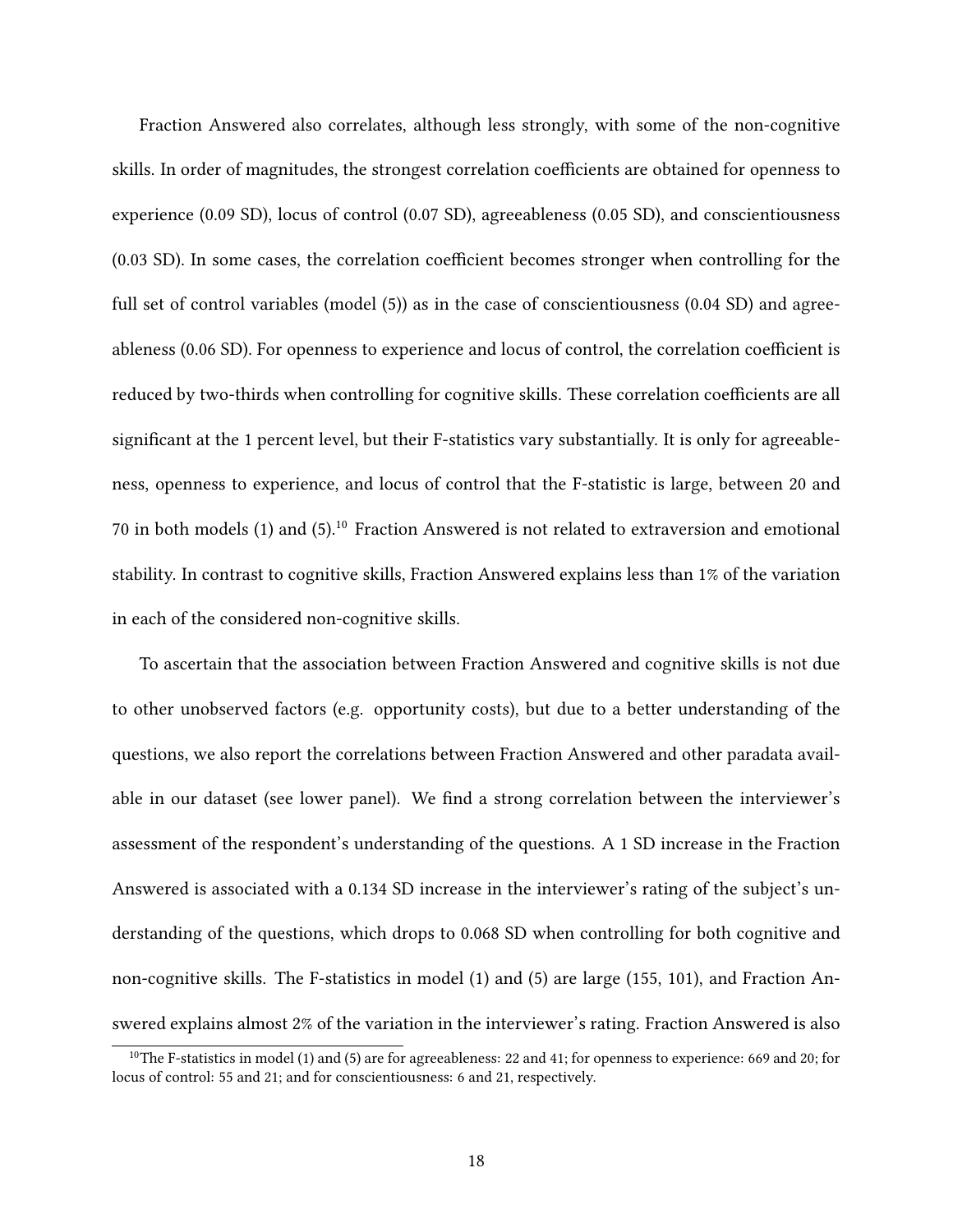positively correlated with the total time taken to answer the household questionnaire. A onestandard-deviation increase in Fraction Answered is associated with a 0.034 standard deviation increase in the minutes spent on completing the household questionnaire, however, the association is entirely explained by observable factors. $^{11}$ 

That Fraction Answered is likely to capture cognitive ability can be observed in Figure 3(a), in which we plot the relationship between cognitive ability and age and compare it to the relationship between Fraction Answered and age. Both figures are based on non-parametric kernel regression methods to allow for non-linearities (See e.g. Wand and Jones, 1995). Cognitive ability, which is here measured as the first predicted factor, strongly declines from age 40 onward, and declines even more strongly from age 65 onward. Fraction Answered also starts declining from about age 40, but at a flatter profile, but the age gradient steepens substantially from age 65 onward. Figure 3(b) clarifies that the similarities in the age gradients of both Fraction Answered and cognitive ability are mainly driven by the Backward Digit Span.

#### **[Insert Figures 3(a) and 3(a) here]**

In a further robustness check, we re-estimate the bivariate relationships from model (1) also using a non-parametric kernel regression method to allow for non-linearities between Fraction Answered and skills. The estimated results are plotted in Figure 4, where on the horizontal and vertical axes we report the skill measures and the distribution of Fraction Answered, respectively.

#### **[Insert Figures 4 here]**

We conclude that the relationship between Fraction Answered and cognitive skills is approximately linear over a wide range of values for both the BDS and NART. Some non-linearities

 $11$ We could not find any association between the time spent on completing the personal questionnaire or the days elapsed between receiving and completing the SCQ. Results provided upon request.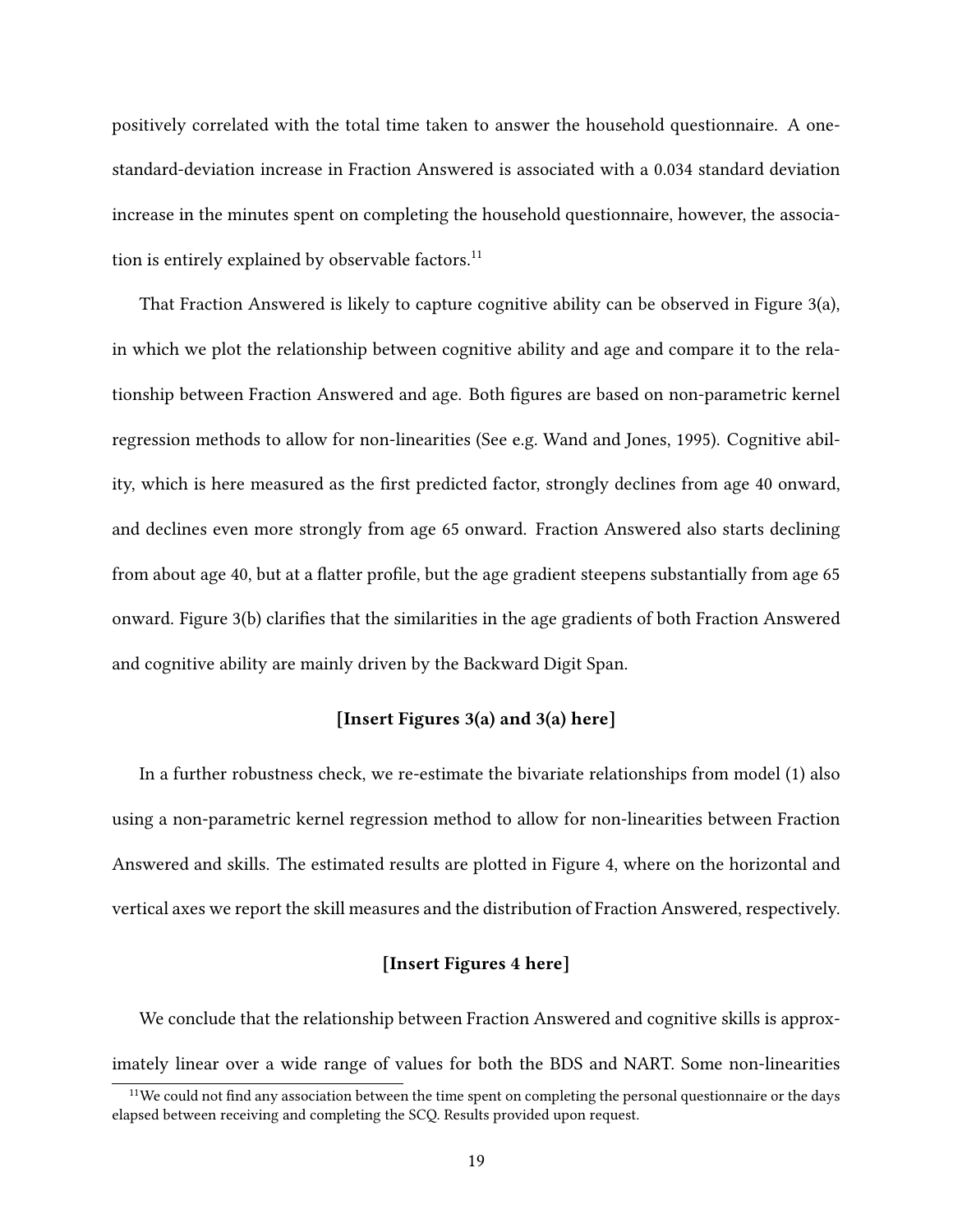emerge for the SDM test, openness to experience and locus of control mainly in the left tail of the skill distribution ( $\langle -2SD$  away from the mean). For most observations in the data that lie within the range of -2 to 2 SD around the mean, the relationship is approximately linear. We no longer find a discernable relationship between Fraction Answered and agreeableness or conscientiousness. The strong non-linearities emerging in extraversion and emotional stability are deceptive; they oscillate around the zero mean of Fraction Answered, given their wide confidence intervals.

We infer from these results that ignoring the possible non-linearities between cognitive/noncognitive skills and Fraction Answered is unlikely to weaken the strength (assumption (1)) of Fraction Answered as a proxy for cognitive skills, openness to experience, and locus of control.

#### **4.2 Alternative proxies for cognitive and non-cognitive skills**

Given the specific protocol that governs the data collection process of the HILDA Survey, we are able to derive alternative proxy variables such as 'Interviewer rating', 'No SCQ returned in 2012', 'Minutes spent on completing the unique personal or household questionnaires', and 'Days elapsed to complete SCQ since receipt'. Each of these variables could be good proxies for e.g. conscientiousness and cognitive ability. Individuals with higher cognitive abilities may be able to complete the surveys faster by being able to read, comprehend, and respond to the questions. However, less time spent on the survey could also be the result of careless behavior. Very conscientious individuals may take more time to respond to the questions by carefully reading the questions and discussing with the interviewer which information is required for a valid response. Individuals who do not return the SCQ may either be very careless (low on conscientiousness), or uncooperative (low on agreeableness). On the contrary, they may not return the SCQ because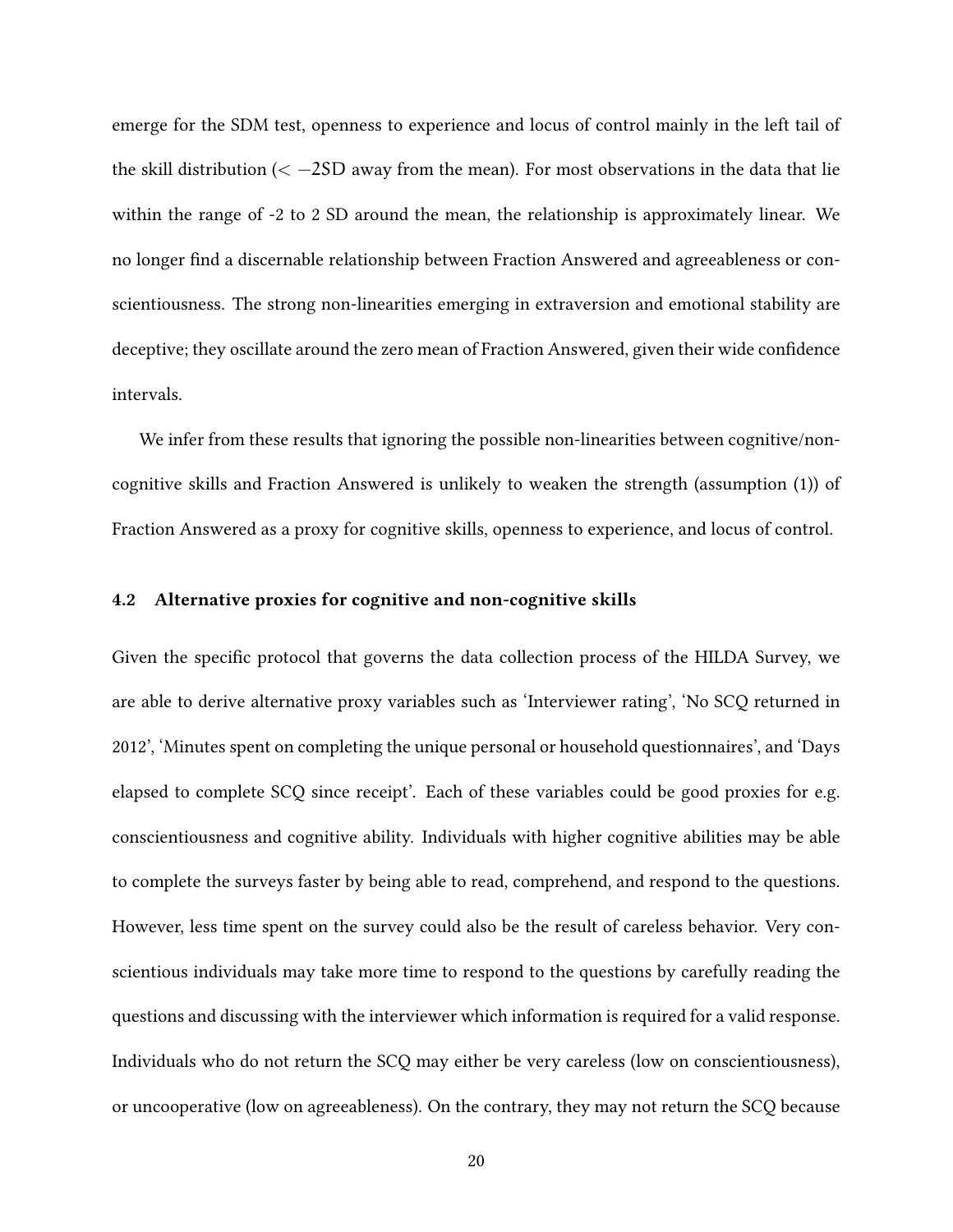of very high opportunity costs.

In this section we identify and discuss the strength of the correlation between these alternative proxies, relative to Fraction Answered, and both cognitive and non-cognitive skills. Table 8 in the Online Appendix displays a correlation matrix for all proxy variables, including Fraction Answered, and all measures of cognitive and non-cognitive skills. All measures are standardized so that a one-unit change reflects a move from the bottom to the top of the distribution to make the unit of analysis comparable to the binary indicator 'No SCQ'. We find that 'Minutes to complete the unique person questionnaire' (or to complete the household questionnaire) is most strongly positively correlated with openness to experience (0.09) and cognitive ability (0.06). 'No SCQ in 2012' is most strongly and negatively correlated with cognitive ability (0.06) and conscientiousness (0.08). Interviewer rating is strongly correlated with cognitive ability (0.282), openness to experience (0.09), and locus of control (0.16). No significant correlations emerge between 'Days elapsed' and any of the skill measures.

Since many of these alternative proxy variables derived from paradata also fulfill requirement (1), we test their validity as proxy in the subsequent analysis. This will allow us to evaluate the relative strength of Fraction Answered as proxy variable for unobserved skills. The strongest contender will be interviewer rating of the respondent's understanding of the questions as it correlates more strongly with cognitive ability than Fraction Answered (0.28 versus 0.21).

#### **4.3 Application 1: Hourly wages**

Having shown that Fraction Answered correlates strongly with all cognitive and some noncognitive skill measures, we now test whether Fraction Answered passes assumptions (2) and (3) in a standard wage regression. In Table 2 we report the multivariate relationships between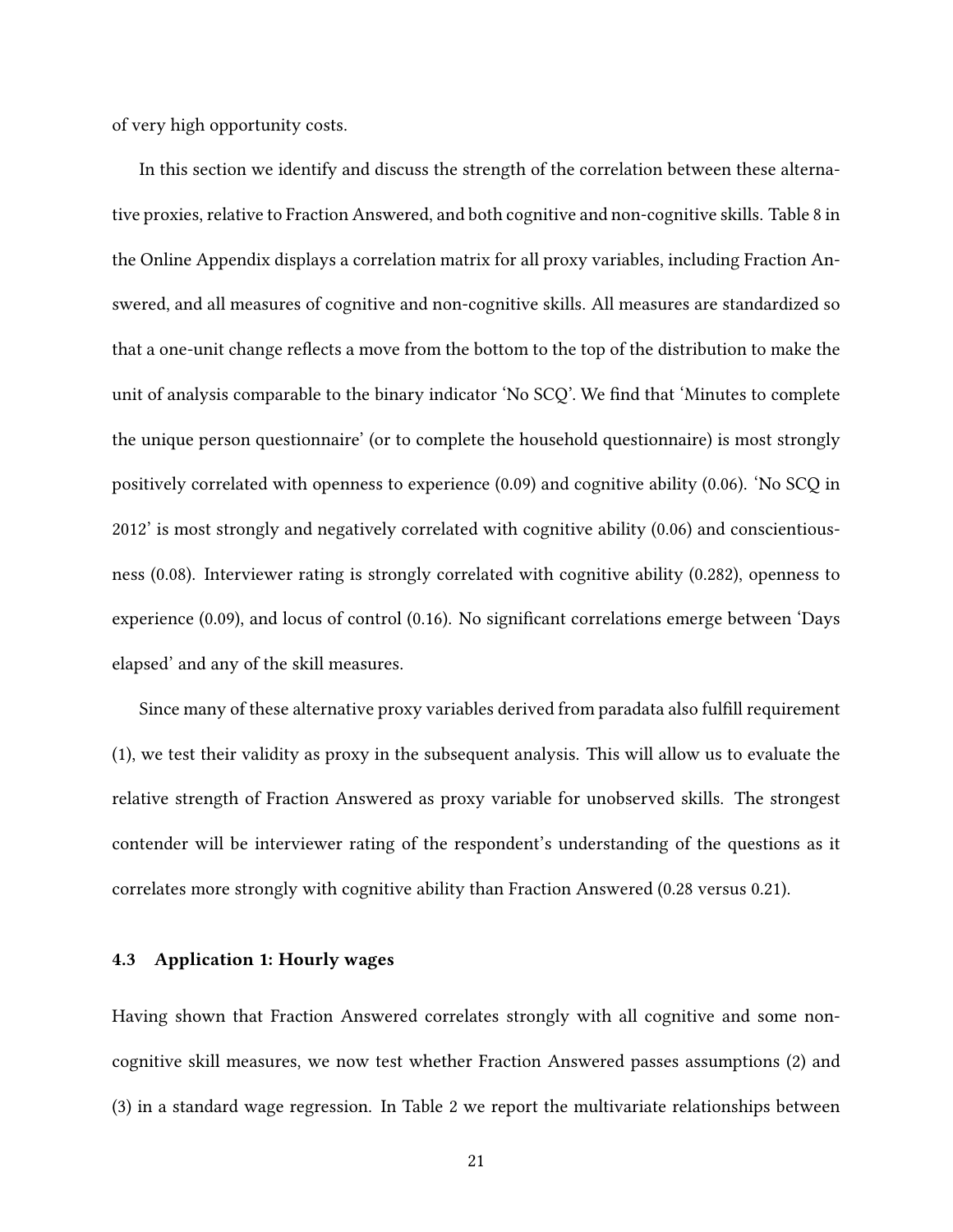log hourly wages<sup>12</sup> and Fraction Answered. All models are estimated with OLS and control for gender, age, age squared, age cubed, a measure for casual worker and educational attainment on a sample of 3,999 working individuals.

In model (1) we report the estimated coefficients obtained from a model that includes the basic set of control variables plus either Fraction Answered or one of the individual cognitive or non-cognitive skill measures. To test assumption (2), we include into the model with the basic set of control variables Fraction Answered, cognitive skills, and non-cognitive skills (model (2)). To pass assumption (2) the coefficient on Fraction Answered has to become zero in both statistical and economic terms, as we move from model (1) to (2).

#### **[Insert Table 2 here]**

Fraction Answered is strongly correlated with hourly wages. A 1 SD increase in the Fraction Answered is associated with a 4.2% increase in hourly wages, which is (almost) identical to the effect of an equivalent increase in the BDS test score (5.7%), conscientiousness (6.3%), and emotional stability (3.6%) on wages. The relationships with wages for the SDM and NART test scores tend to be stronger (12%).

Overall, the coefficient on Fraction Answered is no longer statistically significant at the 5% level or better when controlling for both cognitive and non-cognitive skills as is displayed in model (2) of Table 2, and therefore passes assumption (2). The estimated coefficient on Fraction Answered drops significantly by  $45\%$  from 0.042 to 0.023 (p-value  $< 0.001$ ).

However, the estimation results from model (2) do not allow us to evaluate whether Fraction Answered is a valid proxy for cognitive or non-cognitive skills. We therefore estimate two further

 $12$ The same results hold when using gross annual earnings. Robustness checks are provided upon request.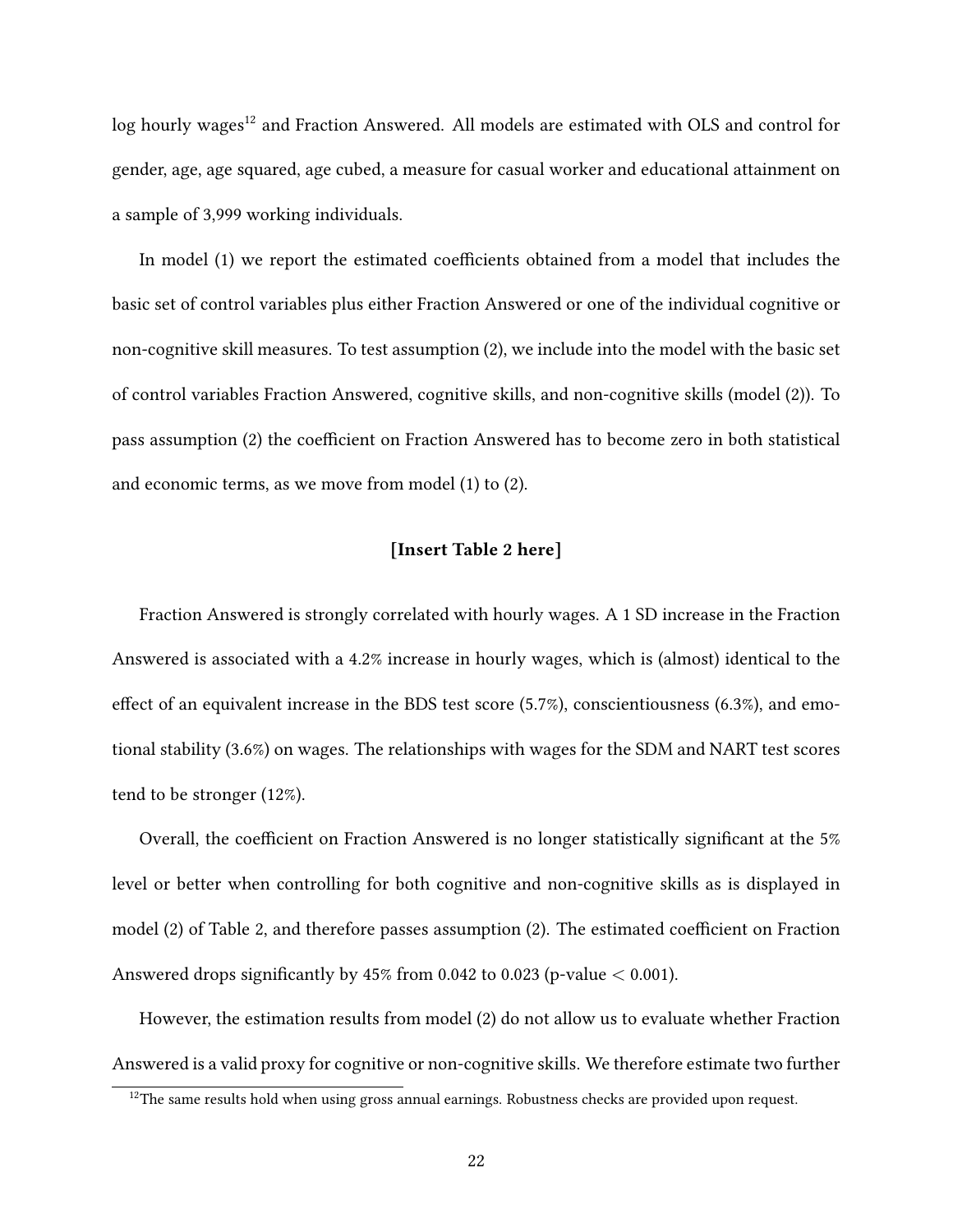models, in which we include only non-cognitive (model (3)) or cognitive skills (model (4)) in addition to Fraction Answered.<sup>13</sup>

When controlling for both Fraction Answered and non-cognitive skills (model (3)), the effect of Fraction Answered on wages does not drop (from 0.042 to 0.039) significantly, and is still statistically significant at the 1% level. We may have over-estimated this coefficient, because we have omitted cognitive skills, which positively correlate with Fraction Answered. Therefore, we cannot say whether Fraction Answered passes assumption (2) if proxying non-cognitive skills with certainty.

In stark contrast, when controlling for Fraction Answered and cognitive skills in model (4), the estimated coefficient on Fraction Answered decreases significantly by 40% from 0.042 to 0.025 (p-value  $< 0.001$ ) and is no longer statistically significant at the 5% level or better. Since we are likely to overestimate the coefficient on Fraction Answered due to omitting non-cognitive skills, with which Fraction Answered is positively correlated, we have certainty that Fraction Answered passes assumption (2) when used as a proxy for cognitive skills.

Thus, from here onward we restrict our testing procedure for assumption (3) to Fraction Answered as a valid proxy for cognitive skills. The test results are presented in Table 3. In model (1) we present the estimated coefficients from the short regression of cognitive skills (first predicted factor standardized to mean 0, standard deviation 1) on the control variables used in the wage regression, while in model (2) we present the estimated coefficients from the long regression that

<sup>&</sup>lt;sup>13</sup>Technically speaking, both model (3) and (4) yield biased estimates on the coefficient of Fraction Answered, because we omit either cognitive or non-cognitive skills, of which we know correlate strongly with Fraction Answered. However, we know that Fraction Answered positively correlates with all cognitive and non-cognitive skills, and so, at worst, we are likely to over-estimate the coefficient on Fraction Answered. To pass assumption (2) the coefficient on Fraction Answered requires to be zero. To commit a Type II error, that is erroneously accepting a null hypothesis, would happen in our case only if Fraction Answered negatively correlates with cognitive or non-cognitive skills. In this case, the coefficient on Fraction Answered would be downward biased.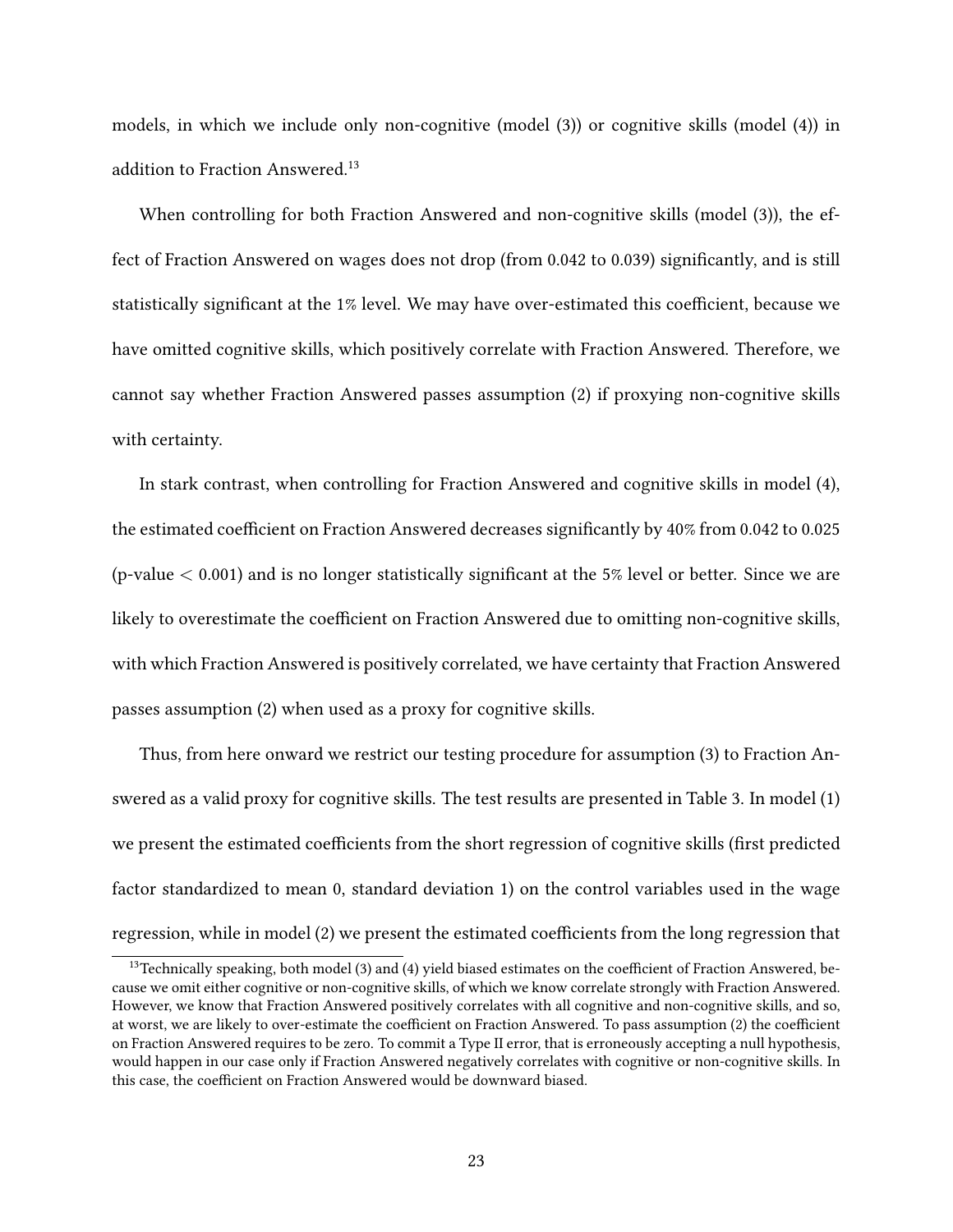includes also the proxy variable Fraction Answered. In column 3 we report the estimated differences between the absolute values of coefficients of models (1) and (2). Column 4 reports the relevant p-value of a test statistic which tests under the null that the coefficients in model (1) are the same as the coefficients in model (2), against the alternative that the coefficients in model (1) are larger (in absolute values). The proxy-variable approach is preferable to omitting the unobserved variable if at least some of the coefficients on the potentially endogenous variables decrease in a statistically meaningful way, while no others increase in magnitude.

#### **[Insert Table 3 here]**

We consider the change in magnitude of the estimated coefficients for both years of education and the non-cognitive skill variables that were used as predictors in the hourly-wage equation. The p-values from column 4 in Table 3 show that we reject the null hypothesis against the alternative in the case of years of education, openness to experience, and locus of control. Fraction Answered therefore passes the third requirement to be a valid proxy for cognitive skills.

Although not a perfect proxy, its bias will be smaller than the bias caused by omitting cognitive skills from the hourly wage regression. In our specific sample, the bias reduction lies between 3% for the estimated coefficient on years of education and almost 11% for the estimated coefficient on internal locus of control (See column 5 of Table 3). We conclude that Fraction Answered predominantly captures the coding-speed element of cognitive skills. Approximately 36% (0.042/0.118 in Table 2, model (1)) of the effect of the Symbol-Digits-Modalities test is explained by Fraction Answered.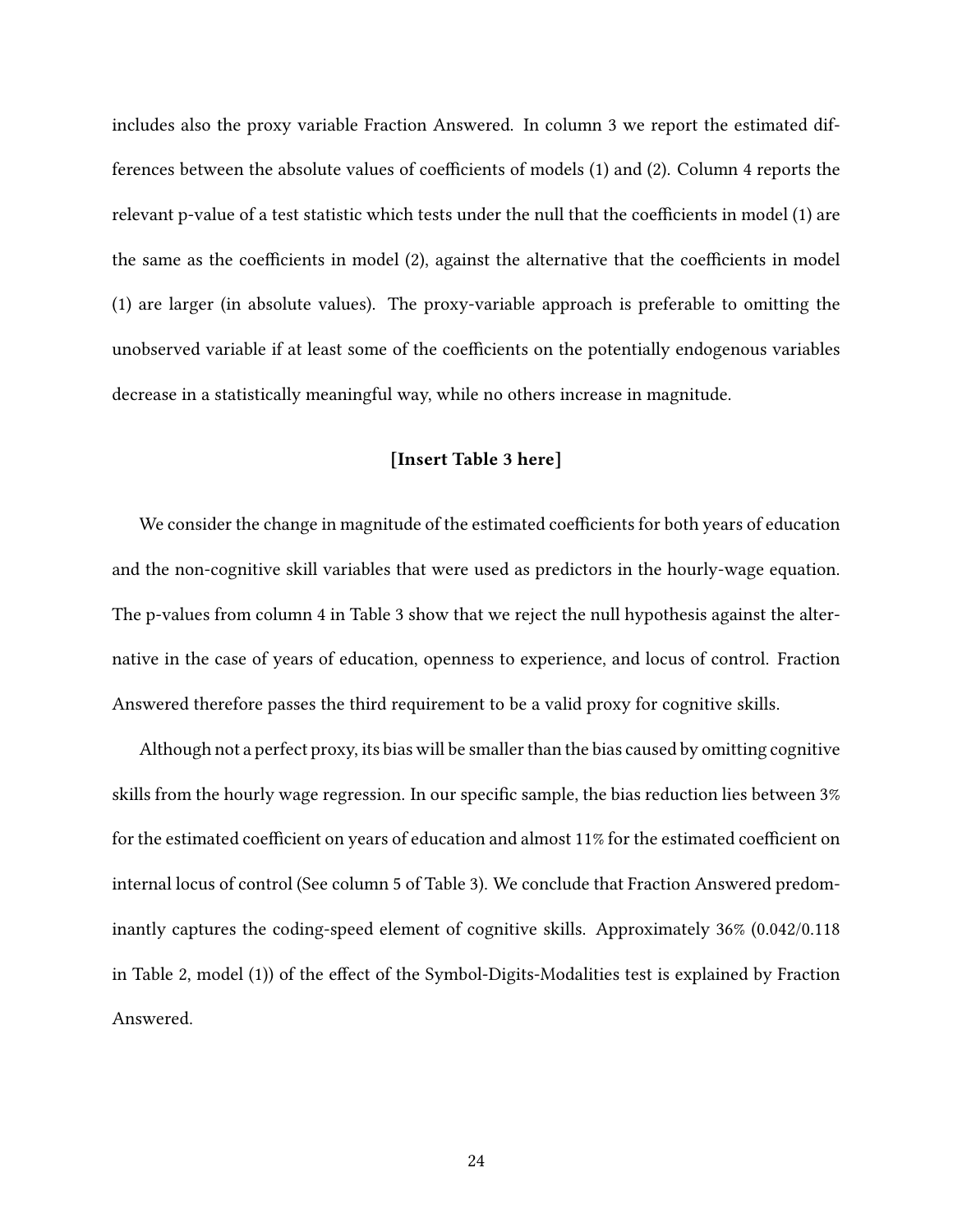#### **4.4 Application 2: Years of education**

In this section we test whether Fraction Answered passes assumption (2) and (3) in the context of educational-attainment models, following the same procedural steps as for hourly wages. We start out with a baseline OLS model in which we regress years of education on a dummy variable for being male and a quadratic polynomial of age (N=7,954). Estimation results for testing assumption (2) are reported in Table 4.

In model (1) we report the estimated coefficients obtained from a model that includes the basic set of control variables plus either Fraction Answered or one of the individual cognitive or non-cognitive skill measures. To test assumption (2), we include into the model with the basic set of control variables Fraction Answered, cognitive skills, and non-cognitive skills (model (2)). To pass assumption (2) the coefficient on Fraction Answered has to become zero in both statistical and economic terms, as we move from model (1) to (2).

#### **[Insert Table 4 here]**

Fraction Answered strongly correlates with years of education. A one-standard deviation increase in Fraction Answered is associated with a 0.1 standard-deviation increase in years of education (model (1)). The estimated coefficient on Fraction Answered is no longer statistically significant at the 1% level when controlling for both cognitive and non-cognitive skills when moving from model (1) to model (2) in Table 4. The estimated coefficient drops significantly by 76% from 0.094 SD to 0.023 SD (p-value < 0.001).

Again, model (2) does not allow us to evaluate whether Fraction Answered is a valid proxy for cognitive or non-cognitive skills. We therefore estimate two further models, in which we include, apart from the baseline control variables and Fraction Answered, either non-cognitive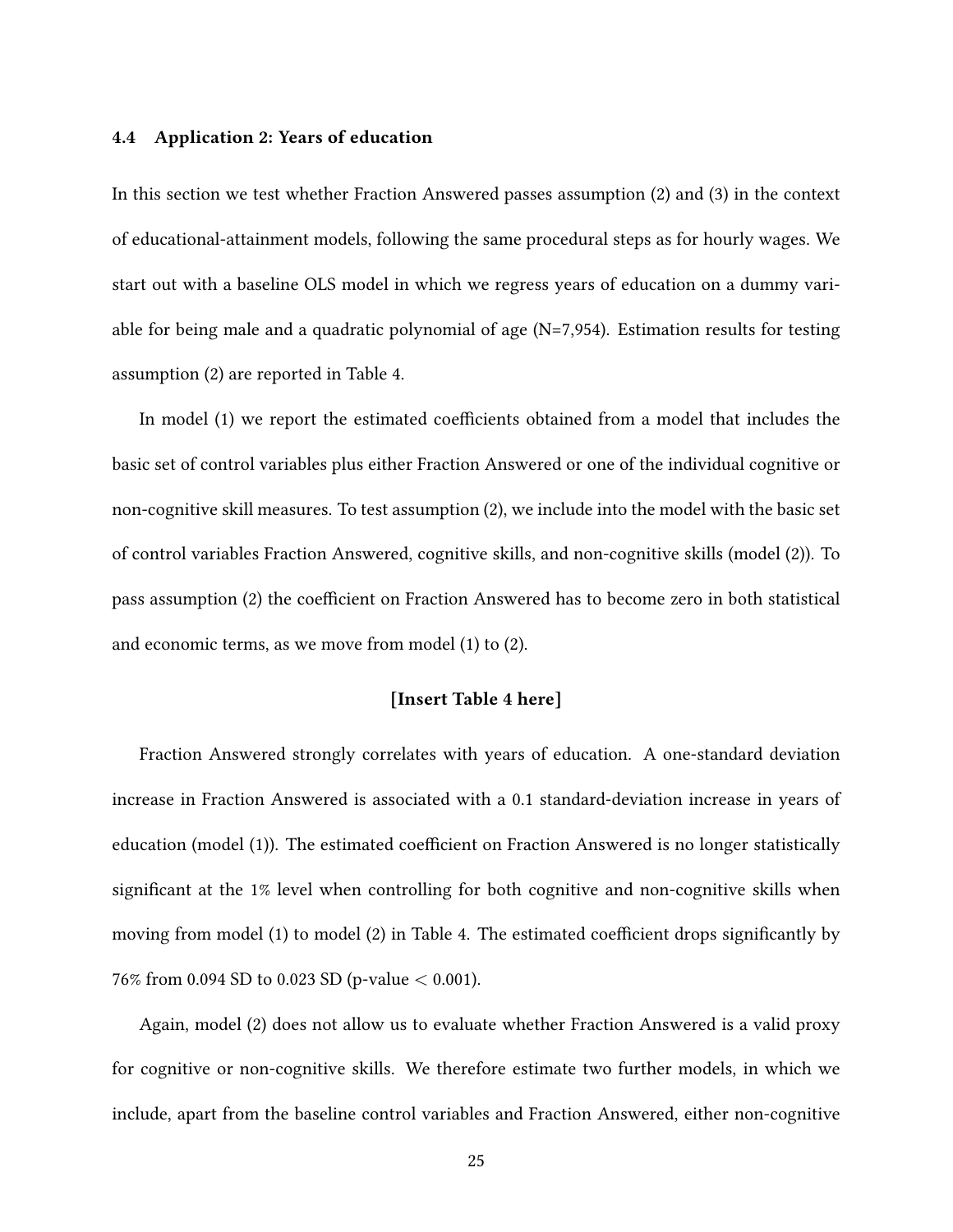skills (model (3)) or cognitive skills (model (4)). Note again, in both models (3) and (4) we are likely to overestimate the coefficient on Fraction Answered due to omitting either cognitive or non-cognitive skills. When controlling for both Fraction Answered and non-cognitive skills in model (3), the effect of Fraction Answered on years of education, although decreasing slightly, is still highly statistically significant. In stark contrast, when moving from model (1) to model (4), which controls for Fraction Answered and cognitive skills, the estimated coefficient on Fraction Answered decreases significantly by 71% from 0.094 SD to 0.027 SD (p-value < 0.001). Although still statistically significant at the 1% level, Fraction Answered is likely to pass assumption (2) when used as a proxy for cognitive skills, because of its dramatic drop in magnitude. We therefore continue our test procedure only for Fraction Answered to be used as proxy for cognitive skills.

Column 3 in Table 5 reports the estimated difference in the absolute value of coefficients of the endogenous non-cognitive skill variables between the short (model (1)) and the long regression (model (2)). The results indicate that the estimated coefficients drop significantly in magnitude for extraversion, openness to experience, and locus of control, while the difference is insignificant for agreeableness, conscientiousness and emotional stability.

#### **[Insert Table 5 here]**

Again, although not a perfect proxy, its bias will be smaller than the bias caused by omitting cognitive skills from the years-of-education regression. In our specific sample, the bias reduction in the estimated coefficients on extraversion, internal locus of control, and openness to experience are in the order of magnitude of 7.2%, 4.7%, and 2.6%, respectively (See column 5 of Table 5). These findings emphasize that our measure of Fraction Answered predominantly captures educationrelated variation in cognitive skills. Approximately 31% (0.094/0.304 in Table 4, model 1) of the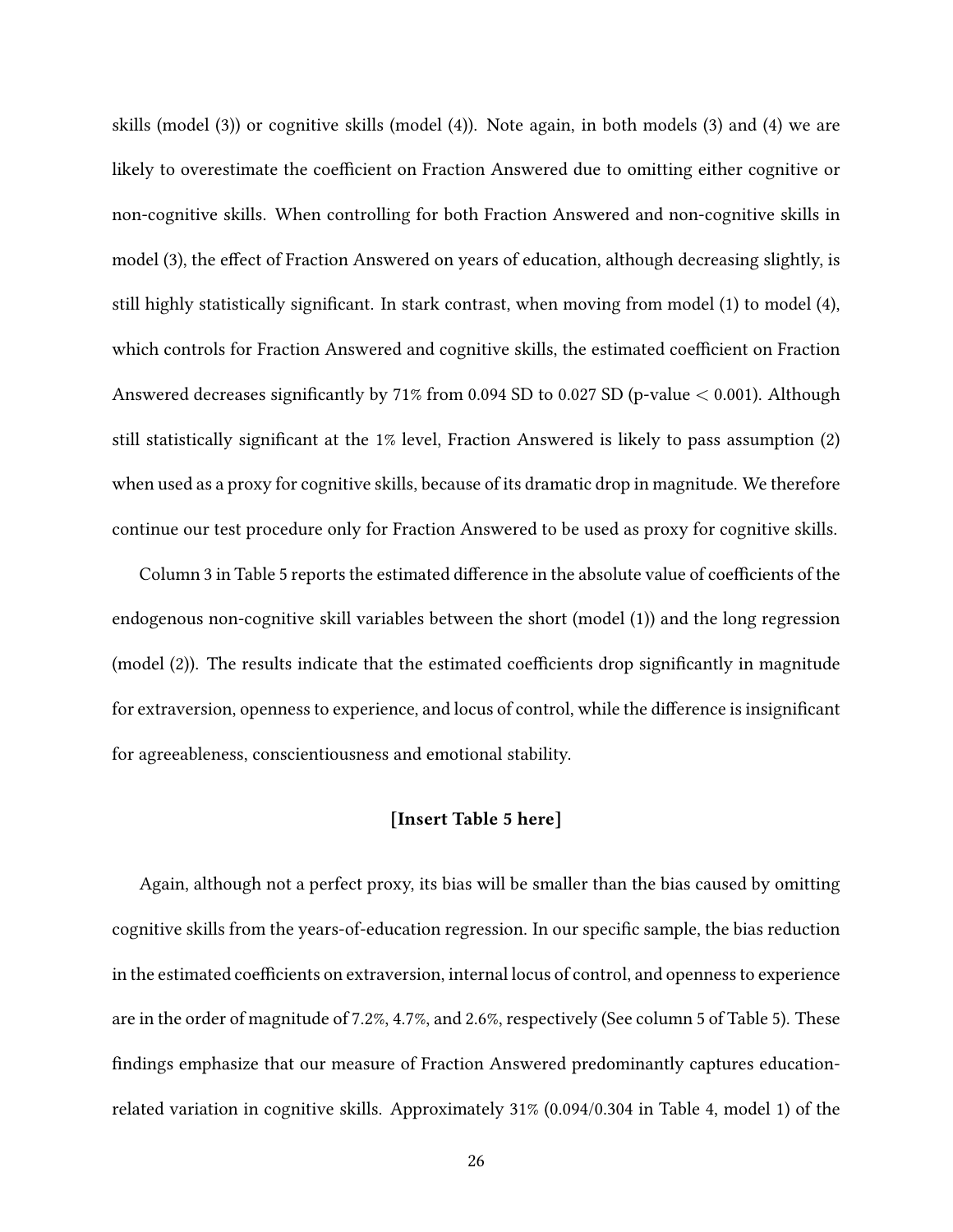effect of the Symbol-Digits-Modalities test is explained by Fraction Answered.

#### **4.5 Relative performance of Fraction Answered**

We have shown so far that Fraction Answered passes all three requirements to be a valid proxy for cognitive skills in both wage and educational-attainment regressions, and that its application reduces the omitted-variable bias in some coefficients by up to 11%. We have also shown that alternative proxy variables also derived from paradata could be powerful solutions to the omittedvariable problem. In this section we evaluate the relative performance of Fraction Answered against these alternatives.

Table 6 summarizes the validity test results of all four proxy variables (Fraction Answered, Interviewer Rating, No matched SCQ (in 2012), and Time take for completing the household questionnaire  $(HHO)$ ).<sup>14</sup> For brevity, we consider the validity of these alternatives as proxies for unobserved cognitive ability in the context of a wage-regression model.

#### **[Insert Table 6 here]**

All four proxy variables unambiguously pass assumption (1). All of them correlate significantly with cognitive skills, although the strongest correlation coefficients are obtained for Fraction Answered and Interviewer Rating. However, Interviewer Rating does not pass assumption (2), nor does Time taken to complete the HHQ. The proxy variable 'No matched SCQ' technically passes assumption (2), but it does not correlate with hourly wages even when omitting cognitive and non-cognitive skills from the wage regression. It also does not pass assumption (3).

Finally, both Interviewer Ratings and Time spent to complete the HHQ pass assumption (3) and entail a reduction in the omitted variables for some variables. However, the bias-reduction

<sup>&</sup>lt;sup>14</sup>Full estimation results are provided in the Online Appendix.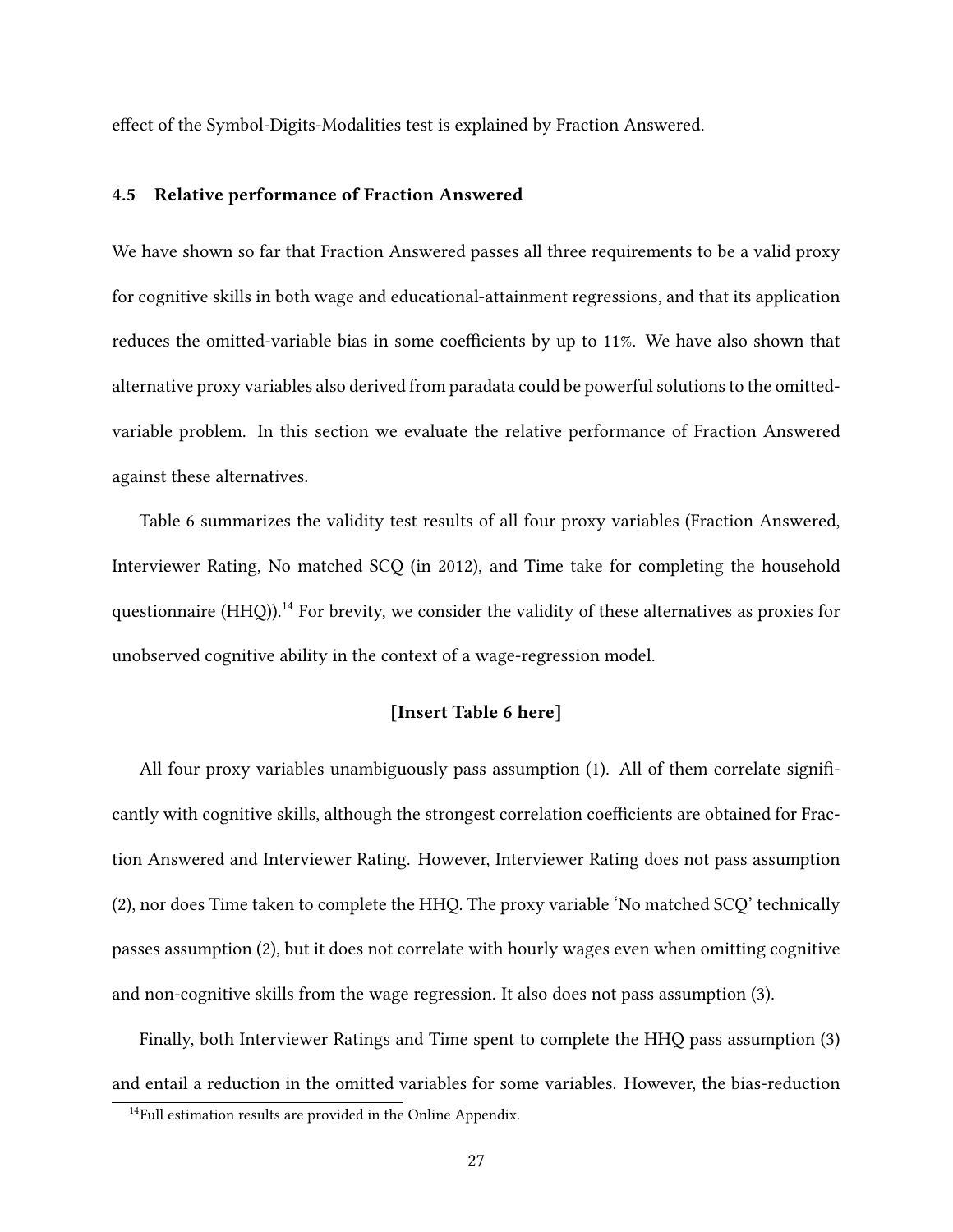in estimated coefficients on e.g. years of education, does not exceed the bias reduction obtained through Fraction Answered.

Therefore, we are able to show that Fraction Answered is the only proxy variable derived from paradata that unambiguously passes all three requirements to be a valid proxy variable for cognitive ability.

#### **5 Conclusions**

In this study, we develop a simple three-step procedure to test the validity of a proxy variable derived from paradata that can be applied to many settings and research questions. Following the procedural steps, we are able to show that item-non-response information obtained from an unassisted self-completion questionnaire is strongly correlated with highly-validated measures of cognitive skills, and to a lesser extent with measures of non-cognitive skills. Put to the test, Fraction Answered turns out to be a valid proxy for cognitive skills, but not for non-cognitive skills, in both wage and educational-attainment regressions. It also turns out to be the only proxy variable among several alternatives equally derived from paradata to fulfill all requirements of a valid proxy variable.

This conclusion has valuable implications for the modeling strategy of applied researchers. Although not perfect, we provide a simple solution to reduce omitted-variable biases in estimated coefficients on years of education or cognitive skills in the magnitude of 3 to 11% when cognitive ability is the omitted variable.

We find the strongest associations between Fraction Answered and the Symbol-Digit-Modalities test score, a measure of coding speed that exhibits a strong age-gradient, and the National Adult Reading Test score. Favoring Fraction Answered as a proxy for coding speed and language ability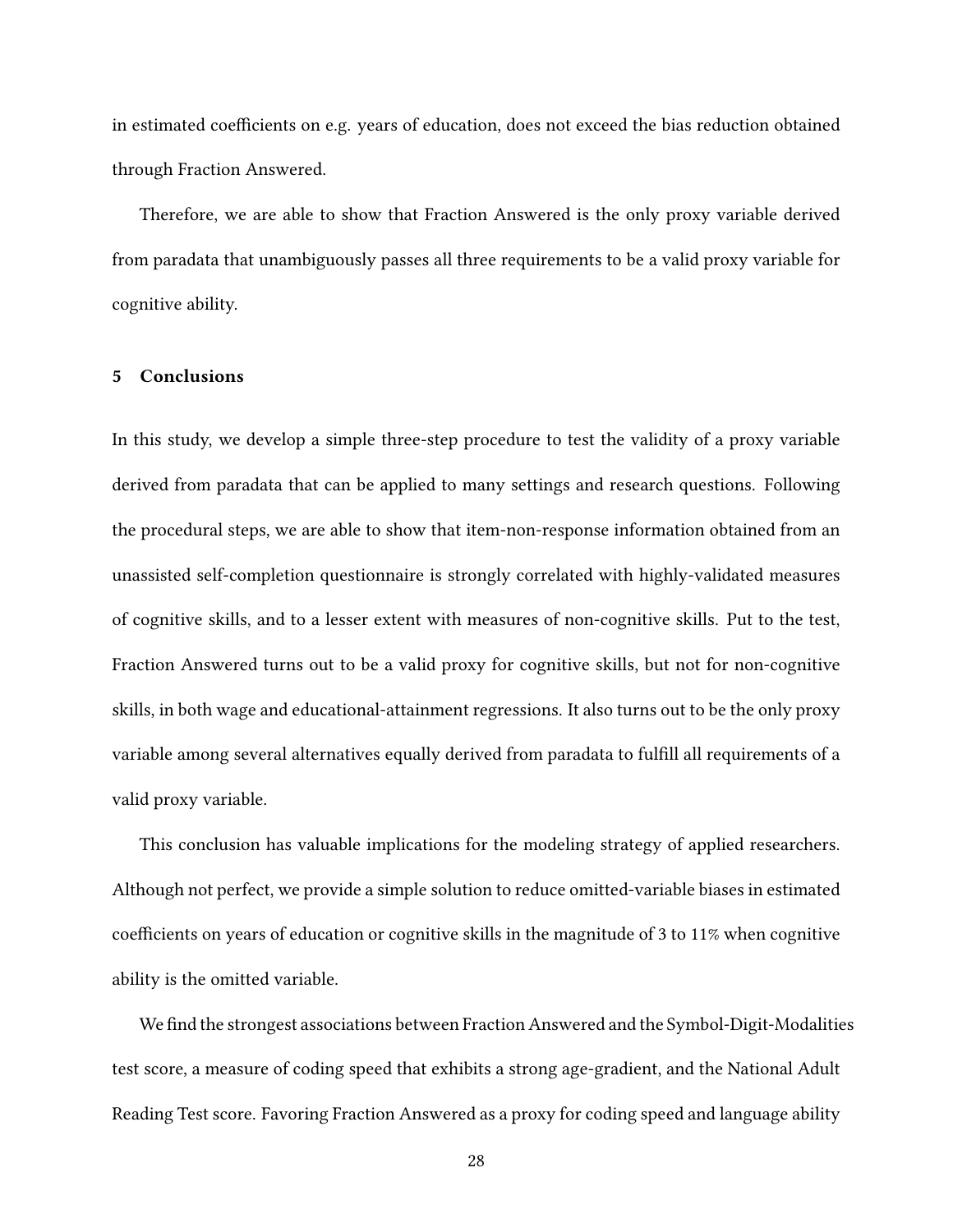over openness to experience or locus of control is surprising, but this finding is corroborated by the interviewer's assessment about the respondent's understanding of the questions. Item nonresponse is largely driven by the subject's poor (cognitive) understanding of the questions, and not due to a personality-related unwillingness to complete all survey questions.

Our results may prove useful to researchers using data collected with unassisted self-completion questionnaires. The strong association between item non-response and cognitive ability points to the strong degree of self-selection of cognitively more able individuals to provide complete information. This selection may potentially bias the researcher's analysis when using most-affected questions from such self-completion questionnaires. Depending on the individual research question and variables used, the researcher may want to account for this self-selection. These results may also prove valuable to survey collectors who would like to boost their response rates. Survey collectors may need to rethink their survey design to allow people with lesser cognitive skills to understand and answer the questions.

#### **References**

- Aigner DJ. 1974. Mse dominance of least squares with errors of observation. *Journal of Econometrics* **2**: 365–372.
- Almlund M, Lee Duckworth A, Heckman JJ, Kautz T. 2011. Personality psychology and economics. In Eric A Hanushek SM, Woessmann L (eds), *Handbook of the Economics of Education*, volume 4. North-Holland, 1–181.

Beatty P, Herrmann DJ. 2002. To answer or not to answer: Decision processes related to survey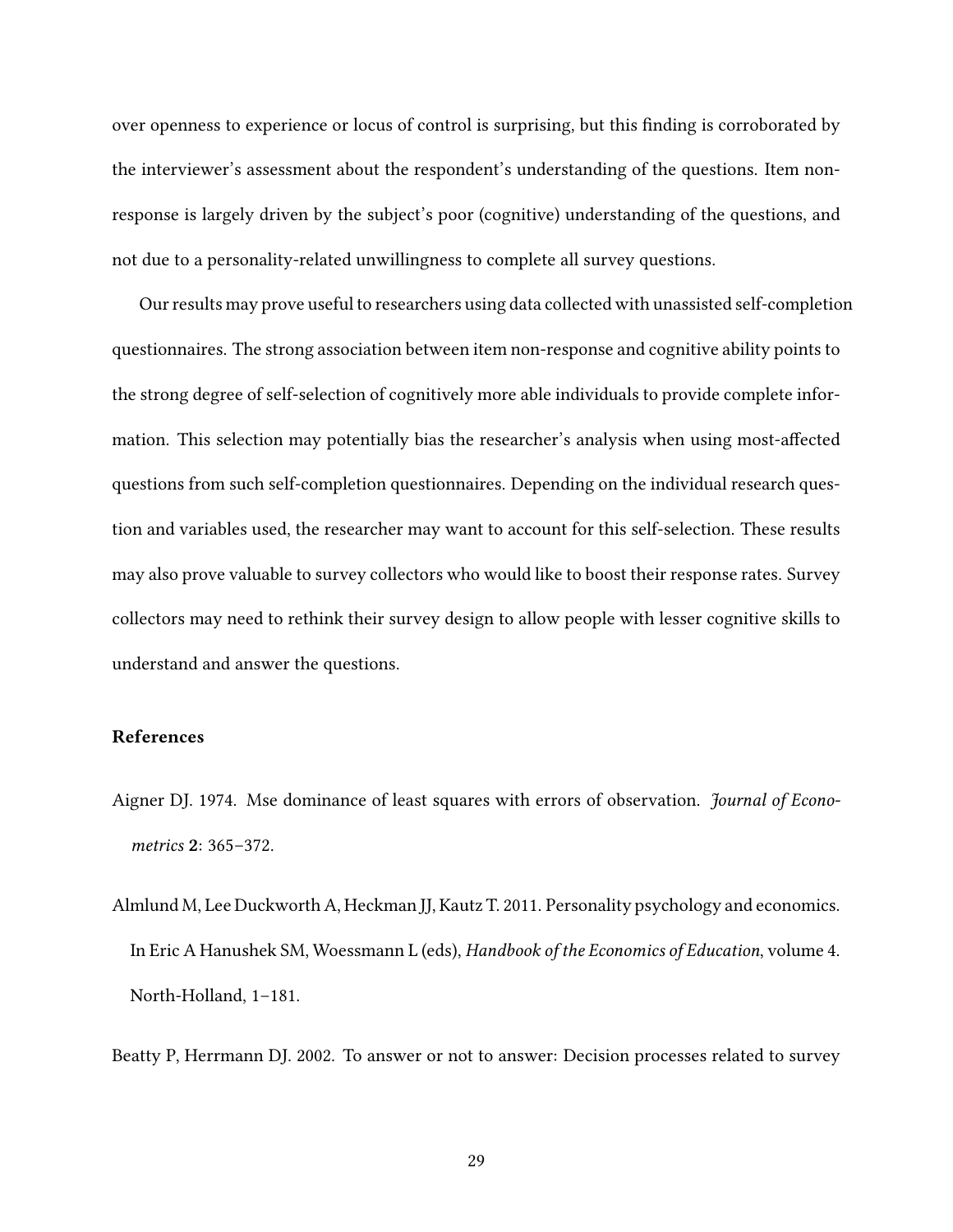item nonresponse. In Groves RM, Dillman DA, Eltinge JL, Little RJA (eds), *Survey Nonresponse*. New York: John Wiley and Sons, 71–86.

- Behaghel L, Crepon B, Gurgand M, Le Barbanchon T. 2015. Please call again: Correcting nonresponse bias in treatment effect models. *Review of Economics and Statistics* **Forthcoming**.
- Bollinger C. 2003. Measurement error in human capital and the black-white wage differential. *Review of Economics and Statistics* **85**: 578–585.
- Cobb-Clark DA, Kassenboehmer S, Schurer S. 2014. Healthy habits: What explains the connection between diet, exercise, and locus of control? *Journal of Economic Behavior & Organization* **98**: 1–28.
- Cobb-Clark DA, Schurer S. 2012. The stability of big-five personality traits. *Economics Letters* **115**: 11–15.
- Cobb-Clark DA, Schurer S. 2013. Two economists' musings on the stability of locus of control. *The Economic Journal* **123**: F358–F400.
- Fletcher JJ, Schurer S. 2014. The effect of childhood health and mistreatment on adulthood personality: Evidence from siblings data. Unsubmitted manuscript, University of Sydney.
- Fletcher JM. 2013. The effects of personality traits on adult labor market outcomes: Evidence from siblings. *Journal of Economic Behavior & Organization* **89**: 122–135.
- Groves R, Couper M. 1998. *Nonresponse in Household Interview Surveys*. New York: Wiley.
- Heffetz O, Rabin M. 2013. Conclusions regarding cross-group differences in happiness depend on difficulty of reaching respondents. *American Economic Review* **103**.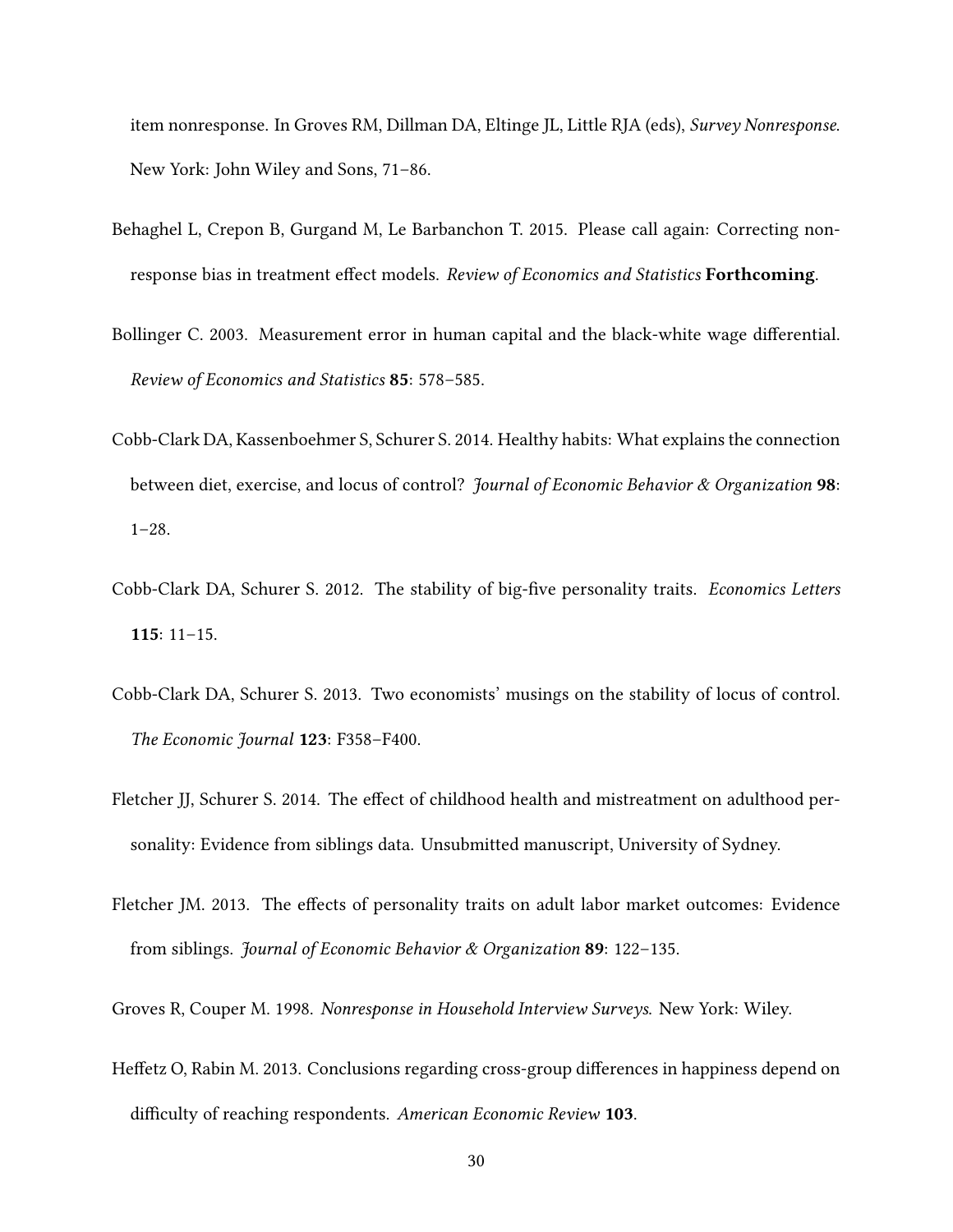- Kleinjans KJ, van Soest A. 2014. Rounding, focal point answers and nonresponse to subjective probability questions. *Journal of Applied Econometrics* **29**: 567–585.
- Kreuter F. 2013. *Improving Surveys with Paradata: Analytic Uses of Process Information*. John Wiley & Sons.
- Leigh A, Ryan C. 2008. Estimating returns to education using different natural experiment techniques. *Economics and Education Review* **27**: 2.
- Li J, Powdthavee N. 2014. Does more education lead to better health habits? evidence from the school reforms in australia. *Social Science & Medicine* **Forthcoming**.
- Lundberg S. 2013. The college type: Personality and educational inequality. *Journal of Labor Economics* **31**: 421–441.
- McCallum BT. 1972. Relative asymptotic bias from errors of omission and measurement. *Econometrica* **40**: 757–758.
- Neal DA, Johnson WR. 1996. The role of premarket factors in black-white wage differences. *Journal of Political Economy* **104**: 869–895.
- Pearlin LI, Schooler C. 1978. The structure of coping. *Journal of Health and Social Behavior* **19**:  $2 - 21$ .
- Saucier G. 1994. Mini-markers: A brief version of Goldberg's unipolar Big-Five markers. *Journal of Personality Assessment* **63**: 506–516.
- Wai J. 2013. Investigating America's elite: Cognitive ability, education, and sex differences. *Intelligence* **41**: 203–211.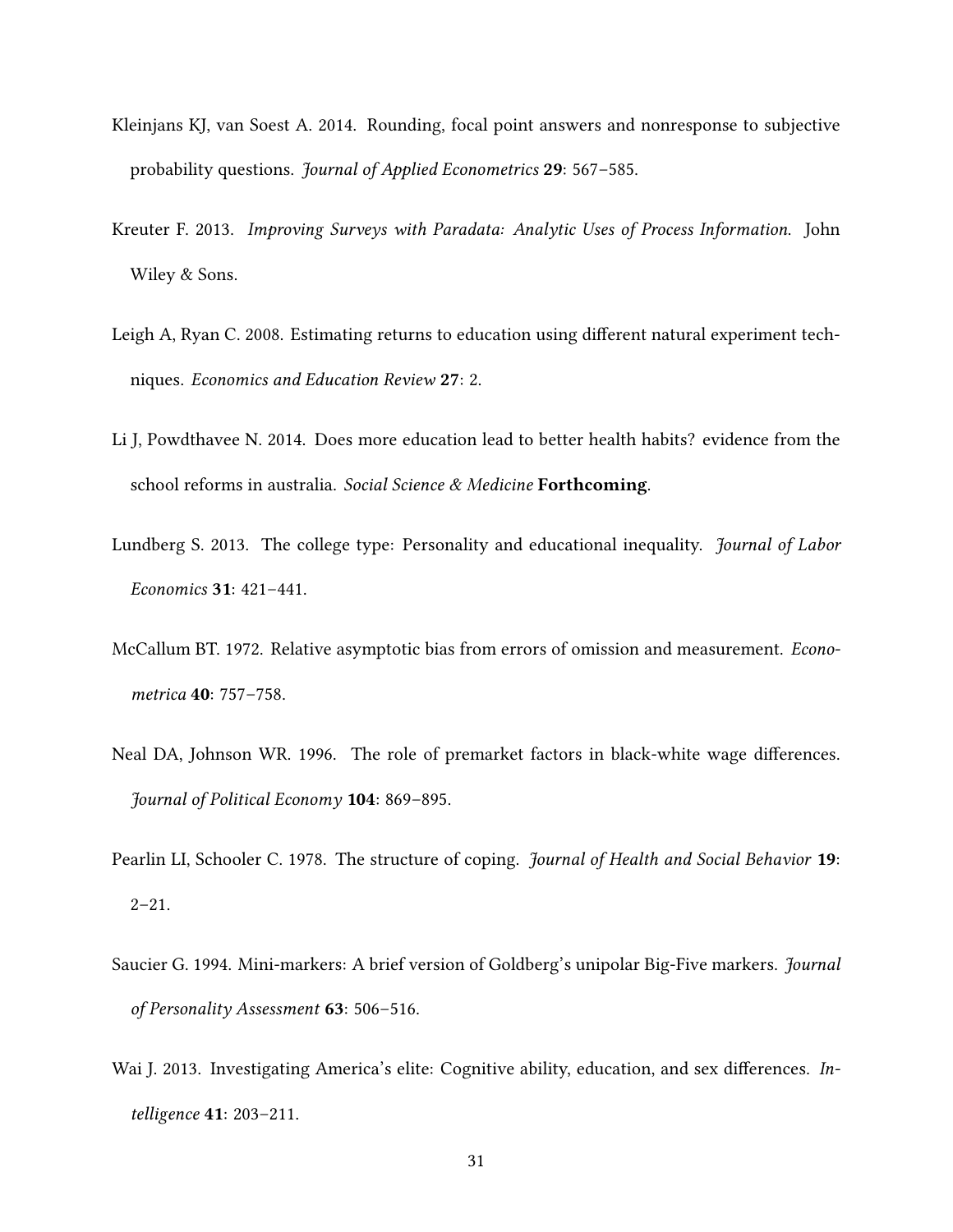Wand MP, Jones M. 1995. *Kernel smoothing. Monographs on Statistics and Applied Probability*. London: Chapman and Hall.

Wickens MR. 1972. A note on the use of proxy variables. *Econometrica* **40**: 759–760.

- Wooden M. 2013. The measurement of cognitive ability in wave 12 of the hilda survey. HILDA Project Discussion Paper Series 1/13, Melbourne Institute of Applied Economic and Social Research.
- Wooldridge JM. 2003. *Introductory Econometrics A modern Approach*. Mason, OH: Souther-Western.

Wooldridge JM. 2010. *Econometric Analysis of Cross Sectiona And panel Data*. The MIT Press.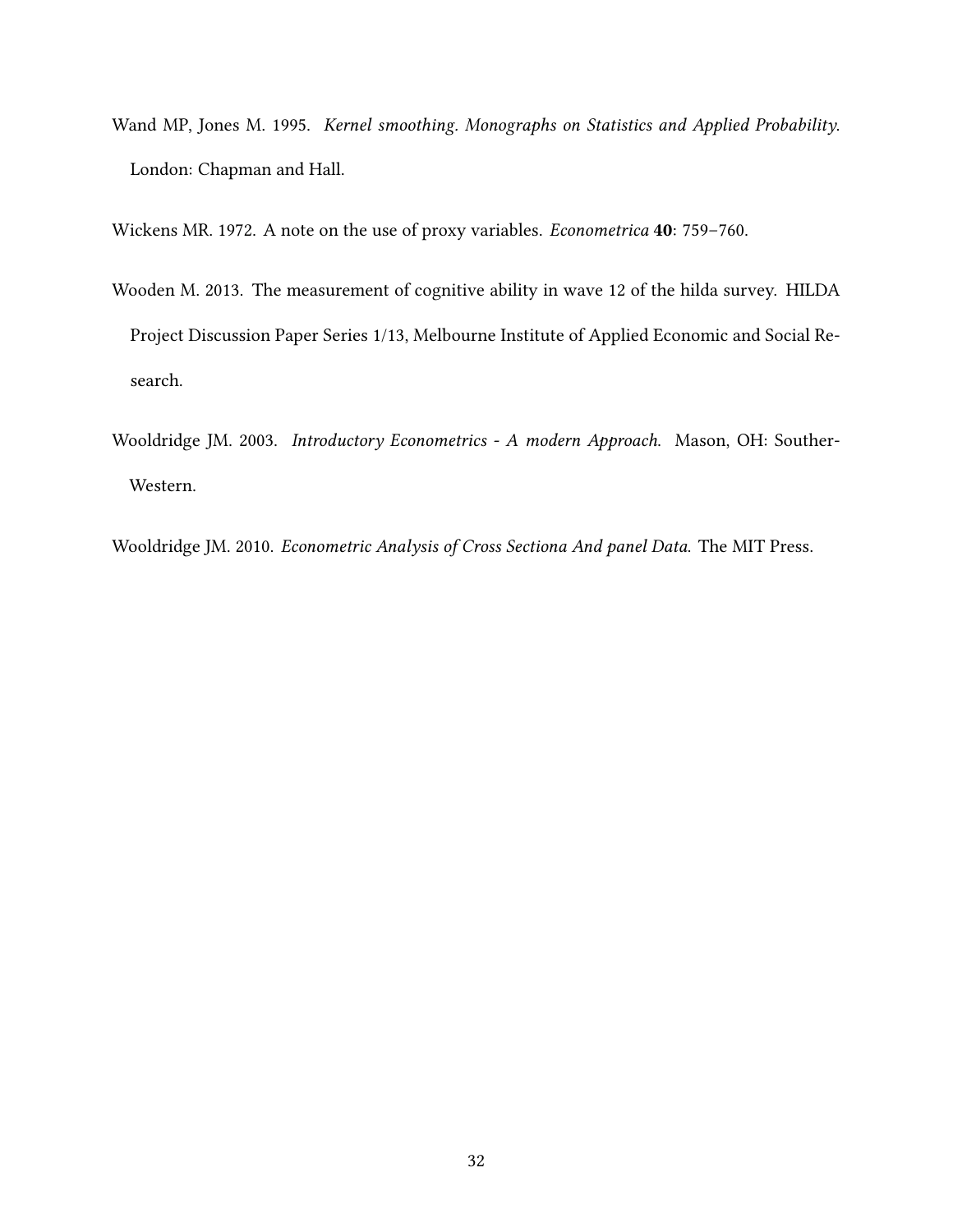

Figure 1: Distribution of required number of questions and of count of non-responded questions in SCQ (wave 12)



Figure 2: Distribution of non-response rate in SCQ (wave 12), by sex (p-value of Kolmogorov-Smirnov test of equal distribution: p=0.005)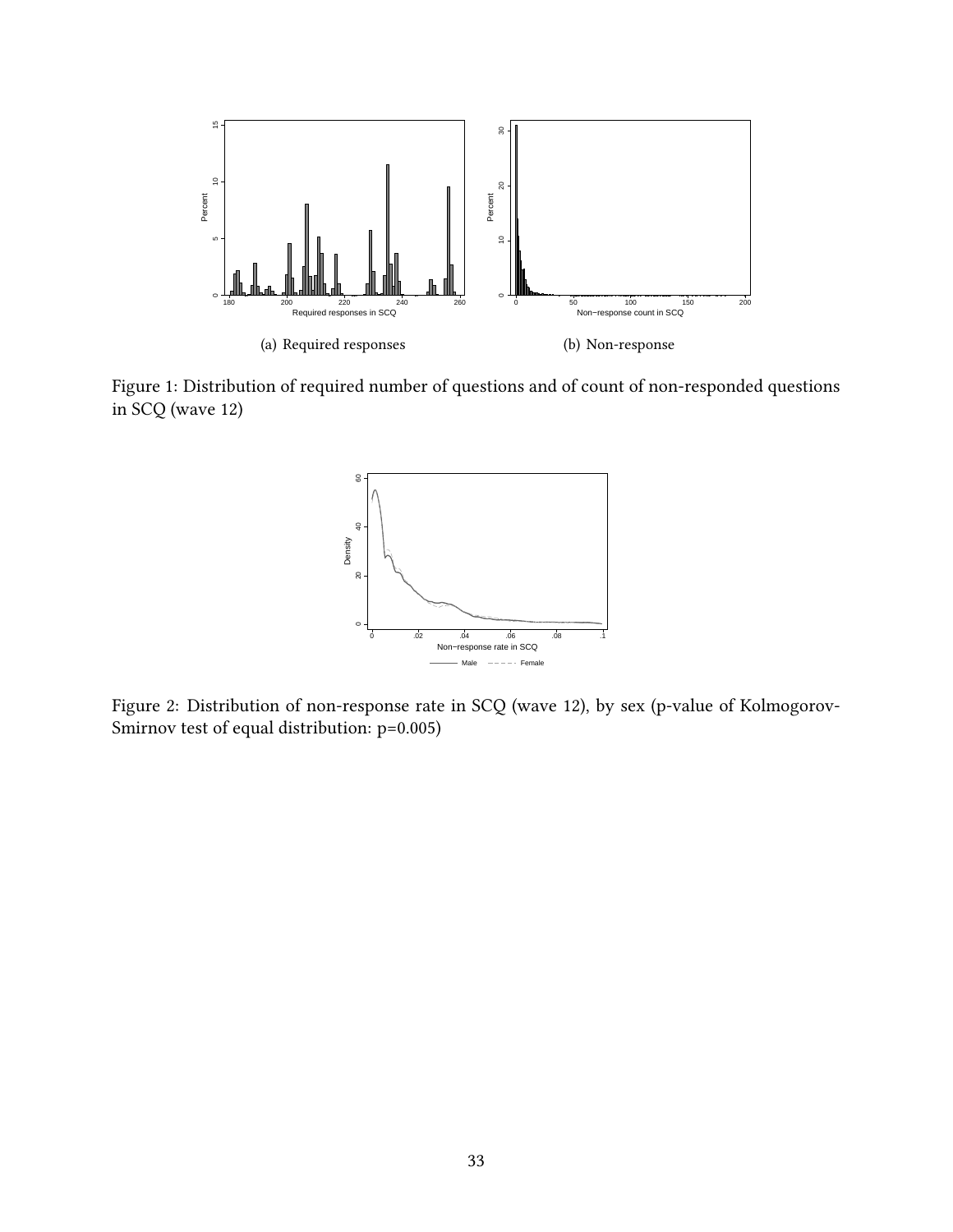| $\mathbf{I}$<br>١<br>ا<br>ا     |
|---------------------------------|
| į                               |
| <br> <br> <br>                  |
| י<br>נ                          |
| シー・ソーショー<br>くちく しんりょう こうしょう しゅう |
| i<br>I                          |
| $\mathbf{S}$                    |
| $\frac{1}{2}$<br>۶<br>آ         |
| i<br>I                          |

|                           | $\widehat{\Xi}$        |                | $\widehat{c}$ |      | $\odot$                   |       | $\bigoplus$ |                 | $\overline{5}$   |            |
|---------------------------|------------------------|----------------|---------------|------|---------------------------|-------|-------------|-----------------|------------------|------------|
| Outcome                   | No controls            |                | Sex/Age       |      | Education                 |       | Ethnicity   |                 | CS or NCS        |            |
|                           | Coeff                  | .<br>∢तुं      | Coeff         | Äj.  | Coeff                     | Adj.  | Coeff       | .<br>सर्वे<br>R | $\mathrm{Coeff}$ | Adj.       |
|                           | $\overline{\text{SE}}$ | R <sup>2</sup> | (SE)          | Ř    | $\left( \text{SE}\right)$ | $R^2$ | (SE)        |                 | (SE)             | $R^2$      |
| <b>BIDS</b>               | $.114***$              | 013            | $.101***$     | .024 | $.081***$                 | 064   | $079***$    | 067             | $074***$         | 077        |
|                           | (.011)                 |                | (.011)        |      | (.011)                    |       | (.011)      |                 | (.011)           |            |
| <b>MCS</b>                | $212***$               | 045            | $143***$      | 394  | $122***$                  | 431   | $121***$    | 432             | $.115***$        | 445        |
|                           | (.011)                 |                | (000)         |      | (000)                     |       | (000)       |                 | (.009)           |            |
| NART25                    | $129***$               | 017            | $144***$      | 030  | *** 660                   | 211   | $.093***$   | 254             | $.084***$        | 300        |
|                           | (011)                  |                | (011)         |      | (010)                     |       | (.010)      |                 | (.010)           |            |
| Pred. Factor <sup>d</sup> | $200***$               | 041            | $171***$      | .106 | $133***$                  | 238   | $.130***$   | 255             | $.121***$        | 288        |
|                           | (.011)                 |                | (.011)        |      | (010)                     |       | (010)       |                 | (.010)           |            |
| Extraversion              | 006                    | 000.           | $000$ .       | .023 | .003                      | 024   | $-0.003$    | .024            | $-0.006$         | 024        |
|                           | (.011)                 |                | (011)         |      | (011)                     |       | (011)       |                 | (.011)           |            |
| Agreeableness             | $.050***$              | 002            | $.067***$     | 086  | $.062***$                 | .088  | $.063***$   | 088             | $0.061***$       | 089        |
|                           | (.011)                 |                | (.011)        |      | (011)                     |       | (011)       |                 | (.011)           |            |
| Conscientiousn            | $.031***$              | .001           | $.060***$     | 056  | $.051***$                 | .063  | $.051***$   | .064            | $.039***$        | 071        |
|                           | (.011)                 |                | (011)         |      | (011)                     |       | (011)       |                 | (.011)           |            |
| Emotional stab.           | $-0.020$               | 000            | 014           | 077  | 008                       | .081  | 006         | 086             | $000$ .          | 094        |
|                           | (.011)                 |                | (.011)        |      | (.011)                    |       | (011)       |                 | (011)            |            |
| Openness                  | $089***$               | 008            | $.074***$     | 022  | $.045***$                 | .092  | $.045***$   | .095            | $027*$           | <b>131</b> |
|                           | (.011)                 |                | (.011)        |      | (011)                     |       | (011)       |                 | (011)            |            |
| Locus of control          | $.071***$              | 005            | $059***$      | 015  | $.045***$                 | 031   | $.042***$   | 040             | 018              | 058        |
|                           | (.011)                 |                | (.011)        |      | (.011)                    |       | (011)       |                 | (.011)           |            |
| Interv. rating            | $.134***$              | 018            | $.122***$     | 027  | $.111***$                 | 037   | $.108***$   | 048             | $.068***$        | 100        |
|                           | (.011)                 |                | (.011)        |      | (011)                     |       | (011)       |                 | (.011)           |            |
| Min. complete HHQ         | $039***$               | 001            | $026*$        | 015  | 021                       | 019   | 020         | 019             | 015              | 022        |
|                           | (011)                  |                | (11)          |      | (011)                     |       | (011)       |                 | (012)            |            |

Models are estimated with OLS (N=7,930 individuals); all measures of cognitive and non-cognitive skills are standardized to mean 0 and standard deviation 1. a: First predicted factor of the three measures of cognitive ability. In model (5) cognitive skills are included as control variables in all non-cognitive skill equations, non-cognitive

predicted factor of the three measures of cognitive ability. In model (5) cognitive skills are included as control variables in all non-cognitive skill equations, non-cognitive

skills are included as control variables in all cognitive skill equations, and both are included in the interviewer rating equation. \*\* p<0.05, \*\*\* p<0.01.

skills are included as control variables in all cognitive skill equations, and both are induded in the interviewer rating equation. \*\* p<0.05, \*\* p<0.01.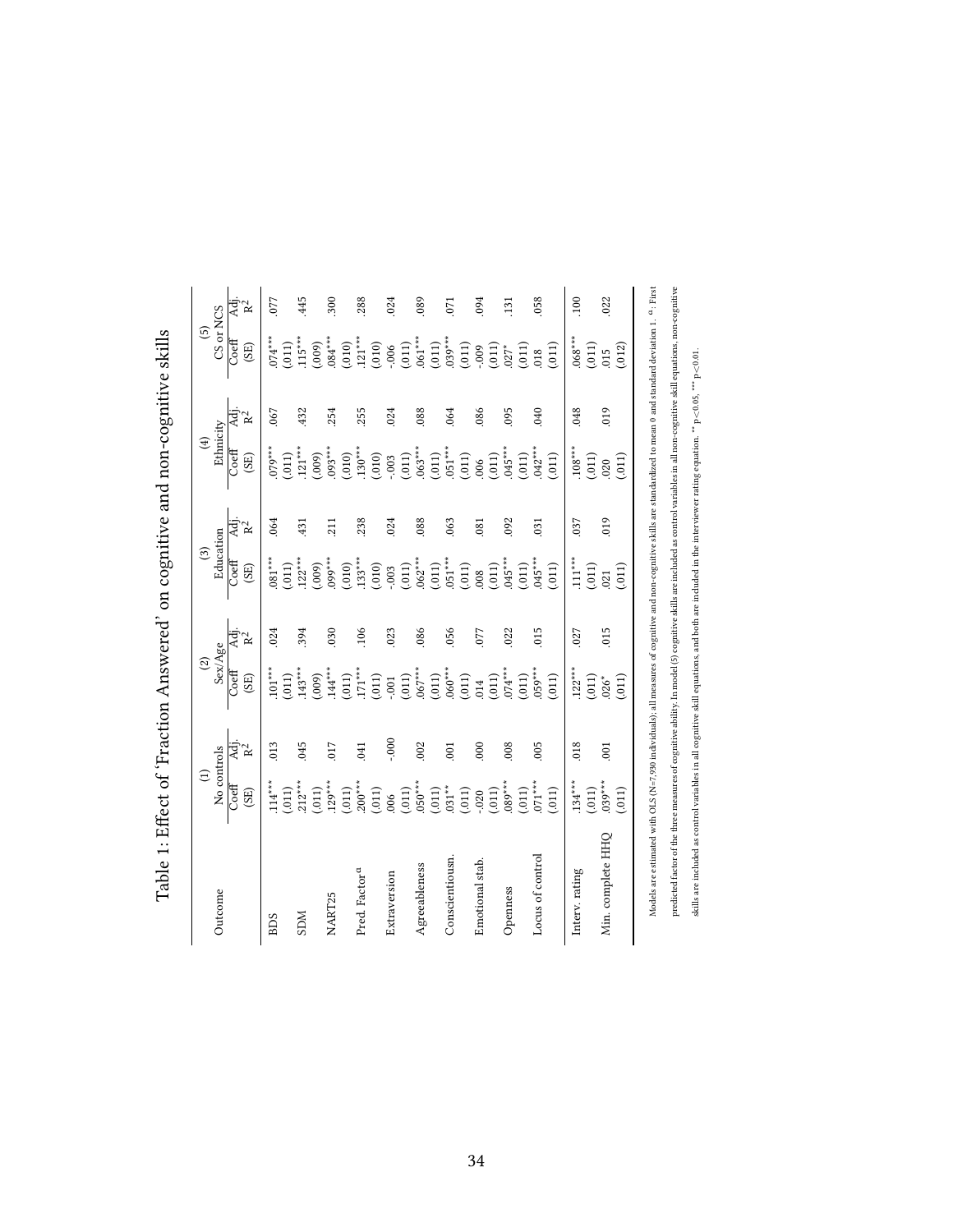

Figure 3: Non-linearities in the relationship of Fraction Answered and Cognitive Ability with Age (15 to 85 only) (bivariate non-parametric kernel regression)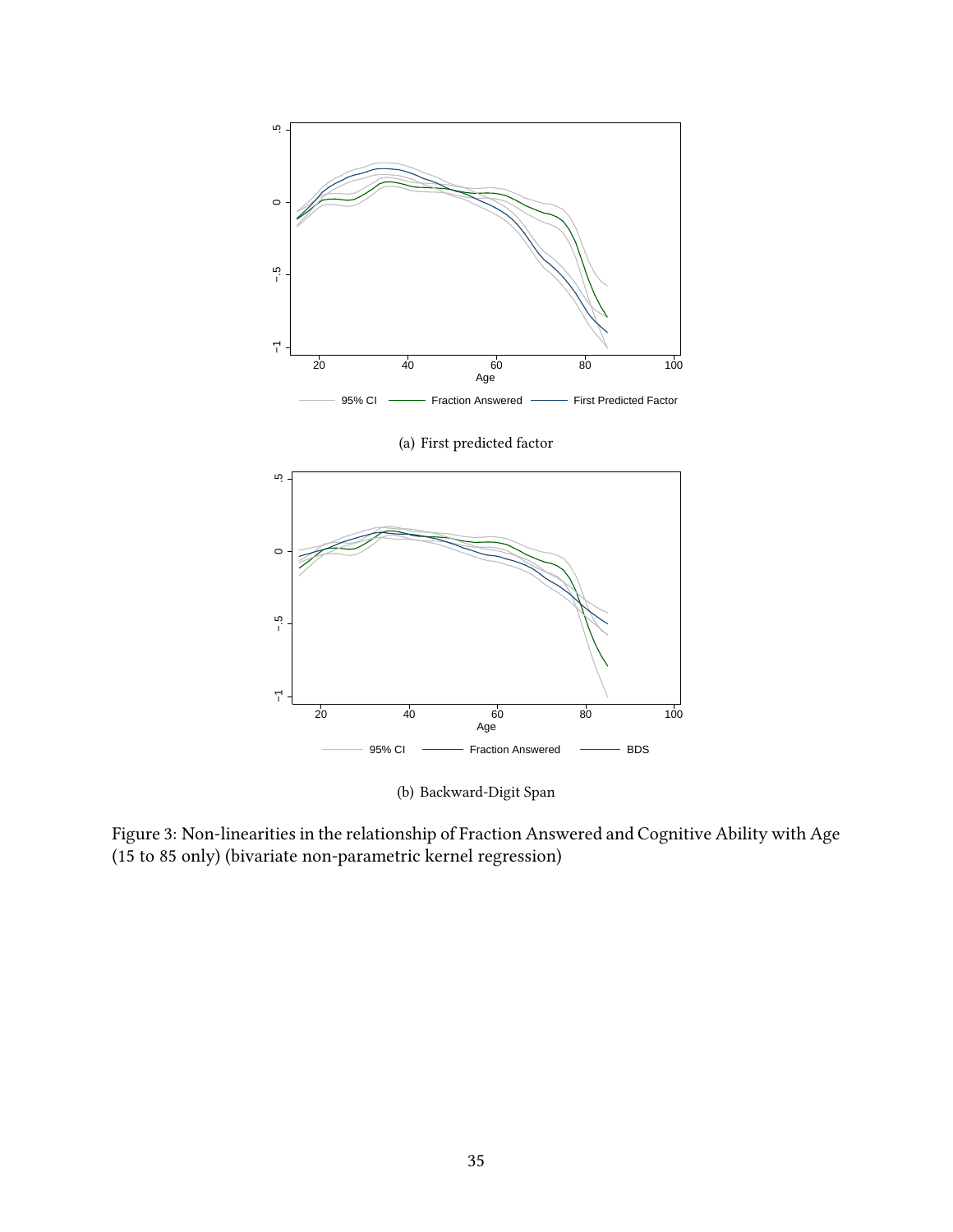

Figure 4: Non-linearities in the relationship between cognitive or non-cognitive skills and Fraction Answered (bivariate non-parametric kernel regression)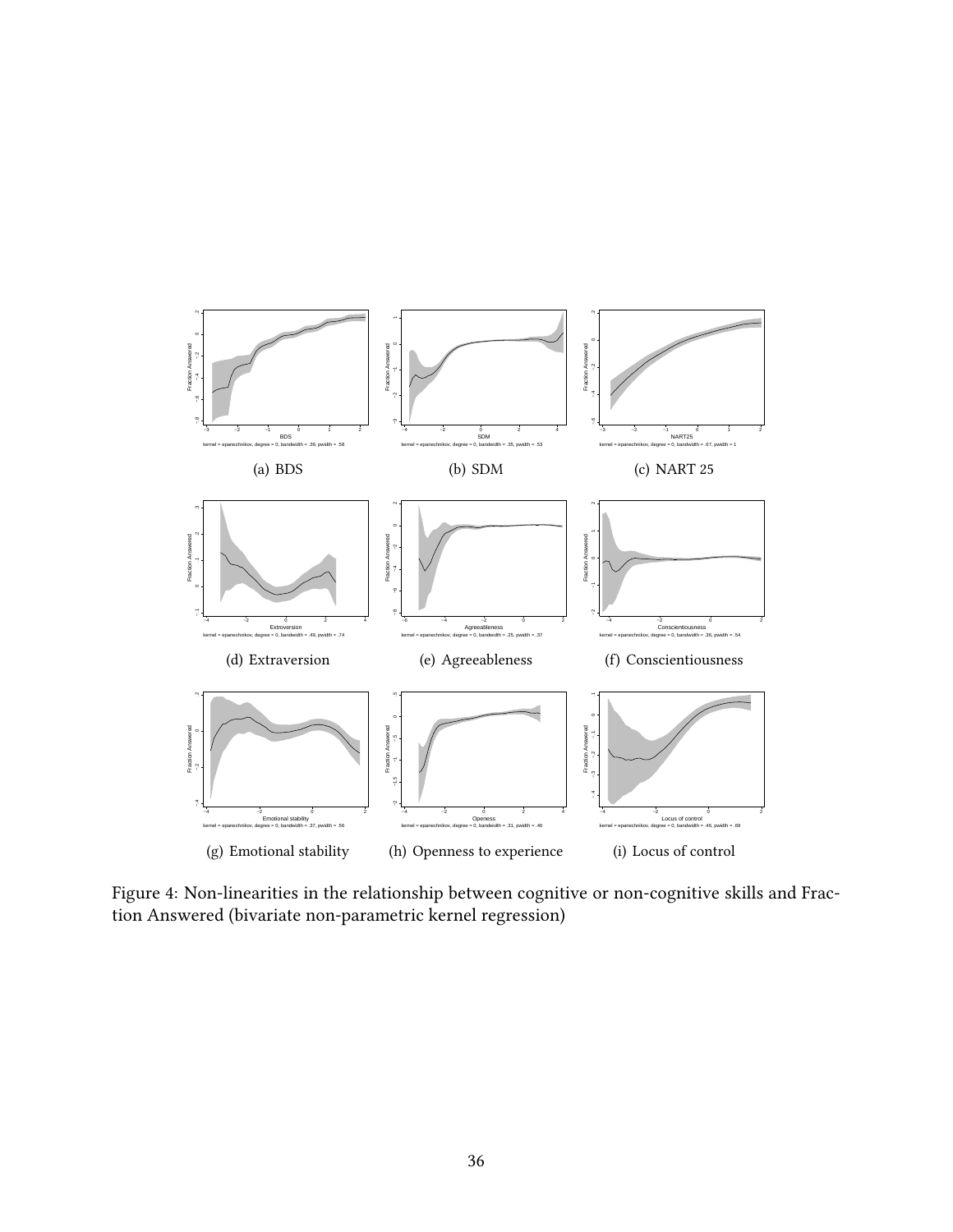| Variables           | Incl. NCS/CS        |                |           |                |                  | Incl. FA jointly with NCS and/or CS |                        |       |
|---------------------|---------------------|----------------|-----------|----------------|------------------|-------------------------------------|------------------------|-------|
|                     | indiv.              |                | NCS & CS  |                | <b>NCS</b>       |                                     | $\mathbb{C}\mathsf{S}$ |       |
|                     | Model (1)           |                | Model (2) |                | Model (3)        |                                     | Model (4)              |       |
|                     | Coeff               | Adj.           | Coeff     | Adj.           | $\mathrm{Coeff}$ | Adj.                                | $\mathrm{Coeff}$       | Adj.  |
|                     | (SE)                | $\mathbb{R}^2$ | (SE)      | $\mathbb{R}^2$ | (SE)             | $\mathbb{R}^2$                      | (SE)                   | $R^2$ |
| Fraction Answered   | $.042***$           | .259           | .023      | .284           | $.039***$        | .268                                | .025                   | .277  |
|                     | (.014)              |                | (.014)    |                | (.014)           |                                     | (.014)                 |       |
| <b>BDS</b>          | $.057***$           | .261           | .006      |                |                  |                                     | .008                   |       |
|                     | (.014)              |                | (.015)    |                |                  |                                     | (.015)                 |       |
| <b>SDM</b>          | $.124***$           | .270           | $.093***$ |                |                  |                                     | $.098***$              |       |
|                     | (.015)              |                | (.016)    |                |                  |                                     | (.016)                 |       |
| NART25              | $.118***$           | .269           | $.090***$ |                |                  |                                     | $.089***$              |       |
|                     | (.015)              |                | (.016)    |                |                  |                                     | (.016)                 |       |
| Extraversion        | $.031^{\star\star}$ | .258           | .022      |                | .014             |                                     |                        |       |
|                     | (.014)              |                | (.014)    |                | (.014)           |                                     |                        |       |
| Agreeableness       | $-.019$             | .258           | $-.038**$ |                | $-.049***$       |                                     |                        |       |
|                     | (.014)              |                | (.015)    |                | (.015)           |                                     |                        |       |
| Conscientiousness   | $.063***$           | .261           | $.054***$ |                | $.052***$        |                                     |                        |       |
|                     | (.014)              |                | (.015)    |                | (.015)           |                                     |                        |       |
| Emotional stability | $.036**$            | .259           | $-.010$   |                | .007             |                                     |                        |       |
|                     | (.014)              |                | (.016)    |                | (.016)           |                                     |                        |       |
| Openness to exp.    | .012                | .257           | $-.004$   |                | .025             |                                     |                        |       |
|                     | (.014)              |                | (.015)    |                | (.015)           |                                     |                        |       |
| Locus of control    | $.080***$           | .264           | $.059***$ |                | $.067***$        |                                     |                        |       |
|                     | (.014)              |                | (.015)    |                | (.015)           |                                     |                        |       |

Table 2: Effect of Fraction Answered on log hourly wages

All models are estimated with OLS (N=3,999 working individuals observed in Wave 12) and control for gender, age, age squared, age cubed, a measure for casual worker, and educational attainment (Base level: Dropping out of high school of finishing year 11). The basic model without cognitive or non-cognitive skills explains 25.7% of the variation in hourly wages. A test of equality of coefficients on Fraction Answered between column (1) and (2) is not rejected (p-value: 0.1206), while equality of coefficients between columns (1) and (3) is rejected (p-value < 0.001). All measures of cognitive ability and non-cognitive skills are standardized to mean 0 and standard deviation 1. Standard errors are reported in parentheses. \*\* p<0.05, \*\*\* p<0.01.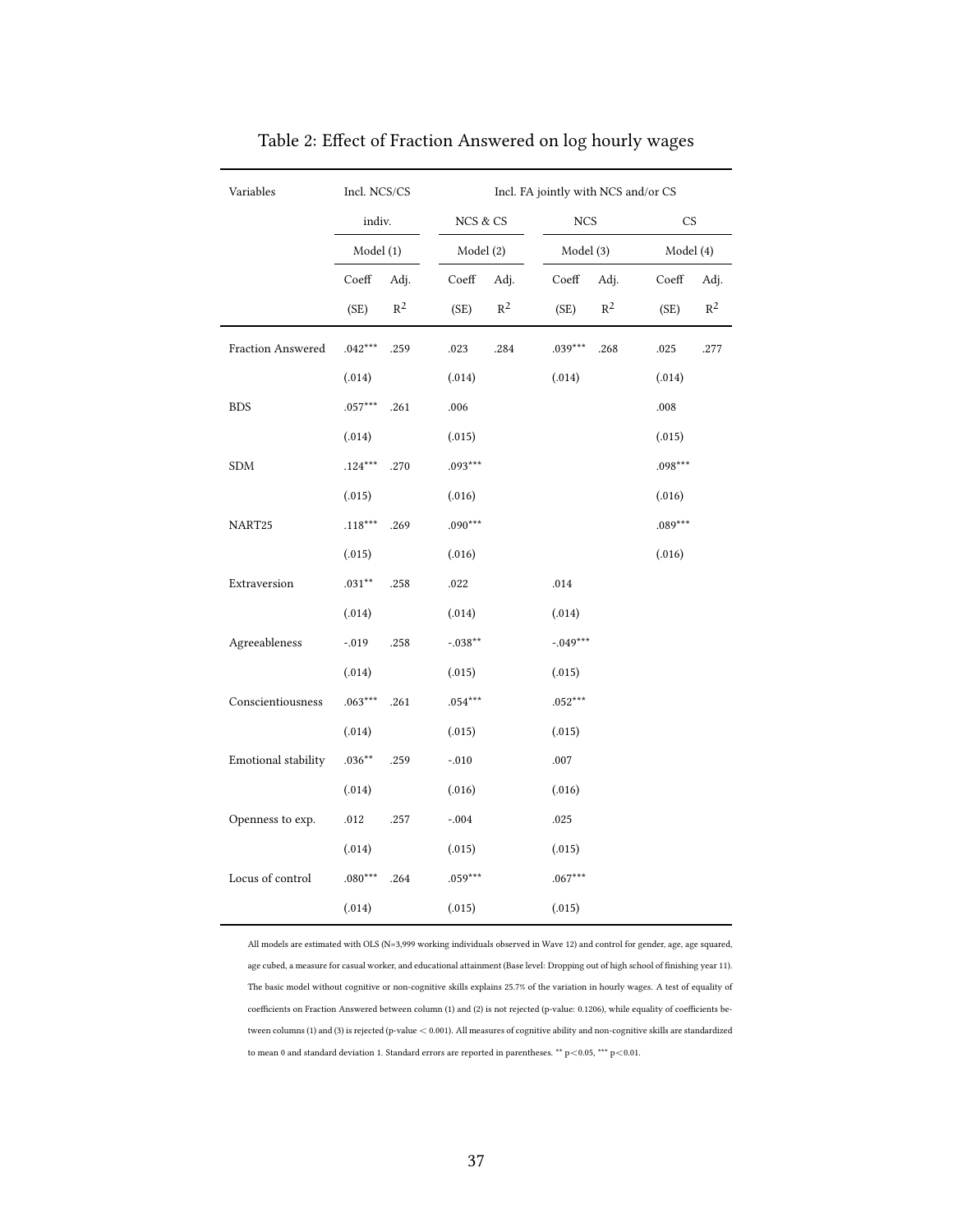|                     | Model (1)   | Model (2)   | Diff <sup>a</sup> | p-value <sup>b</sup> | Bias <sup>c</sup> $\downarrow$ (%) |
|---------------------|-------------|-------------|-------------------|----------------------|------------------------------------|
| Years of education  | $.277***$   | $.269***$   | .00794            | .000512              | 2.870                              |
|                     | (.0155)     | (.0154)     |                   |                      |                                    |
| Extraversion        | $-.0410***$ | $-.0403***$ | .000719           | .280                 | 1.755                              |
|                     | (.0153)     | (.0152)     |                   |                      |                                    |
| Agreeableness       | $-.0594***$ | $-.0618***$ | $-.00240$         | .872                 | $-4.044$                           |
|                     | (.0166)     | (.0165)     |                   |                      |                                    |
| Conscientiousness   | $-.00578$   | $-.00553$   | .000244           | .429                 | 4.229                              |
|                     | (.0160)     | (.0159)     |                   |                      |                                    |
| Emotional stability | $.101***$   | $.103***$   | $-.00141$         | .818                 | $-1.394$                           |
|                     | (.0170)     | (.0169)     |                   |                      |                                    |
| Openness to exp.    | $.175***$   | $.172***$   | .00379            | .00612               | 2.158                              |
|                     | (.0163)     | (.0162)     |                   |                      |                                    |
| Locus of control    | $.0523***$  | $.0467***$  | .00561            | .00159               | 10.73                              |
|                     | (.0162)     | (.0161)     |                   |                      |                                    |
| Fraction Answered   |             | $.103***$   |                   |                      |                                    |
|                     |             | (.0146)     |                   |                      |                                    |
| $R^2$               | 0.160       | 0.170       |                   |                      |                                    |
| Observations        | 3999        | 3999        |                   |                      |                                    |

Table 3: Test of validity of proxy variable Fraction Answered in a wage-regression application

All models are estimated with OLS and control for a cubic polynomial of age, gender, and casual worker. The dependent variable is the first predicted factor of three measures of cognitive ability, and both dependent variable, years of education, and non-cognitive skills are standardized to mean 0, and standard deviation of 1. <sup>a</sup> Estimated differences and standard errors between absolute values of coefficients obtained from model (1) and model (2).  $^{\rm b}$  the p-value for rejecting the null hypothesis of equality of the coefficients in absolute terms against the alternative hypothesis that the coefficient in Model(1) is greater than that in Model(2), in absolute term. A statistically-significant positive difference indicates that the omitted-variable bias would be larger than the imperfect-proxy bias.  $\emph{c}$  Bias reduction is calculated as the percentage change in the omitted variable bias, calculated as:  $\frac{(OVB - IPB)}{OVB} * 100.$  \*\* p<0.05, \*\*\* p<0.01.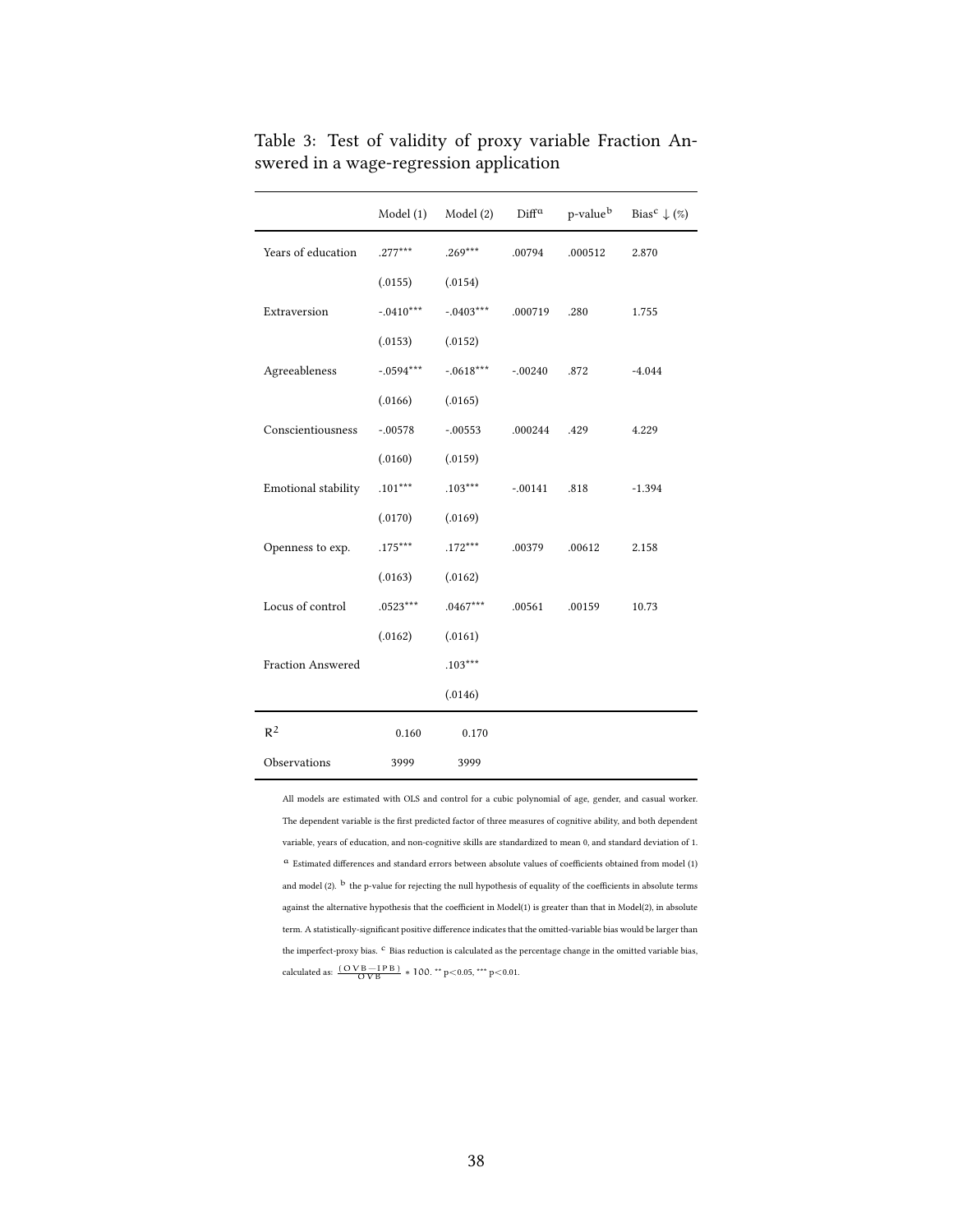| Variables            | Incl. NCS/CS      |                        | Incl. FA jointly with NCS and/or CS |                   |
|----------------------|-------------------|------------------------|-------------------------------------|-------------------|
|                      | indiv.            | NCS & CS               | $_{\mathrm{NCS}}$                   | <b>CS</b>         |
|                      | Model (1)         | Model (2)              | Model (3)                           | Model (4)         |
|                      | Coeff<br>Adj.     | Coeff<br>Adj.          | $\mathrm{Coeff}$<br>Adj.            | Coeff<br>Adj.     |
|                      | $R^2$<br>(SE)     | $\mathbb{R}^2$<br>(SE) | $\mathbb{R}^2$<br>(SE)              | $R^2$<br>(SE)     |
| Fraction Answered    | $.094***$<br>.090 | $.023***$<br>.295      | $.071***$<br>.179                   | $.027***$<br>.268 |
|                      | (.011)            | (.010)                 | (.010)                              | (.010)            |
| <b>BDS</b>           | $.197***$<br>.119 | .013                   |                                     | .014              |
|                      | (.011)            | (.011)                 |                                     | (.011)            |
| $\operatorname{SDM}$ | $.304***$<br>.136 | $.106***$              |                                     | $.120***$         |
|                      | (.014)            | (.014)                 |                                     | (.014)            |
| NART25               | $.425***$<br>.259 | $.329***$              |                                     | .383***           |
|                      | (.010)            | (.011)                 |                                     | (.011)            |
| Extraversion         | $.027**$<br>.082  | $-.007$                | $-.025***$                          |                   |
|                      | (.011)            | (.010)                 | (.011)                              |                   |
| Agreeableness        | $.042***$<br>.083 | $-.046***$             | $-.081***$                          |                   |
|                      | (.011)            | (.011)                 | (.012)                              |                   |
| Conscientiousness    | $.079***$<br>.087 | $.034***$              | $.023***$                           |                   |
|                      | (.011)            | (.011)                 | (.011)                              |                   |
| Emotional stability  | $.068***$<br>.085 | $.033***$              | $.091***$                           |                   |
|                      | (.011)            | (.011)                 | (.012)                              |                   |
| Openness to exp.     | $.262***$<br>.148 | $.175***$              | $.294***$                           |                   |
|                      | (.010)            | (.011)                 | (.011)                              |                   |
| Locus of control     | $.134***$<br>.099 | $.045***$              | $.100***$                           |                   |
|                      | (.011)            | (.011)                 | (.011)                              |                   |

Table 4: Effect of Fraction Answered on years of education

The dependent variable is years of education, standardized to mean 0, and SD 1. All models are estimated with OLS (N=7,954 individuals observed in Wave 12) and control for gender, and a cubic polynomial of age.  $a$ : First predicted factor of the three measures of cognitive ability. The basic model without cognitive or non-cognitive skills explains 8.13% of the variation in years of education. Standard errors are reported in parentheses. A test of equality of coefficients on Fraction Answered between column (1) and (2), (1) and 3, or (2) and (3) is rejected (all p-values are less than 0.001).  $**$  p<0.05,  $***$  p<0.01.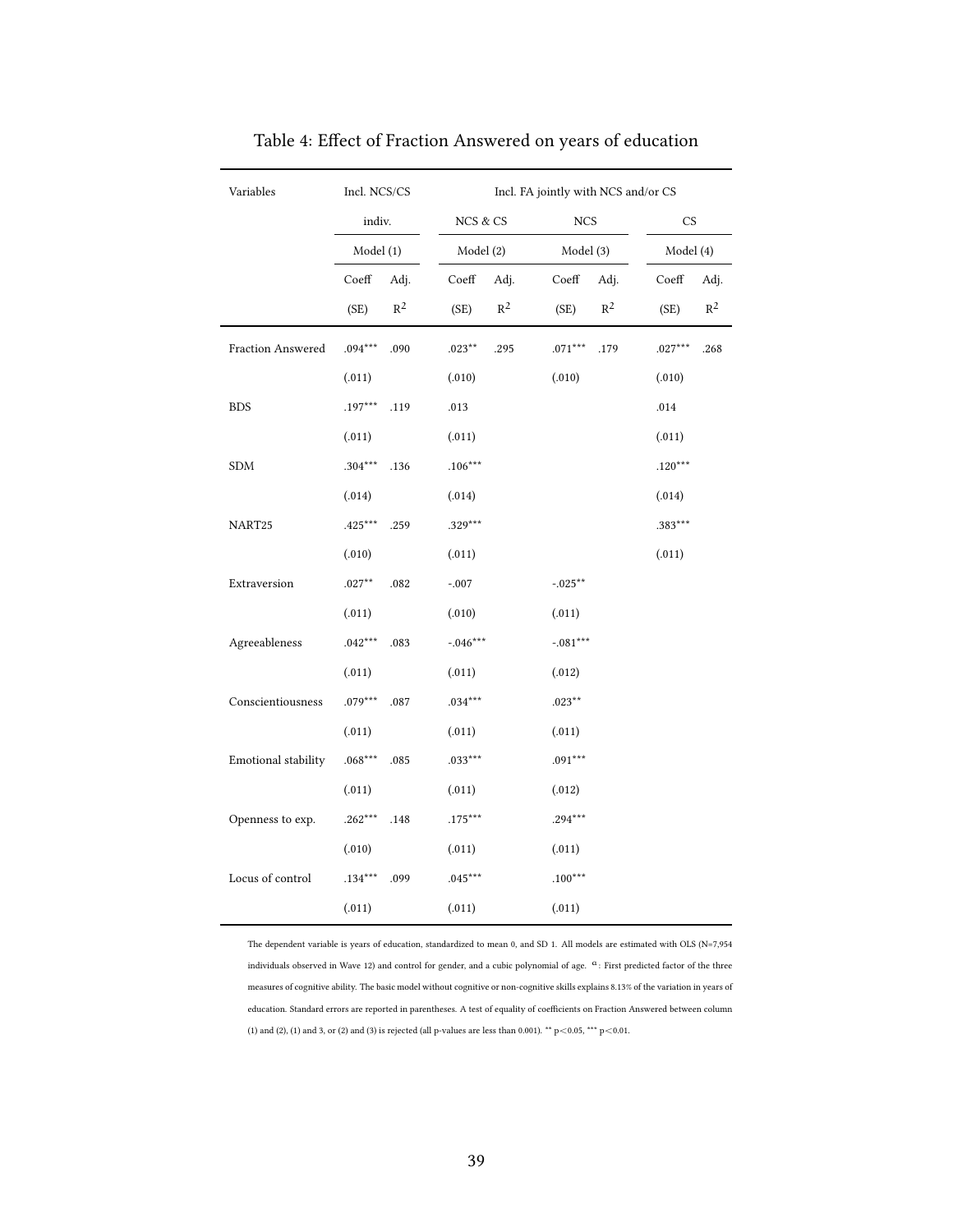|                          | Model (1)   | Model (2)   | $\rm{Diff}^a$ | p-value <sup>b</sup> | Bias <sup>c</sup> $\downarrow$ (%) |
|--------------------------|-------------|-------------|---------------|----------------------|------------------------------------|
| Extraversion             | $-.0393***$ | $-.0365***$ | .00285        | .0225                | 7.244                              |
|                          | (.0107)     | (.0106)     |               |                      |                                    |
| Agreeableness            | $-.0745***$ | $-.0792***$ | $-.00477$     | .993                 | $-6.410$                           |
|                          | (.0116)     | (.0115)     |               |                      |                                    |
| Conscientiousness        | .000670     | $-.00348$   | $-0.0281$     | .550                 |                                    |
|                          | (.0113)     | (.0112)     |               |                      |                                    |
| Emotional stability      | $.138***$   | $.137***$   | .000722       | .328                 | .522                               |
|                          | (.0122)     | (.0121)     |               |                      |                                    |
| Openness to exp.         | $.255***$   | $.249***$   | .00656        | .00000162            | 2.571                              |
|                          | (.0111)     | (.0110)     |               |                      |                                    |
| Locus of control         | $.132***$   | $.125***$   | .00622        | .00206               | 4.723                              |
|                          | (.0114)     | (.0113)     |               |                      |                                    |
| <b>Fraction Answered</b> |             | $.132***$   |               |                      |                                    |
|                          |             | (.0103)     |               |                      |                                    |
| $R^2$                    | 0.184       | 0.201       |               |                      |                                    |
| Observations             | 7954        | 7954        |               |                      |                                    |

Table 5: Test of validity of proxy variable Fraction Answered in an educational-attainment regression application

All models are estimated with ordinary least squares and control for a cubic polynomial of age and gender. The dependent variable is the first predicted factor of three measures of cognitive ability, standardized to mean 0, and standard deviation of 1.  $^{\rm \alpha}$  Estimated differences and standard errors between absolute values of coefficients obtained from model (1) and model (2).<sup>b</sup> the p-value for rejecting the null hypothesis of equality of the coefficients in absolute terms against the alternative hypothesis that the coefficient in Model(1) is greater than that in Model(2), in absolute term. A statistically-significant positive difference indicates that the omitted-variable bias would be larger than the imperfect-proxy bias.  $^{\rm c}$  Bias reduction is calculated as the percentage change in the omitted variable bias, calculated as:  $\frac{(OVB - IPB)}{OVB} * 100.$ <sup>\*\*</sup> p<0.05, <sup>\*\*\*</sup> p<0.01.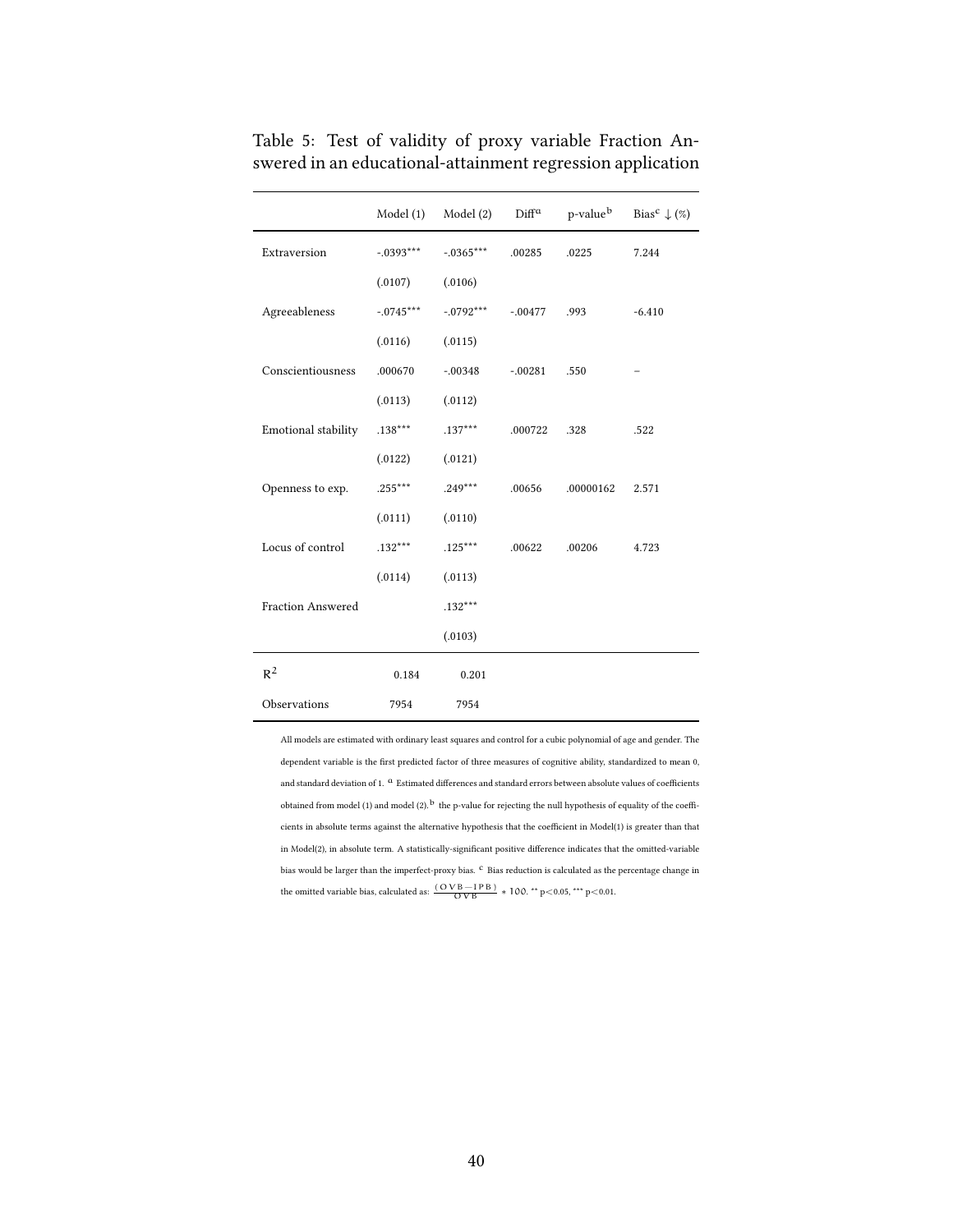| Proxy                     | Ass. $(1)$  | Ass. $(2)$ | Ass. $(3)$ | Bias <sup>c</sup> $\downarrow$ (%) |
|---------------------------|-------------|------------|------------|------------------------------------|
| <b>Fraction Answered</b>  | $0.205***$  |            | ✓          | Yrs education 3%                   |
|                           |             |            |            | Openness 2.2%                      |
|                           |             |            |            | Locus of control 10.7%             |
| <b>Interviewer Rating</b> | $0.282***$  | Х          | ✓          | Yrs education 3%                   |
|                           |             |            |            | Emo. Stab. 5.8%                    |
|                           |             |            |            | Openness 3%                        |
|                           |             |            |            | Locus of control 13%               |
| No matched SCQ            | $.0574***$  |            | х          | x                                  |
|                           |             |            |            |                                    |
| Time taken for HHQ        | $0.0691***$ | Х          | ✓          | Yrs education $\langle 1\%$        |
|                           |             |            |            | Locus of control 4.3%              |

Table 6: Relative performance of Fraction Answered as proxy variable for cognitive ability

 $\emph{c}$  Bias reduction is calculated as the percentage change in the omitted variable bias, calculated as: (OVB−IPB) OVB *∗* 100. \*\* p<0.05, \*\*\* p<0.01.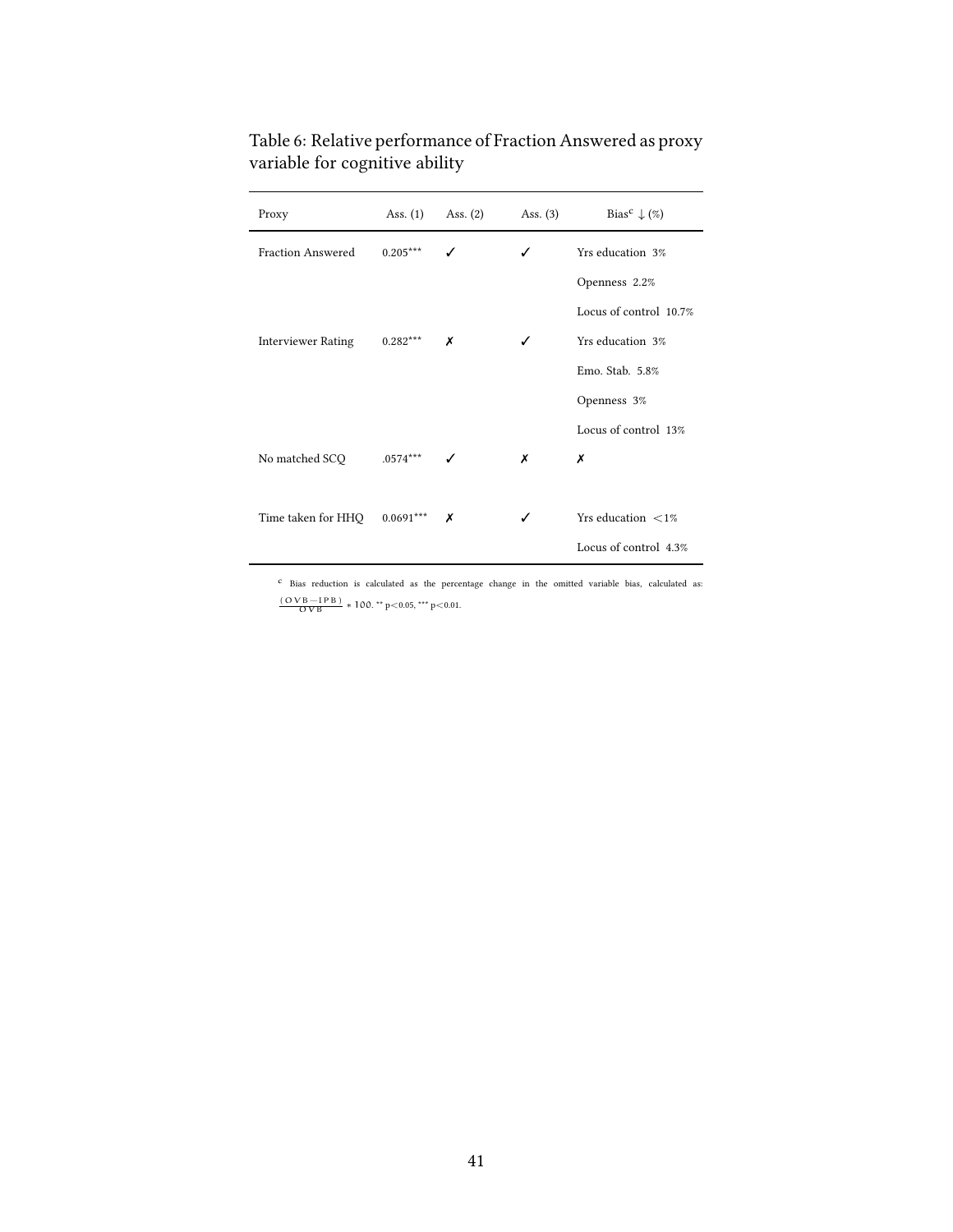## **A Online Appendix**

| Variable definition                       | N    | Mean   | <b>SD</b> | Min              | Max          |
|-------------------------------------------|------|--------|-----------|------------------|--------------|
| Count non-response                        | 7954 | 4.34   | 10.48     | $\Omega$         | 200          |
| Count required responses                  | 7954 | 223.71 | 20.95     | 181              | 258          |
| Non-response rate                         | 7954 | 0.02   | 0.05      | $\mathbf{0}$     | 0.958        |
| <b>Fraction Answered</b>                  | 7954 | 0.98   | 0.05      | 0.042            | $\mathbf{1}$ |
| Age                                       | 7954 | 49.54  | 17.19     | 20               | 100          |
| Male                                      | 7954 | 0.46   | 0.50      | $\mathbf{0}$     | $\mathbf{1}$ |
| Backward-Digit-Span (BDS)                 | 7954 | 3.95   | 1.41      | $\theta$         | 7            |
| Symbol-Digit-Modalities (SDM)             | 7954 | 48.31  | 12.93     | $\mathbf{0}$     | 104          |
| National-Adult-Reading-Test (NART)        | 7954 | 14.39  | 5.24      | $\theta$         | 25           |
| Extraversion (Avg Wave 5 and 9)           | 7954 | 4.43   | 1.02      | 1.083            | 7            |
| Agreeableness (Avg Wave 5 and 9)          | 7954 | 5.38   | 0.83      | $\mathbf{1}$     | 7            |
| Conscientiousness (Avg Wave 5 and 9)      | 7954 | 5.09   | 0.96      | $\mathbf{1}$     | 7            |
| Emotional stability (Avg Wave 5 and 9)    | 7954 | 5.22   | 0.99      | 1.42             | 7            |
| Openness to experience (Avg Wave 5 and 9) | 7954 | 4.22   | 0.98      | $\mathbf{1}$     | 7            |
| Locus of control (Avg Wave 3, 4 and 7)    |      |        |           |                  |              |
| Little control over life                  | 7954 | 2.752  | 1.244     | $\mathbf{1}$     | 7            |
| No way to solve problems                  | 7954 | 2.560  | 1.282     | $\mathbf{1}$     | 7            |
| Cannot change the important things        | 7954 | 2.571  | 1.253     | $\mathbf{1}$     | 7            |
| Feel helpless                             | 7954 | 2.508  | 1.267     | $\mathbf{1}$     | 7            |
| Pushed around                             | 7954 | 2.613  | 1.325     | $\mathbf{1}$     | 7            |
| Future depends on me                      | 7954 | 5.569  | 1.174     | $\mathbf{1}$     | 7            |
| Can do just about everything              | 7954 | 5.348  | 1.187     | $\mathbf{1}$     | 7            |
| Hourly wages                              | 3999 | 32.650 | 17.667    | 1.611            | 312.209      |
| Wages & salary                            | 3999 | 63567  | 44147     | 991              | 700483       |
| Casual worker                             | 3999 | 0.184  | 0.388     | $\mathbf{0}$     | $\mathbf{1}$ |
| Years of education                        | 7954 | 12.35  | 2.28      | 8                | 17           |
| Finished Year 11 or less                  | 7954 | 0.26   | 0.44      | $\Omega$         | $\mathbf{1}$ |
| Finished Year 12                          | 7954 | 0.15   | 0.35      | $\mathbf{0}$     | $\mathbf{1}$ |
| Certificate III/IV                        | 7954 | 0.22   | 0.42      | $\mathbf{0}$     | $\mathbf{1}$ |
| Diploma (TAFE)                            | 7954 | 0.10   | 0.30      | $\theta$         | $\mathbf{1}$ |
| Bachelors degree                          | 7954 | 0.15   | 0.36      | $\theta$         | $\mathbf{1}$ |
| Postgraduate qualification                | 7954 | 0.12   | 0.32      | $\mathbf{0}$     | $\mathbf{1}$ |
| Interviewer rating of understanding       |      |        |           |                  |              |
| Excellent                                 | 7954 | .788   | .408      | $\boldsymbol{0}$ | $\mathbf{1}$ |
| Good                                      | 7954 | .194   | .396      | $\boldsymbol{0}$ | $\mathbf{1}$ |
| Fair                                      | 7954 | .015   | .124      | $\boldsymbol{0}$ | $\mathbf{1}$ |
| Poor                                      | 7954 | .001   | .025      | $\mathbf{0}$     | $\mathbf{1}$ |
| Very poor                                 | 7954 | .0002  | .015      | $\theta$         | $\mathbf{1}$ |

### Table 7: Summary statistics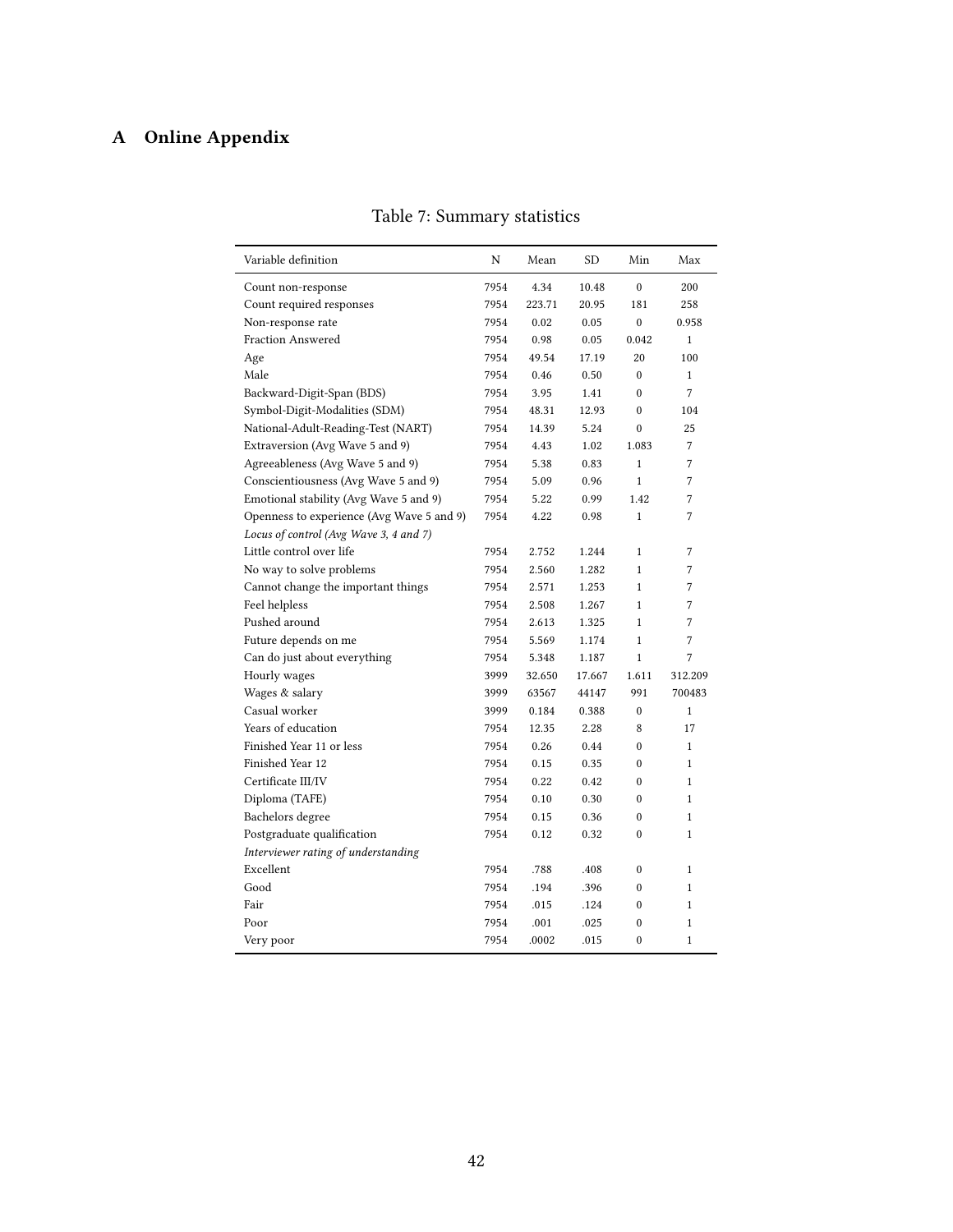|                            | Cogn.    | Extra     | Agree     | Consc      | Emot.     | Open-    | LoC      | Frac.     | Days       | <b>QH</b> | $\mathsf{P}^{\mathsf{Q}}$ | å          |
|----------------------------|----------|-----------|-----------|------------|-----------|----------|----------|-----------|------------|-----------|---------------------------|------------|
|                            | abil.    | version   | able      | tious      | Stab.     | ness     |          | Answ.     | elapsed    | length    | length                    | <b>SCQ</b> |
| Cogn. ability <sup>a</sup> |          |           |           |            |           |          |          |           |            |           |                           |            |
| Extraversion               | $.0459*$ |           |           |            |           |          |          |           |            |           |                           |            |
| $A\emph{greenheness}$      | $.0377*$ | $.160*$   |           |            |           |          |          |           |            |           |                           |            |
| Conscientiousness          | $.0273*$ | $.104*$   | $.306*$   |            |           |          |          |           |            |           |                           |            |
| Emotional stability        | $.0332*$ | $.170*$   | $.160*$   | $.314*$    |           |          |          |           |            |           |                           |            |
| Openness to exp.           | $.241*$  | $.0678*$  | $.284*$   | $.0655*$   | $-220*$   |          |          |           |            |           |                           |            |
| Locus of control           | $.198*$  | $.224*$   | $.128*$   | $.232*$    | $.336*$   | $.0475*$ |          |           |            |           |                           |            |
| Fraction Answered          | $.205*$  | 00930     | $.0524*$  | $.0314*$   | $-0.127$  | $.0937*$ | $.0919*$ |           |            |           |                           |            |
| Days btw PQ and SCQ        | .0107    | .0233     | $-0.0364$ | $-0.0253$  | $-0201$   | .0220    | .0131    | $-0123$   |            |           |                           |            |
| Min. complete HHQ          | $.0607*$ | $.0326*$  | .0112     | $-00999$   | $-.0359*$ | .0152    | $.0461*$ | $.0313*$  | $-.0341*$  |           |                           |            |
| Min. complete PQ           | $.0601*$ | $.0474*$  | $.0457*$  | $-0.00517$ | $-.0316*$ | $.0987*$ | .0130    | $.0266*$  | $-0.0667*$ | $.202*$   |                           |            |
| Interv. rating             | $.282*$  | $.0526*$  | $.0427*$  | $0491*$    | $.0375*$  | $.0920*$ | $.163*$  | $.170*$   | 8610       | $-.0146$  | .00665                    |            |
| SCQ matched                | $.0574*$ | $-.0355*$ | $.0382*$  | $0808*$    | $.0542*$  | .0137    | $.0677*$ | $\bullet$ | $\circ$    | $.0360*$  | $.0717*$                  | $.132*$    |
|                            |          |           |           |            |           |          |          |           |            |           |                           |            |

Table 8: Correlation matrix Table 8: Correlation matrix Cognitive ability is measured as the first predicted factor of the three measures of cognitive ability (BDS, SDM, and NART 25).  $^*$  p<0.05.

Cognitive ability is measured as the first predicted factor of the three measures of cognitive ability (BDS, SDM, and NART 25),  $^*$  p<0.05.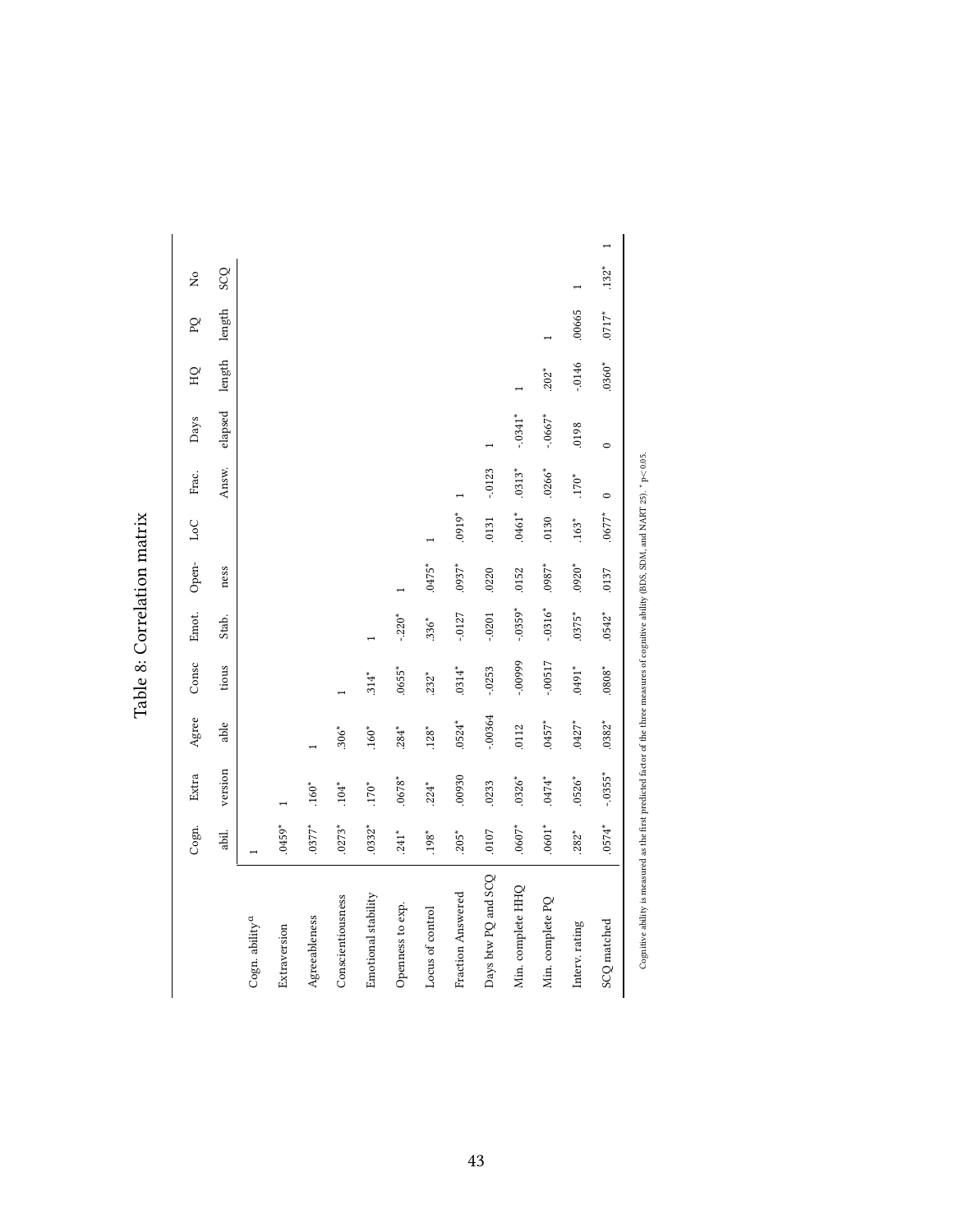| Variables           | Incl. NCS/CS |                |           |          | Incl. FA jointly with NCS and/or CS |                |           |       |
|---------------------|--------------|----------------|-----------|----------|-------------------------------------|----------------|-----------|-------|
|                     | indiv.       |                | NCS & CS  |          | NCS                                 |                | CS        |       |
|                     | Model (1)    |                | Model (2) |          | Model (3)                           |                | Model (4) |       |
|                     | Coeff        | Adj.           | Coeff     | Adj.     | $\mathrm{Coeff}$                    | Adj.           | Coeff     | Adj.  |
|                     | (SE)         | $\mathbb{R}^2$ | (SE)      | $R^2$    | (SE)                                | $\mathbb{R}^2$ | (SE)      | $R^2$ |
| SCQ matched         | .088         | .262           | .048      | $.288\,$ | .066                                | .271           | .066      | .281  |
|                     | (.059)       |                | (.058)    |          | (.059)                              |                | (.058)    |       |
| <b>BDS</b>          | $.060***$    | .265           | $.008\,$  |          |                                     |                | .010      |       |
|                     | (.013)       |                | (.014)    |          |                                     |                | (.014)    |       |
| ${\rm SDM}$         | $.126***$    | .275           | $.096***$ |          |                                     |                | $.101***$ |       |
|                     | (.014)       |                | (.015)    |          |                                     |                | (.015)    |       |
| NART25              | $.119***$    | .273           | $.094***$ |          |                                     |                | $.091***$ |       |
|                     | (.015)       |                | (.016)    |          |                                     |                | (.016)    |       |
| Extraversion        | $.033***$    | .263           | $.024\,$  |          | $.017\,$                            |                |           |       |
|                     | (.013)       |                | (.014)    |          | (.014)                              |                |           |       |
| Agreeableness       | $-.020$      | $.262\,$       | $-.036**$ |          | $-.047***$                          |                |           |       |
|                     | (.014)       |                | (.015)    |          | (.015)                              |                |           |       |
| Conscientiousness   | $.062***$    | .265           | $.052***$ |          | $.049***$                           |                |           |       |
|                     | (.014)       |                | (.014)    |          | (.015)                              |                |           |       |
| Emotional stability | $.036***$    | .263           | $-014$    |          | .004                                |                |           |       |
|                     | (.013)       |                | (.015)    |          | (.015)                              |                |           |       |
| Openness to exp.    | .007         | .262           | $-.010$   |          | .020                                |                |           |       |
|                     | (.014)       |                | (.015)    |          | (.015)                              |                |           |       |
| Locus of control    | $.082***$    | .268           | $.062***$ |          | $.071***$                           |                |           |       |
|                     | (.013)       |                | (.015)    |          | (.015)                              |                |           |       |

### Table 9: Effect of Returning SCQ on log hourly wages

All models are estimated with OLS (N=4,228 working individuals observed in Wave 12) and control for gender, age, age squared, age cubed, a measure for casual worker, and educational attainment (Base level: Dropping out of high school of finishing year 11). All measures of cognitive ability and non-cognitive skills are standardized to mean 0 and standard deviation 1. Standard errors are reported in parentheses. \*\* p<0.05, \*\*\* p<0.01.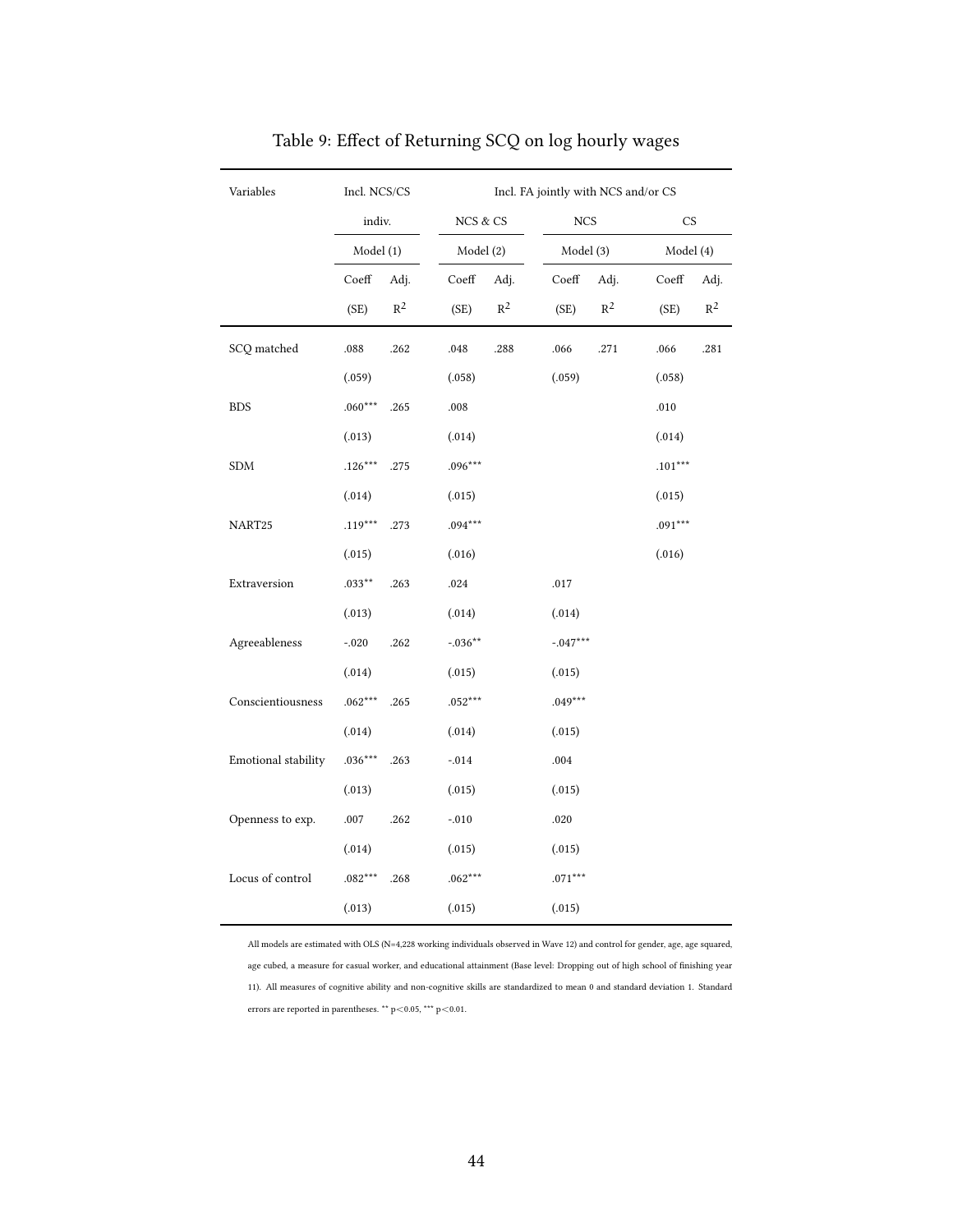|                     | Model (1)   | Model (2)   | $\mathrm{Diff}^{\alpha}$ | p-value <sup>b</sup> | Bias <sup>c</sup> $(\%)$ |
|---------------------|-------------|-------------|--------------------------|----------------------|--------------------------|
| Years of education  | $.280***$   | $.280***$   | .000246                  | .244                 | .0877                    |
|                     | (.0150)     | (.0150)     |                          |                      |                          |
| Extraversion        | $-.0396***$ | $-.0391***$ | .000493                  | .193                 | 1.244                    |
|                     | (.0149)     | (.0149)     |                          |                      |                          |
| Agreeableness       | $-.0561***$ | $-.0560***$ | .0000915                 | .359                 | .163                     |
|                     | (.0161)     | (.0161)     |                          |                      |                          |
| Conscientiousness   | $-.00951$   | $-.0101$    | $-.000641$               | .811                 | $-6.742$                 |
|                     | (.0156)     | (.0156)     |                          |                      |                          |
| Emotional stability | $.100***$   | $.100***$   | .000269                  | .237                 | .268                     |
|                     | (.0166)     | (.0166)     |                          |                      |                          |
| Openness to exp.    | $.173***$   | $.174***$   | $-.0000621$              | .606                 | $-0.0358$                |
|                     | (.0159)     | (.0159)     |                          |                      |                          |
| Locus of control    | .0535***    | $.0531***$  | .000460                  | .205                 | .859                     |
|                     | (.0157)     | (.0157)     |                          |                      |                          |
| SCQ matched         |             | .0593       |                          |                      |                          |
|                     |             | (.0630)     |                          |                      |                          |
| $R^2$               | 0.160       | 0.160       |                          |                      |                          |
| Observations        | 4228        | 4228        |                          |                      |                          |

Table 10: Test of validity of proxy variable Returning SCQ in a wage-regression application

All models are estimated with OLS and control for a cubic polynomial of age, gender, and casual worker. The dependent variable is the first predicted factor of three measures of cognitive ability, and both dependent variable, years of education, and non-cognitive skills are standardized to mean 0, and standard deviation of 1. <sup>a</sup> Estimated differences and standard errors between absolute values of coefficients obtained from model (1) and model (2).  $\rm ^{b}$  the p-value for rejecting the null hypothesis of equality of the coefficients in absolute terms against the alternative hypothesis that the coefficient in Model(1) is greater than that in Model(2), in absolute term. A statistically-significant positive difference indicates that the omitted-variable bias would be larger than the imperfect-proxy bias.  $\,^{\rm c}$  Bias reduction is calculated as the percentage change in the omitted variable bias, calculated as:  $\frac{(OVB - IPB)}{OVB}$  ∗ 100. <sup>\*\*</sup> p<0.05, <sup>\*\*\*</sup> p<0.01.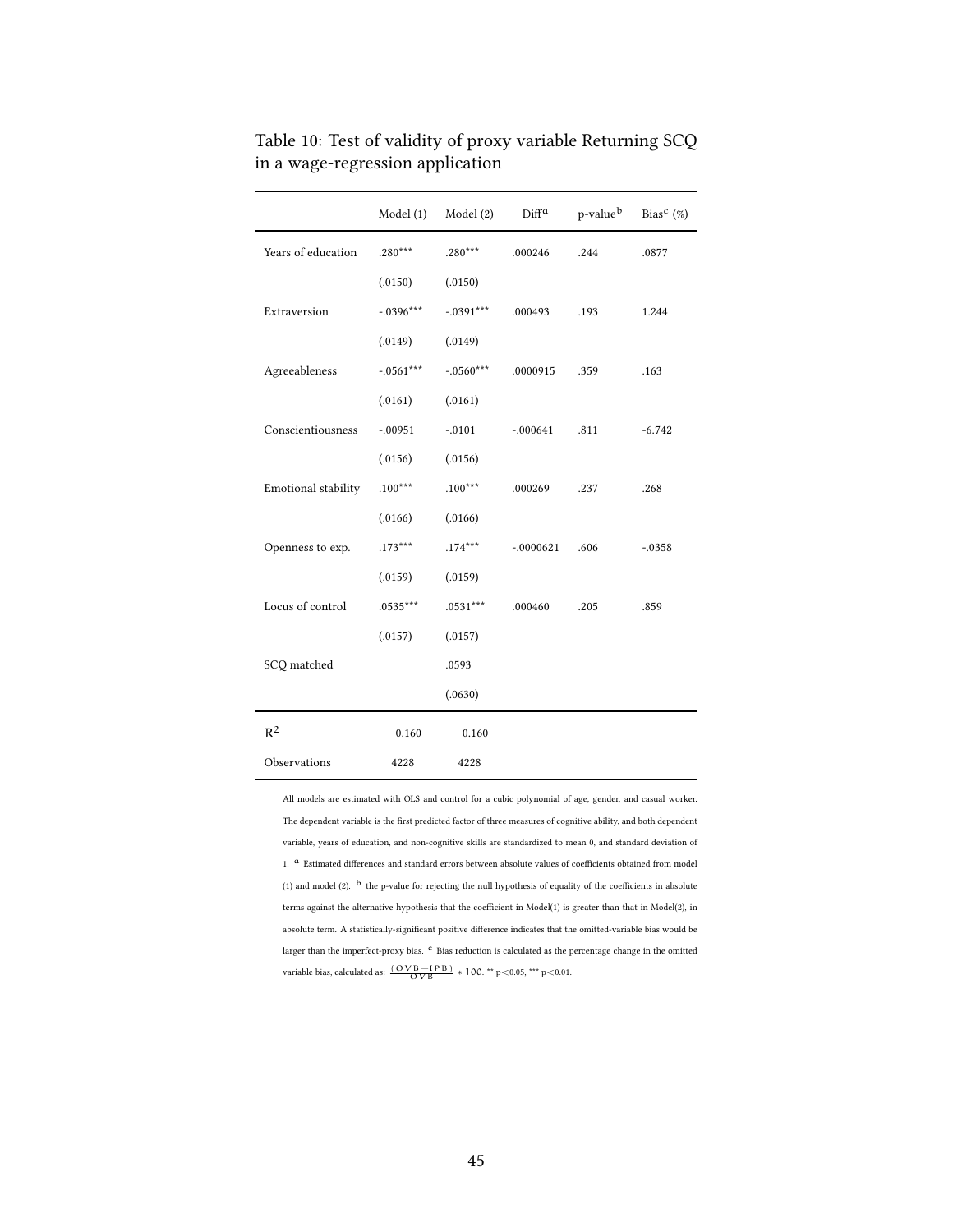| Variables           | Incl. NCS/CS |       |            |       |                   | Incl. FA jointly with NCS and/or CS |           |       |
|---------------------|--------------|-------|------------|-------|-------------------|-------------------------------------|-----------|-------|
|                     | indiv.       |       | NCS & CS   |       | $_{\mathrm{NCS}}$ |                                     | <b>CS</b> |       |
|                     | Model (1)    |       | Model (2)  |       | Model (3)         |                                     | Model (4) |       |
|                     | Coeff        | Adj.  | Coeff      | Adj.  | Coeff             | Adj.                                | Coeff     | Adj.  |
|                     | (SE)         | $R^2$ | (SE)       | $R^2$ | (SE)              | $\mathbb{R}^2$                      | (SE)      | $R^2$ |
| Interv. rating      | $.158***$    | .266  | $.091***$  | .290  | $.143***$         | .274                                | $.102***$ | .283  |
|                     | (.032)       |       | (.032)     |       | (.032)            |                                     | (.032)    |       |
| <b>BDS</b>          | $.060***$    | .265  | .008       |       |                   |                                     | .010      |       |
|                     | (.013)       |       | (.014)     |       |                   |                                     | (.014)    |       |
| SDM                 | $.126***$    | .275  | $.093***$  |       |                   |                                     | $.097***$ |       |
|                     | (.014)       |       | (.015)     |       |                   |                                     | (.015)    |       |
| NART25              | $.119***$    | .273  | $.088***$  |       |                   |                                     | $.084***$ |       |
|                     | (.015)       |       | (.016)     |       |                   |                                     | (.016)    |       |
| Extraversion        | $.033***$    | .263  | .023       |       | .015              |                                     |           |       |
|                     | (.013)       |       | (.014)     |       | (.014)            |                                     |           |       |
| Agreeableness       | $-.020$      | .262  | $-.036***$ |       | $-.046***$        |                                     |           |       |
|                     | (.014)       |       | (.015)     |       | (.015)            |                                     |           |       |
| Conscientiousness   | $.062***$    | .265  | $.053***$  |       | $.050***$         |                                     |           |       |
|                     | (.014)       |       | (.014)     |       | (.014)            |                                     |           |       |
| Emotional stability | $.036***$    | .263  | $-.015$    |       | .002              |                                     |           |       |
|                     | (.013)       |       | (.015)     |       | (.015)            |                                     |           |       |
| Openness to exp.    | .007         | .262  | $-.010$    |       | .018              |                                     |           |       |
|                     | (.014)       |       | (.015)     |       | (.015)            |                                     |           |       |
| Locus of control    | $.082***$    | .268  | $.061***$  |       | $.068***$         |                                     |           |       |
|                     | (.013)       |       | (.015)     |       | (.015)            |                                     |           |       |

Table 11: Effect of Interviewer Rating on log hourly wages

All models are estimated with OLS (N=4,228 working individuals observed in Wave 12) and control for gender, age, age squared, age cubed, a measure for casual worker, and educational attainment (Base level: Dropping out of high school of finishing year 11). All measures of cognitive ability and non-cognitive skills are standardized to mean 0 and standard deviation 1. Standard errors are reported in parentheses. \*\* p<0.05, \*\*\* p<0.01.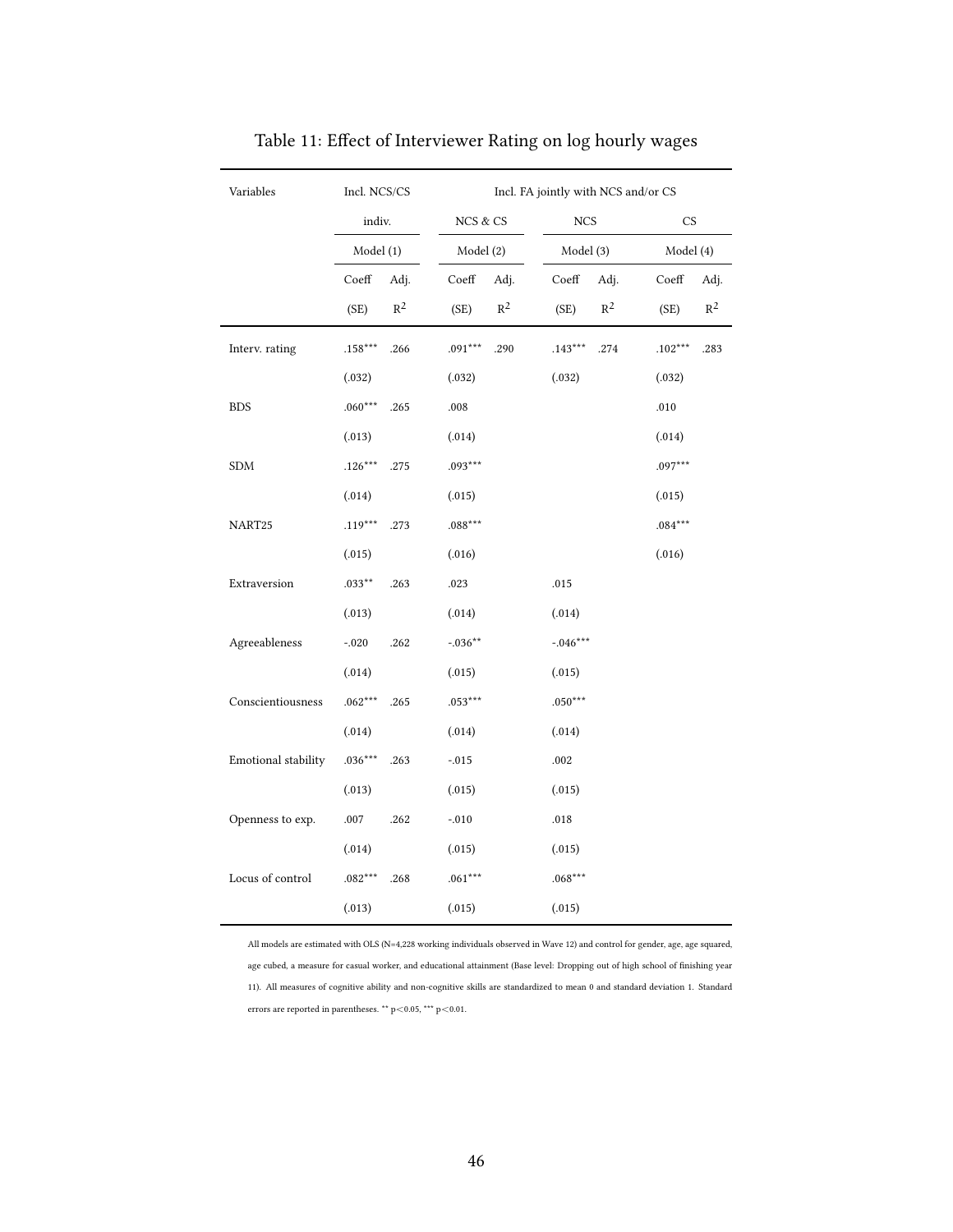|                     | Model (1)   | Model (2)   | $\text{Diff}^{\alpha}$ | p-value <sup>b</sup> | Bias <sup>c</sup> $(\%)$ |
|---------------------|-------------|-------------|------------------------|----------------------|--------------------------|
| Years of education  | $.280***$   | $.272***$   | .00826                 | .000418              | 2.946                    |
|                     | (.0150)     | (.0149)     |                        |                      |                          |
| Extraversion        | $-.0396***$ | $-.0412***$ | $-0.0157$              | .785                 | $-3.969$                 |
|                     | (.0149)     | (.0148)     |                        |                      |                          |
| Agreeableness       | $-.0561***$ | $-.0535***$ | .00262                 | .125                 | 4.669                    |
|                     | (.0161)     | (.0160)     |                        |                      |                          |
| Conscientiousness   | $-.00951$   | $-.00964$   | $-.000133$             | .525                 | $-1.401$                 |
|                     | (.0156)     | (.0155)     |                        |                      |                          |
| Emotional stability | $.100***$   | $.0945***$  | .00585                 | .00743               | 5.828                    |
|                     | (.0166)     | (.0165)     |                        |                      |                          |
| Openness to exp.    | $.173***$   | $.168***$   | .00522                 | .0109                | 3.011                    |
|                     | (.0159)     | (.0157)     |                        |                      |                          |
| Locus of control    | $.0535***$  | $.0466***$  | .00698                 | .00291               | 13.03                    |
|                     | (.0157)     | (.0156)     |                        |                      |                          |
| Interv. rating      |             | $.316***$   |                        |                      |                          |
|                     |             | (.0337)     |                        |                      |                          |
| $R^2$               | 0.160       | 0.177       |                        |                      |                          |
| Observations        | 4228        | 4228        |                        |                      |                          |

Table 12: Test of validity of proxy variable Interviewer Rating in a wage-regression application

All models are estimated with OLS and control for a cubic polynomial of age, gender, and casual worker. The dependent variable is the first predicted factor of three measures of cognitive ability, and both dependent variable, years of education, and non-cognitive skills are standardized to mean 0, and standard deviation of 1.  $a$  Estimated differences and standard errors between absolute values of coefficients obtained from model (1) and model (2).  $^{\rm b}$  the p-value for rejecting the null hypothesis of equality of the coefficients in absolute terms against the alternative hypothesis that the coefficient in Model(1) is greater than that in Model(2), in absolute term. A statistically-significant positive difference indicates that the omitted-variable bias would be larger than the imperfect-proxy bias.  $\rm ^c$  Bias reduction is calculated as the percentage change in the omitted variable bias, calculated as:  $\frac{(OVB - IPB)}{OVB} * 100.$ <sup>\*\*</sup> p<0.05, <sup>\*\*\*</sup> p<0.01.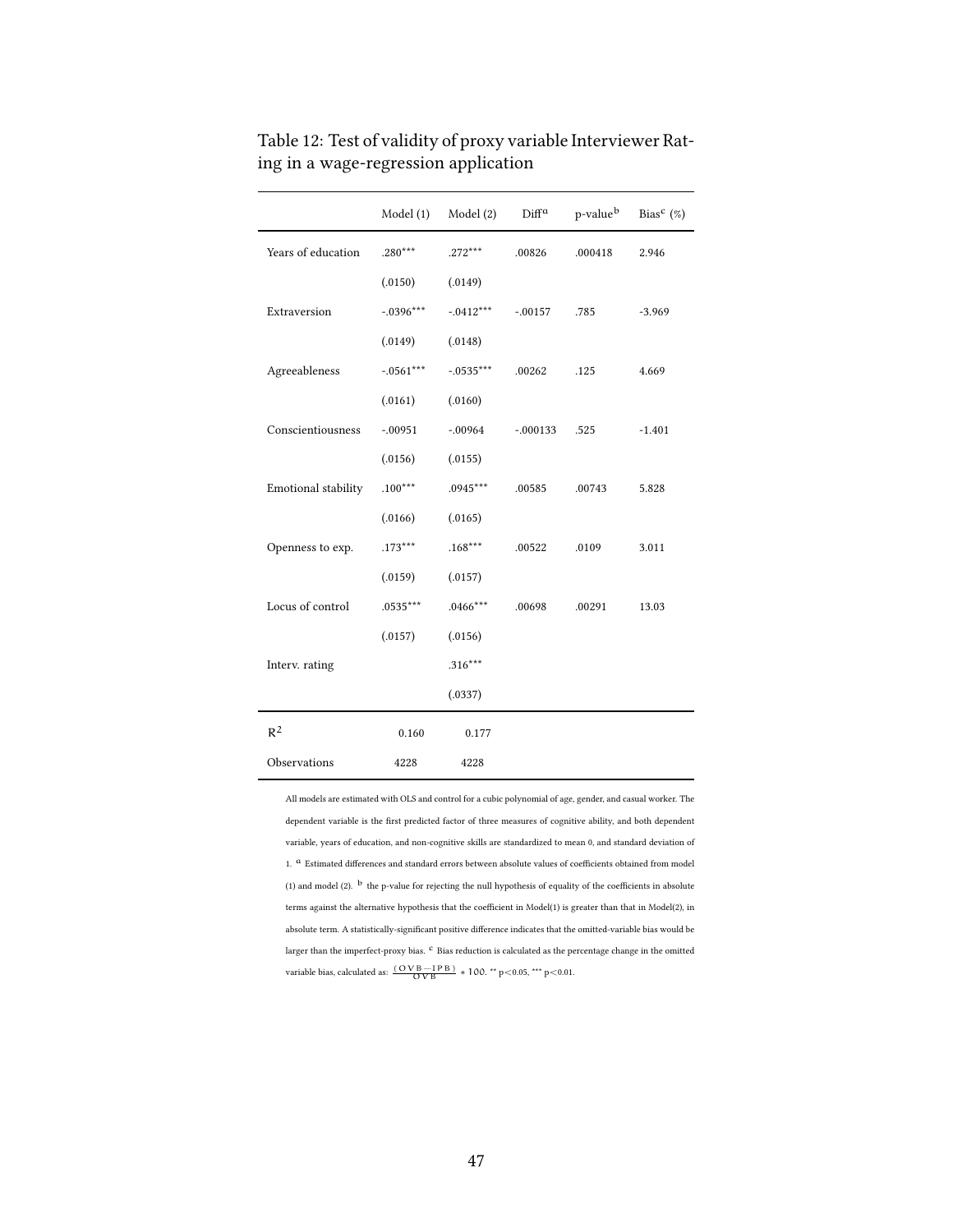| Variables            | Incl. NCS/CS      |                   | Incl. FA jointly with NCS and/or CS |                          |  |  |
|----------------------|-------------------|-------------------|-------------------------------------|--------------------------|--|--|
|                      | indiv.            | NCS & CS          | $_{\mathrm{NCS}}$                   | CS                       |  |  |
|                      | Model (1)         | Model (2)         | Model (3)                           | Model (4)                |  |  |
|                      | Coeff<br>Adj.     | Adj.<br>Coeff     | $\mathrm{Coeff}$<br>Adj.            | $\mathrm{Coeff}$<br>Adj. |  |  |
|                      | $R^2$<br>(SE)     | $R^2$<br>(SE)     | $\mathbb{R}^2$<br>(SE)              | $\mathbb{R}^2$<br>(SE)   |  |  |
| Min. complete HHQ    | $.048***$<br>.264 | $.039***$<br>.290 | $.045***$<br>.273                   | $.042***$<br>.283        |  |  |
|                      | (.014)            | (.014)            | (.014)                              | (.014)                   |  |  |
| <b>BDS</b>           | $.059***$<br>.265 | .006              |                                     | .008                     |  |  |
|                      | (.013)            | (.014)            |                                     | (.014)                   |  |  |
| $\operatorname{SDM}$ | $.128***$<br>.275 | $.097***$         |                                     | $.102***$                |  |  |
|                      | (.015)            | (.015)            |                                     | (.015)                   |  |  |
| NART25               | $.121***$<br>.273 | $.094***$         |                                     | $.091***$                |  |  |
|                      | (.015)            | (.016)            |                                     | (.016)                   |  |  |
| Extraversion         | $.031**$<br>.262  | $.020\,$          | $.012\,$                            |                          |  |  |
|                      | (.013)            | (.014)            | (.014)                              |                          |  |  |
| Agreeableness        | .262<br>$-.019$   | $-.035**$         | $-0.046***$                         |                          |  |  |
|                      | (.014)            | (.015)            | (.015)                              |                          |  |  |
| Conscientiousness    | $.062***$<br>.265 | $.055***$         | $.052***$                           |                          |  |  |
|                      | (.014)            | (.014)            | (.015)                              |                          |  |  |
| Emotional stability  | $.036***$<br>.263 | $-.013$           | .006                                |                          |  |  |
|                      | (.014)            | (.015)            | (.016)                              |                          |  |  |
| Openness to exp.     | .008<br>.262      | $-.008$           | .023                                |                          |  |  |
|                      | (.014)            | (.015)            | (.015)                              |                          |  |  |
| Locus of control     | $.082***$<br>.268 | $.061***$         | $.069***$                           |                          |  |  |
|                      | (.013)            | (.015)            | (.015)                              |                          |  |  |

### Table 13: Effect of HHQ length on log hourly wages

All models are estimated with OLS (N=4,228 working individuals observed in Wave 12) and control for gender, age, age squared, age cubed, a measure for casual worker, and educational attainment (Base level: Dropping out of high school of finishing year 11). All measures of cognitive ability and non-cognitive skills are standardized to mean 0 and standard deviation 1. Standard errors are reported in parentheses. \*\* p<0.05, \*\*\* p<0.01.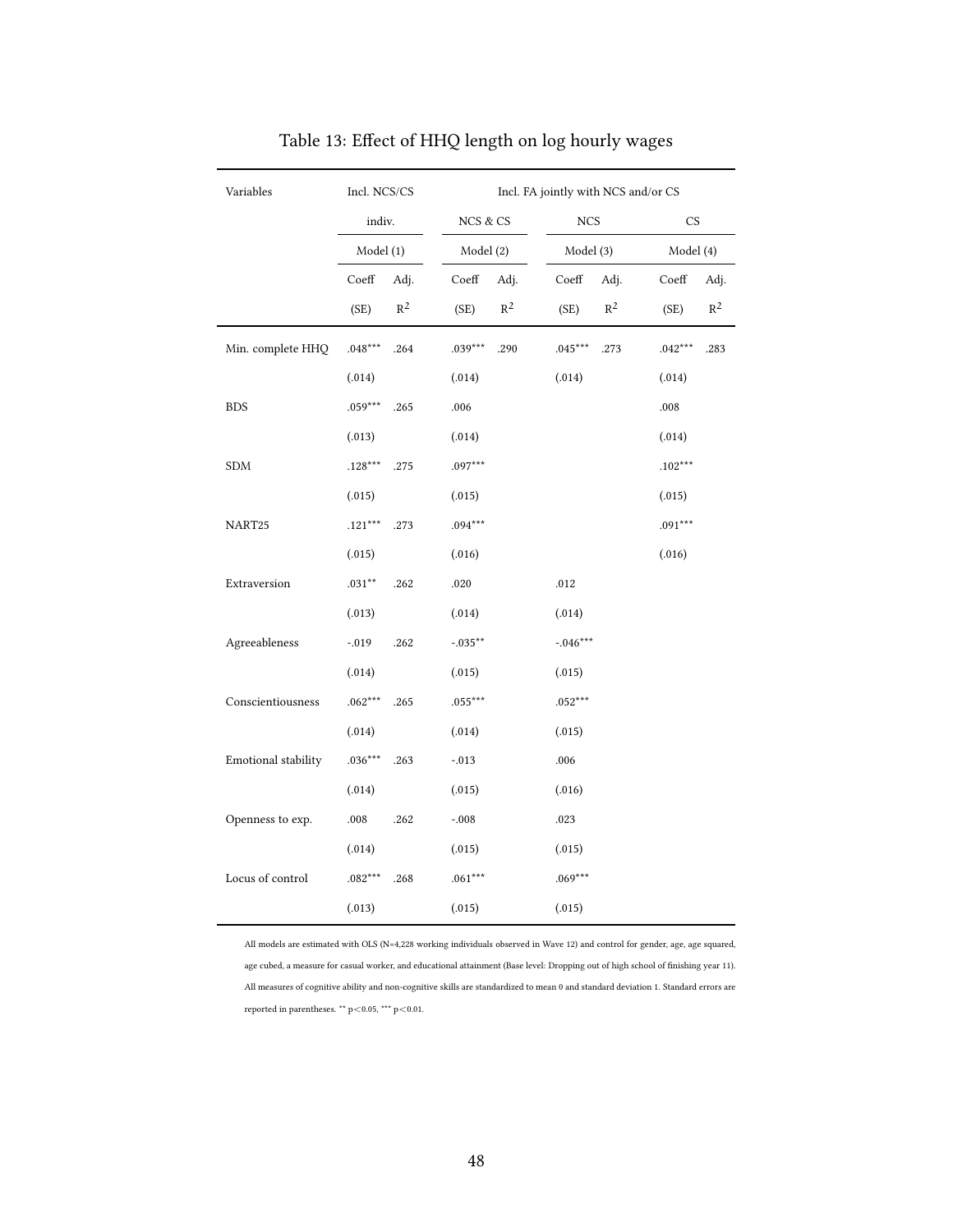|                     | Model (1)   | Model (2)   | $\mathrm{Diff}^{\alpha}$ | p-value <sup>b</sup> | Bias <sup>c</sup> $(\%)$ |
|---------------------|-------------|-------------|--------------------------|----------------------|--------------------------|
| Years of education  | $.280***$   | $.278***$   | .00221                   | .0121                | .788                     |
|                     | (.0151)     | (.0151)     |                          |                      |                          |
| Extraversion        | $-.0406***$ | $-.0420***$ | $-.00147$                | .958                 | $-3.629$                 |
|                     | (.0150)     | (.0150)     |                          |                      |                          |
| Agreeableness       | $-.0573***$ | $-.0567***$ | .000603                  | .203                 | 1.052                    |
|                     | (.0162)     | (.0162)     |                          |                      |                          |
| Conscientiousness   | $-.0102$    | $-.00916$   | .00105                   | .0691                | 10.28                    |
|                     | (.0157)     | (.0157)     |                          |                      |                          |
| Emotional stability | $.101***$   | $.103***$   | $-0.0165$                | .965                 | $-1.636$                 |
|                     | (.0167)     | (.0167)     |                          |                      |                          |
| Openness to exp.    | $.174***$   | $.175***$   | $-0.0129$                | .945                 | $-743$                   |
|                     | (.0160)     | (.0160)     |                          |                      |                          |
| Locus of control    | $.0557***$  | .0533***    | .00243                   | .00751               | 4.353                    |
|                     | (.0158)     | (.0158)     |                          |                      |                          |
| Min. complete HHQ   |             | $.0411***$  |                          |                      |                          |
|                     |             | (.0147)     |                          |                      |                          |
| $R^2$               | 0.159       | 0.161       |                          |                      |                          |
| Observations        | 4189        | 4189        |                          |                      |                          |

Table 14: Test of validity of proxy variable HHQ length in a wage-regression application

All models are estimated with OLS and control for a cubic polynomial of age, gender, and casual worker. The dependent variable is the first predicted factor of three measures of cognitive ability, and both dependent variable, years of education, and non-cognitive skills are standardized to mean 0, and standard deviation of 1. <sup>a</sup> Estimated differences and standard errors between absolute values of coefficients obtained from model (1) and model (2).  $^{\rm b}$  the p-value for rejecting the null hypothesis of equality of the coefficients in absolute terms against the alternative hypothesis that the coefficient in Model(1) is greater than that in Model(2), in absolute term. A statistically-significant positive difference indicates that the omitted-variable bias would be larger than the imperfect-proxy bias.  $\rm ^c$  Bias reduction is calculated as the percentage change in the omitted variable bias, calculated as:  $\frac{(OVB - IPB)}{OVB} * 100.$  \*\* p<0.05, \*\*\* p<0.01.